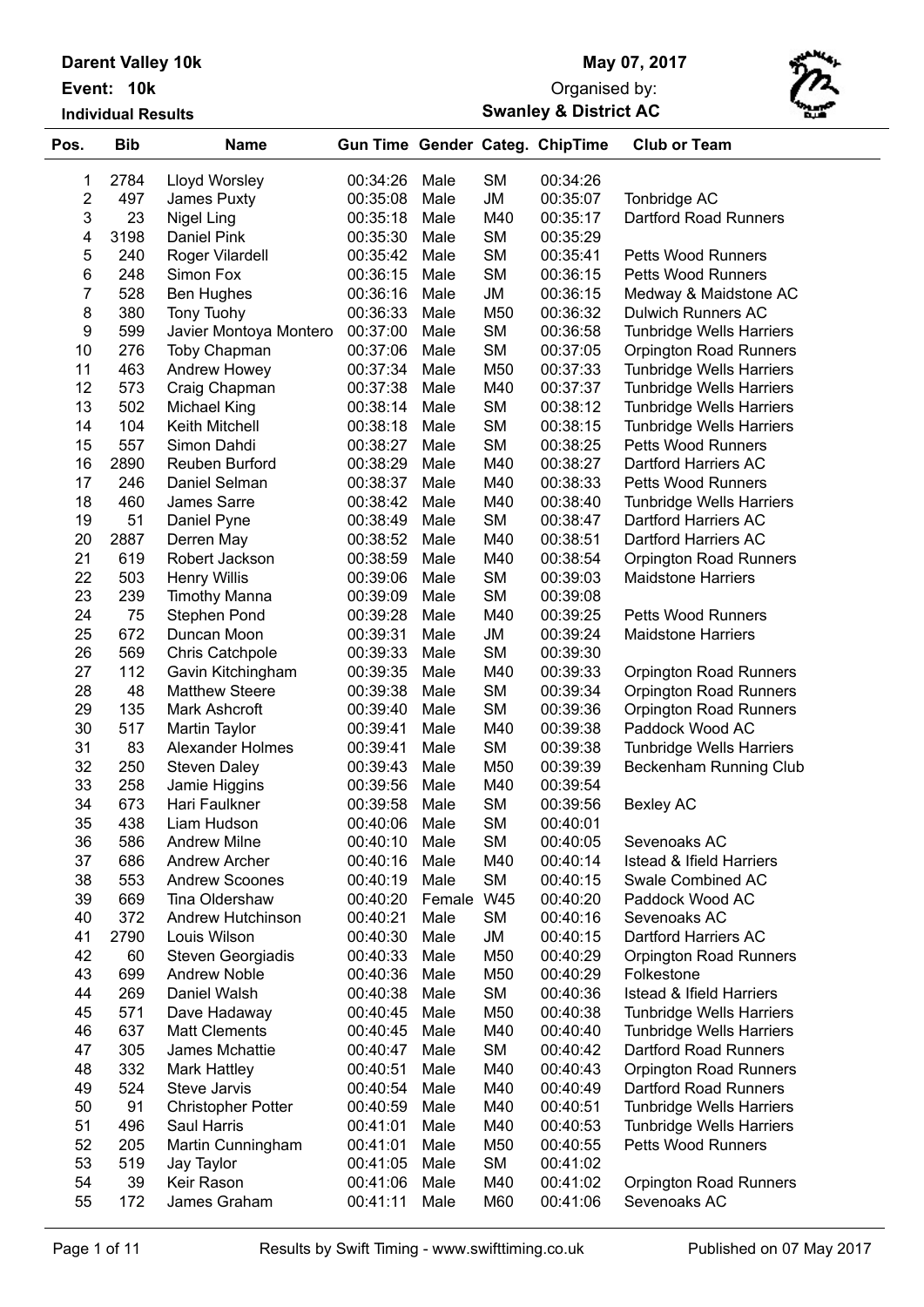| Darent Valley 10k |  |  |
|-------------------|--|--|
|-------------------|--|--|

|          | Darent Valley 10k |                                              |                        | Event: 10k   |                        |                      | 07 May 2017                                                      |
|----------|-------------------|----------------------------------------------|------------------------|--------------|------------------------|----------------------|------------------------------------------------------------------|
| Pos.     | <b>Bib</b>        | <b>Name</b>                                  | Gun Time Gender Categ. |              |                        | <b>ChipTime</b>      | <b>Club or Team</b>                                              |
| 56       | 440               | <b>Stewart O'toole</b>                       | 00:41:12               | Male         | M40                    | 00:41:08             | Dartford Road Runners                                            |
| 57       | 386               | Graeme Lugar                                 | 00:41:15               | Male         | <b>SM</b>              | 00:41:11             | <b>Orpington Road Runners</b>                                    |
| 58       | 608               | Daniel Berry                                 | 00:41:16               | Male         | M40                    | 00:41:11             | <b>Orpington Road Runners</b>                                    |
| 59       | 2897              | Nick Humphrey-Taylor                         | 00:41:17               | Male         | M40                    | 00:41:12             | Sevenoaks AC                                                     |
| 60       | 264               | <b>Richard Purton</b>                        | 00:41:25               | Male         | <b>SM</b>              | 00:41:23             | <b>Thanet Roadrunners AC</b>                                     |
| 61       | 640               | Darren Read                                  | 00:41:27               | Male         | M40                    | 00:41:23             |                                                                  |
| 62       | 197               | <b>Andrew Squirrell</b>                      | 00:41:30               | Male         | M40                    | 00:41:22             | <b>Petts Wood Runners</b>                                        |
| 63       | 109               | <b>Tobyn Young</b>                           | 00:41:31               | Male         | M40                    | 00:41:27             | <b>Tunbridge Wells Harriers</b>                                  |
| 64       | 137               | James Willingham                             | 00:41:36               | Male         | M40                    | 00:41:25             | <b>Orpington Road Runners</b>                                    |
| 65<br>66 | 651<br>548        | <b>Steven Caller</b><br><b>Michael Smith</b> | 00:41:38<br>00:41:43   | Male<br>Male | <b>SM</b><br><b>SM</b> | 00:41:36<br>00:41:36 | Dartford Harriers AC<br><b>Orpington Road Runners</b>            |
| 67       | 467               | Alan Niblock                                 | 00:41:46               | Male         | M40                    | 00:41:38             | <b>Petts Wood Runners</b>                                        |
| 68       | 356               | <b>Steve Bowley</b>                          | 00:41:48               | Male         | M50                    | 00:41:41             | <b>Petts Wood Runners</b>                                        |
| 69       | 198               | <b>Marcus Elwes</b>                          | 00:41:53               | Male         | M50                    | 00:41:49             | <b>Petts Wood Runners</b>                                        |
| 70       | 2778              | Sandy Clark                                  | 00:41:59               | Male         | <b>SM</b>              | 00:41:56             |                                                                  |
| 71       | 661               | <b>Bob Fursey</b>                            | 00:42:02               | Male         | M50                    | 00:41:59             | Medway & Maidstone AC                                            |
| 72       | 271               | Andy Ashlee                                  | 00:42:04               | Male         | M40                    | 00:41:51             | Sevenoaks AC                                                     |
| 73       | 530               | <b>Richard Hirschfeld</b>                    | 00:42:08               | Male         | <b>SM</b>              | 00:42:02             | Dartford Road Runners                                            |
| 74       | 697               | Dean Perry                                   | 00:42:09               | Male         | M50                    | 00:42:01             | <b>Orpington Road Runners</b>                                    |
| 75       | 451               | <b>Miles Roper</b>                           | 00:42:12               | Male         | M40                    | 00:42:07             | <b>Orpington Road Runners</b>                                    |
| 76       | 436               | David Gardiner                               | 00:42:13               | Male         | M50                    | 00:42:05             | <b>Maidstone Harriers</b>                                        |
| 77       | 124               | Alexis Tobin                                 | 00:42:13               | Male         | M40                    | 00:42:03             | <b>Orpington Road Runners</b>                                    |
| 78       | 455               | Jonathan Scott                               | 00:42:14               | Male         | M40                    | 00:42:04             |                                                                  |
| 79       | 643               | Nicola Susans                                | 00:42:18               | Female W35   |                        | 00:42:10             | Larkfield AC                                                     |
| 80       | 464               | Paul Ahsunollah                              | 00:42:22               | Male         | M50                    | 00:42:18             | <b>Maidstone Harriers</b>                                        |
| 81       | 21                | <b>Paul Dawes</b>                            | 00:42:24               | Male         | M40                    | 00:42:20             | Dartford Harriers AC                                             |
| 82<br>83 | 2888<br>291       | <b>Robert Winter</b>                         | 00:42:26<br>00:42:37   | Male<br>Male | <b>SM</b><br>M50       | 00:42:17<br>00:42:26 | <b>Tunbridge Wells Harriers</b>                                  |
| 84       | 218               | Mick Brockwell<br>Harriette Woolley          | 00:42:45               | Female       | SW                     | 00:42:37             | <b>Orpington Road Runners</b><br><b>Tunbridge Wells Harriers</b> |
| 85       | 618               | Alex Hofmann                                 | 00:42:52               | Male         | M40                    | 00:42:38             | <b>Orpington Road Runners</b>                                    |
| 86       | 433               | <b>Richard Tapsfield</b>                     | 00:42:54               | Male         | <b>SM</b>              | 00:42:45             | <b>Orpington Road Runners</b>                                    |
| 87       | 567               | George Harris                                | 00:42:59               | Male         | M40                    | 00:42:52             | Tunbridge Wells Harriers                                         |
| 88       | 2900              | <b>Steve Goldsmith</b>                       | 00:43:01               | Male         | M50                    | 00:42:53             |                                                                  |
| 89       | 279               | <b>Casper Morris</b>                         | 00:43:09               | Male         | M40                    | 00:43:00             | <b>Tunbridge Wells Harriers</b>                                  |
| 90       | 683               | Marc Ollington                               | 00:43:11               | Male         | M40                    | 00:43:08             | Tunbridge Wells Harriers                                         |
| 91       | 69                | Tereza Francova                              | 00:43:11               | Female       | SW                     | 00:43:00             | <b>Dulwich Runners AC</b>                                        |
| 92       | 341               | Chris Topp                                   | 00:43:22               | Male         | <b>SM</b>              | 00:43:16             | Dartford Road Runners                                            |
| 93       | 652               | Danny Ashen                                  | 00:43:23               | Male         | <b>SM</b>              | 00:43:14             |                                                                  |
| 94       | 554               | Michael Murdoch                              | 00:43:24               | Male         | M40                    | 00:43:18             | <b>Maidstone Harriers</b>                                        |
| 95       | 388               | Joe Parson                                   | 00:43:26               | Male         | <b>SM</b>              | 00:43:10             |                                                                  |
| 96       | 585               | <b>Matthew Burgess</b>                       | 00:43:32               | Male         | <b>SM</b>              | 00:43:14             |                                                                  |
| 97       | 252<br>364        | <b>Nigel Cutts</b>                           | 00:43:33               | Male<br>Male | <b>SM</b><br>M40       | 00:43:26             | Clapham Chasers<br><b>Gravesend Road Runners</b>                 |
| 98<br>99 | 658               | James Mullan<br>Michael Lochead              | 00:43:36<br>00:43:38   | Male         | SM                     | 00:43:16<br>00:43:20 |                                                                  |
| 100      | 536               | Danny Easton                                 | 00:43:47               | Male         | M50                    | 00:43:37             | <b>Orpington Road Runners</b>                                    |
| 101      | 415               | Lloyd Miles                                  | 00:43:49               | Male         | M40                    | 00:43:12             | <b>Billericay Striders</b>                                       |
| 102      | 242               | Hannah Roberts                               | 00:43:55               | Female       | W35                    | 00:43:46             | <b>Petts Wood Runners</b>                                        |
| 103      | 537               | lan Tyrrell                                  | 00:43:58               | Male         | M40                    | 00:43:49             |                                                                  |
| 104      | 115               | <b>Robert Wells</b>                          | 00:44:01               | Male         | <b>SM</b>              | 00:43:50             | Dartford Road Runners                                            |
| 105      | 44                | Neil Williams                                | 00:44:03               | Male         | M40                    | 00:43:48             |                                                                  |
| 106      | 324               | David Ringrose                               | 00:44:05               | Male         | M40                    | 00:43:59             | Dartford Road Runners                                            |
| 107      | 2787              | Alan Shaw                                    | 00:44:05               | Male         | M50                    | 00:43:53             | Team LA                                                          |
| 108      | 375               | <b>Terry Felvus</b>                          | 00:44:06               | Male         | <b>SM</b>              | 00:44:04             | Dartford Road Runners                                            |
| 109      | 642               | Ollie Stride                                 | 00:44:07               | Male         | <b>SM</b>              | 00:43:57             | <b>Tunbridge Wells Harriers</b>                                  |
| 110      | 3197              | Sebastian Naughton                           | 00:44:07               | Male         | M40                    | 00:43:51             |                                                                  |
| 111      | 3194              | Sebastian House                              | 00:44:09               | Male         | M40                    | 00:43:52             |                                                                  |
| 112      | 541               | James Lampert                                | 00:44:12               | Male         | M40                    | 00:44:06             | <b>Maidstone Harriers</b>                                        |
| 113      | 393               | Daniel Taylor                                | 00:44:13               | Male         | <b>SM</b>              | 00:44:04             |                                                                  |
| 114      | 575               | James Brinklow                               | 00:44:16               | Male         | <b>SM</b>              | 00:44:01             |                                                                  |
| 115      | 259               | Michael Way                                  | 00:44:22               | Male         | M50                    | 00:44:09             |                                                                  |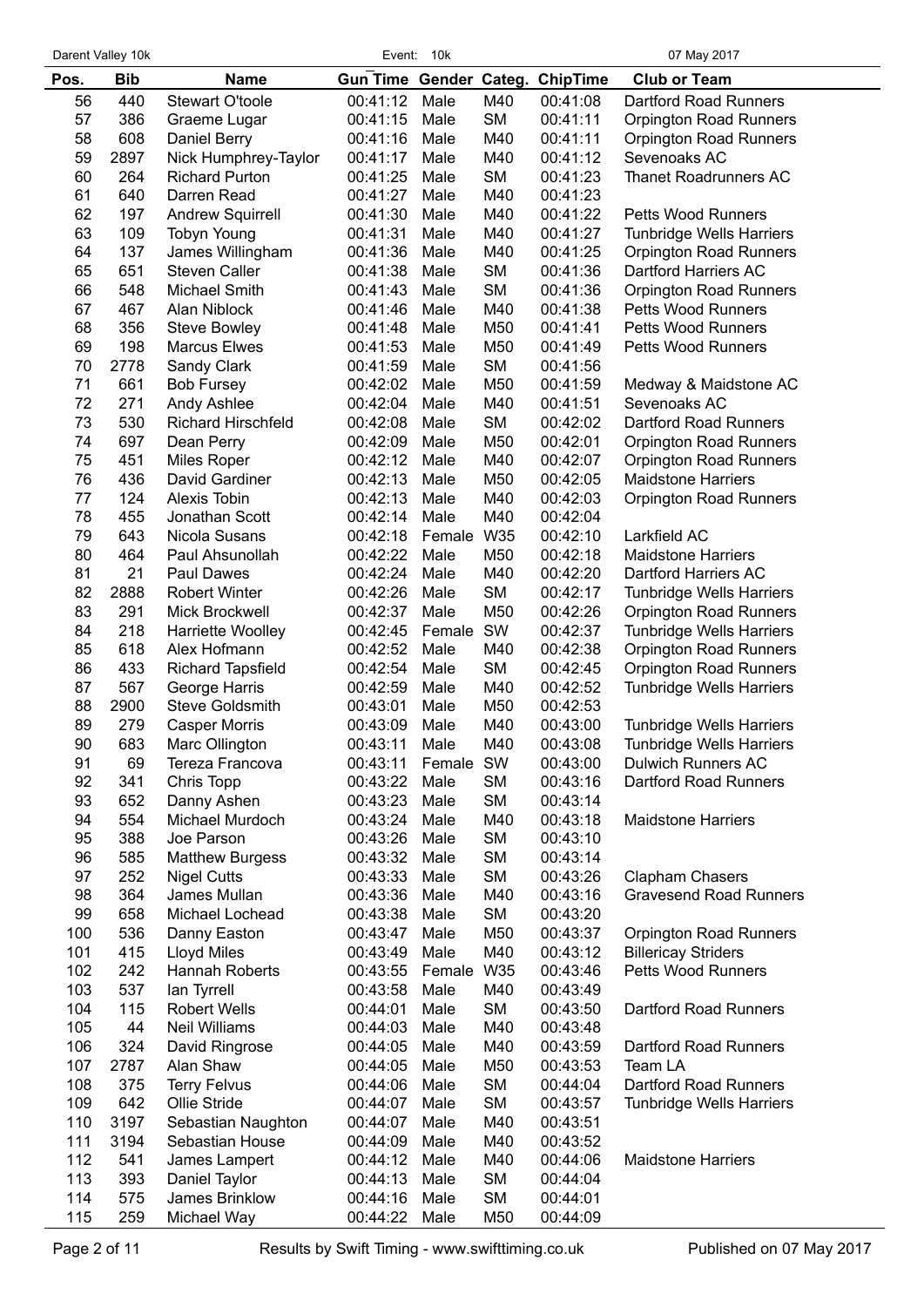| Darent Valley 10k |  |
|-------------------|--|
|                   |  |

|            | Darent Valley 10k |                                        |                        | Event: 10k     |                 |                      | 07 May 2017                                 |
|------------|-------------------|----------------------------------------|------------------------|----------------|-----------------|----------------------|---------------------------------------------|
| Pos.       | <b>Bib</b>        | <b>Name</b>                            | Gun Time Gender Categ. |                |                 | <b>ChipTime</b>      | <b>Club or Team</b>                         |
| 116        | 487               | <b>Andrew Barber</b>                   | 00:44:27               | Male           | <b>SM</b>       | 00:44:16             | <b>Orpington Road Runners</b>               |
| 117        | 572               | <b>Andrew Bowes</b>                    | 00:44:28               | Male           | <b>SM</b>       | 00:44:20             | <b>Orpington Road Runners</b>               |
| 118        | 2800              | Steven Stockwell                       | 00:44:33               | Male           | M40             | 00:43:59             | Dartford Harriers AC                        |
| 119        | 678               | Angus Cargill                          | 00:44:37               | Male           | <b>SM</b>       | 00:44:23             |                                             |
| 120        | 456               | John Southworth                        | 00:44:39               | Male           | <b>SM</b>       | 00:44:33             |                                             |
| 121        | 143               | Sally Burton                           | 00:44:41               | Female         | W35             | 00:44:33             | <b>Tunbridge Wells Harriers</b>             |
| 122        | 439               | Giles Wolfe                            | 00:44:41               | Male           | M40             | 00:44:25             | <b>Orpington Road Runners</b>               |
| 123        | 385               | Mark Selfridge                         | 00:44:42               | Male           | M40             | 00:44:30             | <b>Orpington Road Runners</b>               |
| 124        | 96                | Peter Fisher                           | 00:44:42               | Male           | M40             | 00:44:25             | <b>Petts Wood Runners</b>                   |
| 125        | 442               | Tom Daldorph                           | 00:44:46               | Male           | <b>SM</b>       | 00:44:28             | <b>Orpington Road Runners</b>               |
| 126<br>127 | 2899<br>357       | <b>Scott Reeves</b>                    | 00:44:50<br>00:44:51   | Male<br>Male   | M40<br>M60      | 00:44:38<br>00:44:44 | Dartford Road Runners<br>Sevenoaks Tri Club |
| 128        | 281               | Jeremy Winter<br><b>Guy Rymer</b>      | 00:44:55               | Male           | M50             | 00:44:46             |                                             |
| 129        | 61                | Anoushka Johnson                       | 00:44:57               | Female         | W35             | 00:44:42             | Dartford Harriers AC                        |
| 130        | 62                | <b>Tony Durey</b>                      | 00:44:58               | Male           | M50             | 00:44:42             | Dartford Harriers AC                        |
| 131        | 628               | <b>Richard Goulder</b>                 | 00:45:03               | Male           | M40             | 00:44:54             | 26.2 Road Runners Club                      |
| 132        | 498               | <b>Richard Puxty</b>                   | 00:45:06               | Male           | M50             | 00:45:03             | Tonbridge AC                                |
| 133        | 280               | <b>Brendan Almond</b>                  | 00:45:08               | Male           | M40             | 00:45:01             | Larkfield AC                                |
| 134        | 666               | Robert O'brien                         | 00:45:11               | Male           | <b>SM</b>       | 00:45:02             |                                             |
| 135        | 171               | Kathryn Suckling                       | 00:45:12               | Female         | W45             | 00:44:59             | <b>Petts Wood Runners</b>                   |
| 136        | 306               | Andrew Mahon                           | 00:45:15               | Male           | <b>SM</b>       | 00:45:00             | Dartford Road Runners                       |
| 137        | 2782              | Alexandra Crockford                    | 00:45:18               | Female JW      |                 | 00:44:58             | <b>Gravesend Road Runners</b>               |
| 138        | 192               | David Ballard                          | 00:45:20               | Male           | M50             | 00:45:14             | Dartford Road Runners                       |
| 139        | 2786              | Liz Brookes                            | 00:45:24               | Female W35     |                 | 00:45:12             |                                             |
| 140        | 625               | Hayley Larkin                          | 00:45:25               | Female SW      |                 | 00:45:16             | <b>Tunbridge Wells Harriers</b>             |
| 141        | 679               | Michael Youlton                        | 00:45:30               | Male           | M50             | 00:45:16             | <b>Tunbridge Wells Harriers</b>             |
| 142        | 398               | Martin Flynn                           | 00:45:34               | Male           | <b>SM</b>       | 00:45:14             | <b>Gravesend Road Runners</b>               |
| 143        | 689               | <b>Michael Briggs</b>                  | 00:45:36               | Male           | <b>SM</b>       | 00:45:22             |                                             |
| 144        | 318               | <b>Jill Phillips</b>                   | 00:45:39               | Female         | W45             | 00:45:27             | <b>Orpington Road Runners</b>               |
| 145        | 274               | <b>Bill Middleton</b>                  | 00:45:39               | Male           | M60             | 00:45:25             | <b>Petts Wood Runners</b>                   |
| 146        | 691               | <b>Chris Humphreys</b>                 | 00:45:42               | Male           | <b>SM</b>       | 00:45:04             |                                             |
| 147        | 383               | <b>Michael Russell</b><br>Paul Webster | 00:45:44               | Male           | M50             | 00:45:34             | <b>Tunbridge Wells Harriers</b>             |
| 148<br>149 | 74<br>308         |                                        | 00:45:46               | Male<br>Male   | M40<br>M50      | 00:45:40<br>00:45:31 | Dartford Road Runners                       |
| 150        | 81                | <b>Andrew Bunt</b><br>Nicola Morris    | 00:45:50<br>00:45:54   | Female W45     |                 | 00:45:46             | Tunbridge Wells Harriers                    |
| 151        | 655               | Rose Baker                             | 00:46:02               | Female W45     |                 | 00:45:46             | <b>Cambridge Harriers</b>                   |
| 152        | 251               | Clem Dixon                             | 00:46:05               | Male           | M50             | 00:45:59             | <b>Cambridge Harriers</b>                   |
| 153        | 314               | Paul Haylock                           | 00:46:06               | Male           | <b>SM</b>       | 00:45:54             | <b>Petts Wood Runners</b>                   |
| 154        | 453               | <b>Tim Gates</b>                       | 00:46:07               | Male           | M50             | 00:46:00             | Dartford Road Runners                       |
| 155        | 2894              | <b>Adrian Perry</b>                    | 00:46:09               | Male           | M50             | 00:45:54             | Blackheath & Bromley AC                     |
| 156        | 598               | Marc Grover                            | 00:46:12               | Male           | <b>SM</b>       | 00:46:01             |                                             |
| 157        | 405               | Alan Pope                              | 00:46:13               | Male           | M50             | 00:45:55             | <b>Orpington Road Runners</b>               |
| 158        | 675               | Cliff King                             | 00:46:14               | Male           | M40             | 00:46:04             | Castle Point Joggers                        |
| 159        | 303               | <b>Thomas Staff</b>                    | 00:46:19               | Male           | <b>SM</b>       | 00:46:10             |                                             |
| 160        | 446               | Jenny Leng                             | 00:46:24               | Female         | W45             | 00:46:11             | <b>Petts Wood Runners</b>                   |
| 161        | 11                | David Farrell                          | 00:46:26               | Male           | M60             | 00:46:20             | Dartford Road Runners                       |
| 162        | 459               | John Cronin                            | 00:46:30               | Male           | <b>SM</b>       | 00:46:19             |                                             |
| 163        | 211               | Jack Harding                           | 00:46:32               | Male           | <b>SM</b>       | 00:46:10             | <b>Petts Wood Runners</b>                   |
| 164        | 227               | <b>Elliot Miller</b>                   | 00:46:35               | Male           | <b>SM</b>       | 00:45:39             | <b>Petts Wood Runners</b>                   |
| 165        | 79                | <b>Richey Estcourt</b>                 | 00:46:35               | Male           | M40             | 00:46:18             | Dartford Road Runners                       |
| 166        | 320               | <b>Chris Kerrey</b>                    | 00:46:40               | Male           | M40             | 00:46:22             | <b>Orpington Road Runners</b>               |
| 167        | 376               | <b>Andrew Breese</b>                   | 00:46:42               | Male           | M40             | 00:46:32             | Petts Wood Runners                          |
| 168        | 677               | <b>Matthew Gerry</b>                   | 00:46:42               | Male           | M40             | 00:46:28             |                                             |
| 169<br>170 | 466<br>465        | Prem Konieczny<br>Sarah Cronin         | 00:46:43<br>00:46:44   | Male<br>Female | <b>SM</b><br>SW | 00:46:31<br>00:46:33 | Dartford Road Runners                       |
| 171        | 82                | Chris Dickinson                        | 00:46:44               | Male           | M50             | 00:46:27             | <b>Orpington Road Runners</b>               |
| 172        | 419               | Peter Amos                             | 00:46:45               | Male           | M50             | 00:46:15             | <b>Orpington Road Runners</b>               |
| 173        | 2893              | <b>Robert Perry</b>                    | 00:46:45               | Male           | JM              | 00:46:25             | Blackheath & Bromley AC                     |
| 174        | 2895              | James Elgar                            | 00:46:45               | Male           | JM              | 00:46:24             | Tonbridge AC                                |
| 175        | 352               | Andy Tippet                            | 00:46:46               | Male           | <b>SM</b>       | 00:46:41             |                                             |
|            |                   |                                        |                        |                |                 |                      |                                             |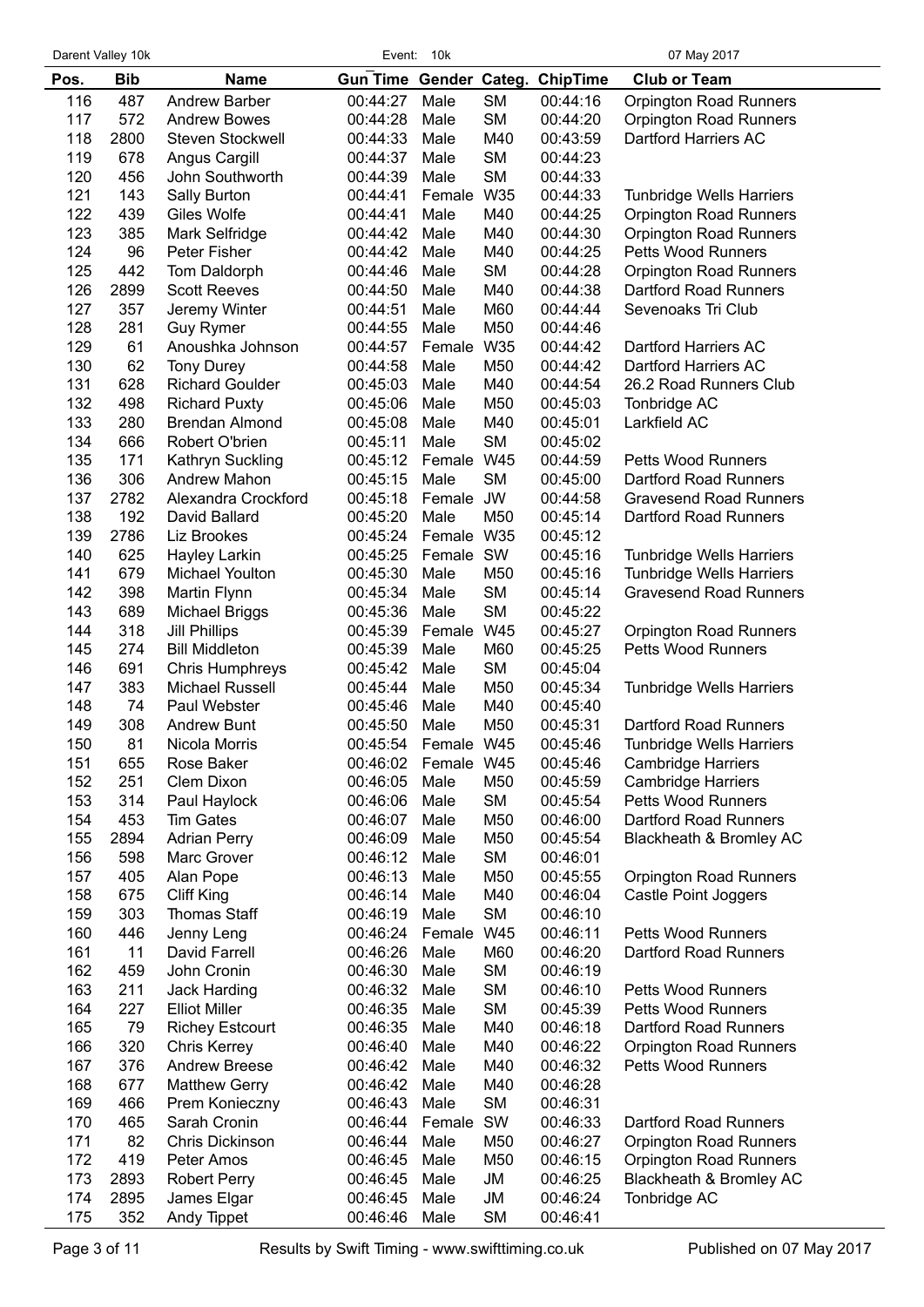$\overline{\phantom{0}}$ 

|            | Darent Valley 10k |                                    | Event:               | 10k                |            |                                 | 07 May 2017                              |
|------------|-------------------|------------------------------------|----------------------|--------------------|------------|---------------------------------|------------------------------------------|
| Pos.       | <b>Bib</b>        | <b>Name</b>                        |                      |                    |            | Gun Time Gender Categ. ChipTime | <b>Club or Team</b>                      |
| 176        | 593               | Peter Fordham                      | 00:46:47             | Male               | M40        | 00:46:16                        | <b>Orpington Road Runners</b>            |
| 177        | 469               | Amanda Williams                    | 00:46:48             | Female             | W35        | 00:46:36                        | <b>Orpington Road Runners</b>            |
| 178        | 130               | <b>Bradley Jeffery</b>             | 00:46:49             | Male               | M40        | 00:46:35                        | <b>Orpington Road Runners</b>            |
| 179        | 450               | Jan Baltruschat                    | 00:46:55             | Male               | M50        | 00:46:47                        | New Eltham Joggers                       |
| 180        | 2896              | <b>Tom Marshall</b>                | 00:46:57             | Male               | JM         | 00:46:36                        |                                          |
| 181        | 486               | David Hutchinson                   | 00:46:59             | Male               | M60        | 00:46:46                        | <b>Maidstone Harriers</b>                |
| 182        | 395               | Scott Shurmer                      | 00:47:00             | Male               | M40        | 00:46:53                        | <b>Maidstone Harriers</b>                |
| 183        | 325               | <b>Martin Smith</b>                | 00:47:03             | Male               | M40        | 00:46:45                        | <b>Petts Wood Runners</b>                |
| 184        | 263               | Theo Hill                          | 00:47:03             | Male               | <b>SM</b>  | 00:46:40                        |                                          |
| 185        | 521               | James Bugner                       | 00:47:04             | Male               | M40        | 00:46:41                        | Sevenoaks AC                             |
| 186<br>187 | 680<br>290        | Tony Horlock<br>Keith Borrett      | 00:47:07<br>00:47:08 | Male<br>Male       | M50<br>M50 | 00:46:52<br>00:46:52            |                                          |
| 188        | 417               | Rob Brunger                        | 00:47:12             | Male               | <b>SM</b>  | 00:47:06                        | <b>Maidstone Harriers</b>                |
| 189        | 2780              | Steve Jones                        | 00:47:16             | Male               | M40        | 00:47:02                        | Dartford Harriers AC                     |
| 190        | 427               | Julie Stoppani                     | 00:47:17             | Female             | W45        | 00:47:00                        | <b>Maidstone Harriers</b>                |
| 191        | 601               | Jason Saunders                     | 00:47:17             | Male               | M40        | 00:46:55                        |                                          |
| 192        | 408               | Annette Shrimpton                  | 00:47:18             | Female W35         |            | 00:47:07                        | <b>Orpington Road Runners</b>            |
| 193        | 560               | Agata Kasprzyk                     | 00:47:23             | Female             | SW         | 00:47:16                        | New Eltham Joggers                       |
| 194        | 636               | Paul Agastina                      | 00:47:28             | Male               | M40        | 00:47:01                        | <b>Phoenix Striders</b>                  |
| 195        | 2789              | James Hannant                      | 00:47:28             | Male               | <b>SM</b>  | 00:46:57                        |                                          |
| 196        | 434               | <b>Steve Burnett</b>               | 00:47:29             | Male               | M60        | 00:47:14                        | <b>Petts Wood Runners</b>                |
| 197        | 144               | <b>Gary Smith</b>                  | 00:47:32             | Male               | <b>SM</b>  | 00:47:19                        | <b>Petts Wood Runners</b>                |
| 198        | 121               | <b>Mark Burgess</b>                | 00:47:40             | Male               | M50        | 00:47:23                        | <b>Petts Wood Runners</b>                |
| 199        | 158               | Lisa Briggs                        | 00:47:44             | Female             | W35        | 00:47:26                        | Dartford Road Runners                    |
| 200        | 483               | Nigel Williamson                   | 00:47:47             | Male               | M40        | 00:47:36                        |                                          |
| 201        | 646               | Michael White                      | 00:47:49             | Male               | M50        | 00:47:43                        | <b>Maidstone Harriers</b>                |
| 202        | 400               | <b>Tina Nairn</b>                  | 00:47:51             | Female             | W35        | 00:47:32                        | <b>Orpington Road Runners</b>            |
| 203        | 170               | Andy Page                          | 00:47:54             | Male               | M50        | 00:47:45                        | <b>Tunbridge Wells Harriers</b>          |
| 204        | 284               | Paul Hooper                        | 00:47:56             | Male               | M50        | 00:47:39                        | Dartford Road Runners                    |
| 205        | 247               | Gillian Selman                     | 00:47:56             | Female             | W35        | 00:47:49                        | <b>Petts Wood Runners</b>                |
| 206        | 2798              | Jennifer Neal                      | 00:47:59             | Female W45         |            | 00:47:44                        | New Eltham Joggers                       |
| 207<br>208 | 2791<br>176       | Michael Bowden<br>Gemma May        | 00:48:03<br>00:48:04 | Male<br>Female W35 | M40        | 00:47:36<br>00:47:48            |                                          |
| 209        | 139               | Emma Crawford                      | 00:48:05             | Female W35         |            | 00:47:42                        | <b>Petts Wood Runners</b>                |
| 210        | 3193              | <b>Chris Dellow</b>                | 00:48:05             | Male               | M60        | 00:47:47                        | Dartford Road Runners                    |
| 211        | 202               | Ralph Ambrose                      | 00:48:09             | Male               | M40        | 00:47:05                        | <b>Petts Wood Runners</b>                |
| 212        | 146               | <b>Tim Fancett</b>                 | 00:48:09             | Male               | M40        | 00:48:04                        |                                          |
| 213        | 687               | James Gostick                      | 00:48:10             | Male               | <b>SM</b>  | 00:47:48                        |                                          |
| 214        | 35                | Stephanie Wood                     | 00:48:15             | Female W45         |            | 00:48:02                        | Dartford Harriers AC                     |
| 215        | 667               | Roxanne Kent                       | 00:48:18             | Female SW          |            | 00:47:46                        |                                          |
| 216        | 685               | Nichola Evans                      | 00:48:19             | Female SW          |            | 00:48:05                        | Larkfield AC                             |
| 217        | 2796              | Stephen Murfet                     | 00:48:20             | Male               | M40        | 00:47:51                        |                                          |
| 218        | 475               | Dana Kelly                         | 00:48:28             | Female             | <b>W35</b> | 00:48:22                        |                                          |
| 219        | 504               | Jim Dickson                        | 00:48:30             | Male               | M50        | 00:48:05                        |                                          |
| 220        | 611               | <b>Alec Martin</b>                 | 00:48:33             | Male               | <b>SM</b>  | 00:48:16                        | <b>SLGR</b>                              |
| 221        | 154               | <b>Neil Cornelius</b>              | 00:48:35             | Male               | M40        | 00:48:06                        |                                          |
| 222        | 298               | Craig Ward                         | 00:48:36             | Male               | <b>SM</b>  | 00:48:11                        |                                          |
| 223        | 545               | <b>Gregory Bailey</b>              | 00:48:42             | Male               | M50        | 00:48:01                        | <b>Wakefield &amp; District Harriers</b> |
| 224        | 539               | Darren Stevens                     | 00:48:48             | Male               | M40        | 00:48:27                        | <b>Petts Wood Runners</b>                |
| 225        | 632               | Martin Orford                      | 00:48:50             | Male               | M50        | 00:48:21                        | <b>Phoenix Striders</b>                  |
| 226        | 107               | <b>Antony Mitchell</b>             | 00:48:52             | Male               | M40        | 00:48:06                        | Petts Wood Runners                       |
| 227<br>228 | 2891<br>268       | Katherine Smith                    | 00:48:53<br>00:48:56 | Female             | SW<br>M40  | 00:48:17                        | Dragons                                  |
| 229        | 605               | <b>Martin Ramsey</b><br>Mark Weber | 00:48:58             | Male<br>Male       | M50        | 00:48:43<br>00:48:45            | Larkfield AC                             |
| 230        | 413               | Leanne Pearce                      | 00:48:59             | Female W45         |            | 00:48:28                        |                                          |
| 231        | 310               | Paul Strachan                      | 00:49:00             | Male               | M40        | 00:48:42                        | <b>Petts Wood Runners</b>                |
| 232        | 36                | Charlotte Wood                     | 00:49:01             | Female SW          |            | 00:48:49                        | Dartford Road Runners                    |
| 233        | 10                | Peter Sexton                       | 00:49:03             | Male               | M40        | 00:48:35                        |                                          |
| 234        | 186               | Leszek Kierat                      | 00:49:05             | Male               | <b>SM</b>  | 00:48:28                        |                                          |
| 235        | 2792              | <b>Terry Day</b>                   | 00:49:05             | Male               | <b>SM</b>  | 00:48:38                        | Dartford Harriers AC                     |
|            |                   |                                    |                      |                    |            |                                 |                                          |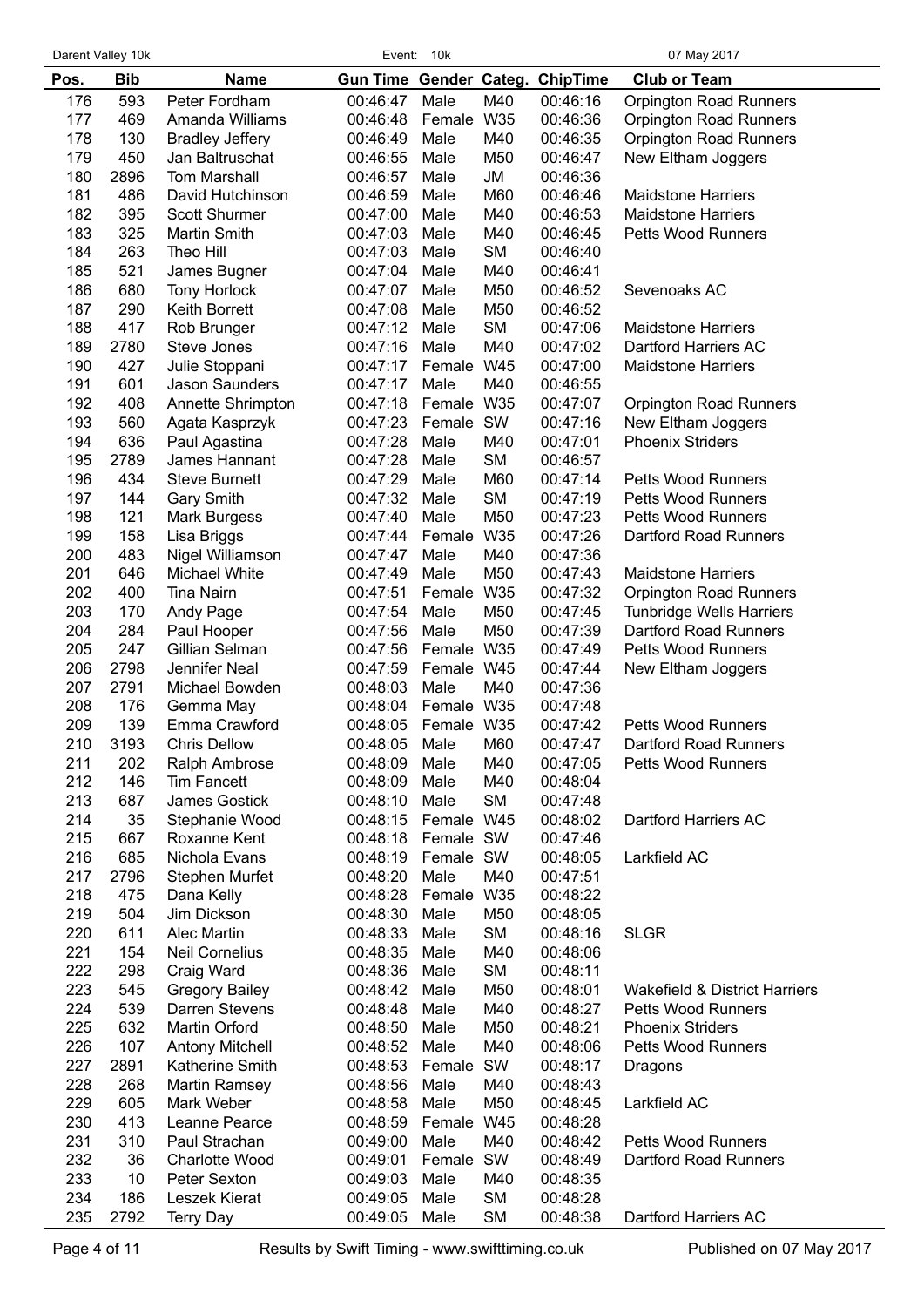| Gun Time Gender Categ. ChipTime<br><b>Bib</b><br><b>Club or Team</b><br>Pos.<br><b>Name</b><br>236<br>634<br>M40<br>Roy Tait<br>00:49:07<br>Male<br>00:48:46<br><b>Bromley Veterans AC</b><br>237<br>674<br>Jim Faulkner<br>M50<br>00:49:17<br>Male<br>00:49:06<br><b>Bexley AC</b><br>238<br>Female W45<br>695<br>Maria Hjorth<br>00:49:19<br>00:49:11<br>New Eltham Joggers<br>239<br>327<br>Female SW<br>Lucy Drury<br>00:49:19<br>00:49:10<br>240<br>621<br>Kevin Pettipher<br>00:49:25<br>Male<br>M50<br>00:49:18<br>New Eltham Joggers<br>241<br><b>SM</b><br>2898<br>Danny Denton<br>00:49:26<br>Male<br>00:49:16<br>242<br>418<br>M40<br><b>Mark Best</b><br>00:49:29<br>Male<br>00:49:29<br>243<br>132<br>M50<br>Blackheath & Bromley AC<br>Nigel Bulmer<br>00:49:33<br>Male<br>00:49:09<br>244<br>371<br>M50<br>Paul Lipscombe<br>00:49:36<br>Male<br>00:49:21<br>245<br>3201<br>M40<br><b>Balsinder Singh</b><br>00:49:37<br>Male<br>00:49:34<br>246<br>M50<br>255<br><b>Steve Clarke</b><br>00:49:38<br>Male<br>00:49:14<br>Thanet Roadrunners AC<br>247<br>662<br>M50<br>Paul Smith<br>00:49:44<br>Male<br>00:49:32<br>248<br>Dartford Road Runners<br>346<br>00:49:44<br>Male<br>M50<br>00:49:23<br><b>Philip Wells</b><br>249<br>90<br>M50<br><b>Colin Ricketts</b><br>00:49:44<br>Male<br>00:49:29<br><b>Tunbridge Wells Harriers</b><br>250<br>M60<br>2889<br>00:49:46<br>Male<br>00:49:33<br><b>Stephen Roles</b><br>251<br>241<br>M50<br>John Gurney<br>00:49:47<br>Male<br>00:49:24<br><b>Petts Wood Runners</b><br>252<br>3204<br><b>SM</b><br>Rocco Paone<br>00:49:53<br>Male<br>00:49:28<br><b>Eynsford Runners</b><br>253<br>624<br>W35<br><b>Anke Bronius</b><br>00:49:54<br>Female<br>00:49:28<br>Beckenham Running Club<br>254<br>66<br><b>SM</b><br>00:49:55<br>Male<br>00:49:37<br>Petts Wood Runners<br>lan Bauly<br>255<br>534<br><b>SM</b><br>Jonathan Brunt<br>00:50:01<br>Male<br>00:49:40<br>256<br>150<br><b>Maidstone Harriers</b><br>Paul Holland<br>00:50:03<br>Male<br>M50<br>00:49:35<br>257<br>153<br><b>SM</b><br>Dartford Road Runners<br>Ian Martin<br>00:50:04<br>Male<br>00:49:45<br>258<br>607<br><b>SM</b><br>James Merry<br>00:50:04<br>Male<br>00:49:19<br>259<br>133<br>JM<br>Blackheath & Bromley AC<br>Scott Bulmer<br>00:50:07<br>Male<br>00:49:43<br><b>SM</b><br>260<br>495<br>lan Russell<br>00:50:07<br>Male<br>00:49:46<br>261<br>437<br>M40<br>Matt Leech<br>00:50:11<br>Male<br>00:49:44<br>262<br>533<br>Female SW<br>Phoebe Swain<br>00:50:11<br>00:49:50<br>263<br>523<br>Female SW<br>Jessica Dando<br>00:50:14<br>00:50:01<br>Dartford Harriers AC<br>264<br>482<br>Paul Plummer<br>00:50:15<br>Male<br>M50<br>00:49:49<br>265<br>2885<br>M50<br>David Hewitt<br>00:50:22<br>Male<br>00:49:54<br>266<br>Female W35<br>46<br>Nicky Mooney<br>00:50:23<br>00:50:04<br><b>Dartford Road Runners</b><br>267<br>406<br>M40<br><b>Chris Preston</b><br>00:50:24<br>Male<br>00:50:07<br><b>SLGR</b><br>268<br>M40<br>657<br>Tony Mccarron<br>00:50:25<br>Male<br>00:49:53<br>269<br>38<br>lan Nunns<br>00:50:25<br>Male<br>M50<br>00:49:53<br><b>Tunbridge Wells Harriers</b><br>270<br>592<br>Carrie Hitchman<br>00:50:26<br>Female W35<br>Larkfield AC<br>00:50:12<br>271<br>581<br>Gary Edwards<br>00:50:26<br>Male<br>M40<br>00:49:42<br>272<br>633<br>Female W35<br>Kristina Girdler<br>00:50:27<br>00:49:57<br><b>Phoenix Striders</b><br>273<br>491<br>Nicola Boyes<br>00:50:28<br>Female W45<br>00:50:05<br>Thanet Roadrunners AC<br>274<br>2838<br>Phil Batchelor<br>00:50:31<br>Male<br>M50<br>00:50:01<br><b>SLGR</b><br>275<br>Stella Richardson<br>Female W55<br>676<br>00:50:32<br>00:50:11<br><b>Tunbridge Wells Harriers</b><br>276<br>416<br><b>Stuart Wilson</b><br>00:50:32<br>Male<br>M50<br>00:50:05<br>Beckenham Running Club<br>277<br>Female W35<br>3196<br>Riana Barnard<br>00:50:36<br>00:50:23<br>278<br>Istead & Ifield Harriers<br>283<br>00:50:41<br>Male<br>M50<br>00:50:10<br>Stephen Cason<br>279<br>M50<br>399<br>Mike Hall<br>00:50:43<br>Male<br>00:49:47<br>280<br><b>Istead &amp; Ifield Harriers</b><br>401<br>Sarah Dand<br>00:50:43<br>Female<br>W35<br>00:49:47<br>281<br>313<br>Mark Sesnan<br>00:50:48<br>Male<br>M60<br>00:49:46<br>282<br><b>SM</b><br>237<br>Samuel Meredith<br>00:50:51<br>Male<br>00:50:23<br>283<br>57<br>Female W35<br><b>Dartford Road Runners</b><br>Emma Brown<br>00:50:55<br>00:50:37<br>284<br>617<br>Gina Charleton<br>00:50:56<br>Female SW<br>00:50:19<br>285<br>387<br>Rebecca Georgiadis<br>00:50:59<br>Female SW<br>00:50:35<br><b>Orpington Road Runners</b><br>286<br>190<br>Patrick Buchanan<br>00:51:00<br>Male<br>M40<br>00:50:30<br>287<br>209<br><b>SM</b><br><b>Unidentified Runner</b><br>00:51:03<br>Male<br>00:50:51<br>288<br>2781<br>John Crockford<br>00:51:08<br>Male<br>M40<br>00:50:49<br><b>Gravesend Road Runners</b><br>289<br>445<br><b>Kay Wicks</b><br>00:51:12<br>Female<br>W55<br>00:50:53<br>290<br>447<br>David Fordyce<br>00:51:13<br>Male<br>M40<br>00:50:45<br>Petts Wood Runners<br>291<br>169<br>00:51:00<br>Lesley Mercer<br>00:51:21<br>Female W35<br><b>Tunbridge Wells Harriers</b><br>292<br>265<br>SM<br><b>Petts Wood Runners</b><br>Lee Mitchell<br>00:51:23<br>Male<br>00:50:36<br>293<br>16<br><b>Gary Bignell</b><br>00:51:26<br>Male<br>M40<br>00:51:06<br>Dartford Road Runners<br>294<br>2813<br>Mark Browne<br>00:51:29<br>Male<br>M50<br>00:51:11<br>295<br>588<br>Julian Edmonds<br>00:51:30<br>Male<br>M50<br>00:51:12<br>Petts Wood Runners | Darent Valley 10k | 10k<br>07 May 2017<br>Event: |  |  |  |  |  |
|------------------------------------------------------------------------------------------------------------------------------------------------------------------------------------------------------------------------------------------------------------------------------------------------------------------------------------------------------------------------------------------------------------------------------------------------------------------------------------------------------------------------------------------------------------------------------------------------------------------------------------------------------------------------------------------------------------------------------------------------------------------------------------------------------------------------------------------------------------------------------------------------------------------------------------------------------------------------------------------------------------------------------------------------------------------------------------------------------------------------------------------------------------------------------------------------------------------------------------------------------------------------------------------------------------------------------------------------------------------------------------------------------------------------------------------------------------------------------------------------------------------------------------------------------------------------------------------------------------------------------------------------------------------------------------------------------------------------------------------------------------------------------------------------------------------------------------------------------------------------------------------------------------------------------------------------------------------------------------------------------------------------------------------------------------------------------------------------------------------------------------------------------------------------------------------------------------------------------------------------------------------------------------------------------------------------------------------------------------------------------------------------------------------------------------------------------------------------------------------------------------------------------------------------------------------------------------------------------------------------------------------------------------------------------------------------------------------------------------------------------------------------------------------------------------------------------------------------------------------------------------------------------------------------------------------------------------------------------------------------------------------------------------------------------------------------------------------------------------------------------------------------------------------------------------------------------------------------------------------------------------------------------------------------------------------------------------------------------------------------------------------------------------------------------------------------------------------------------------------------------------------------------------------------------------------------------------------------------------------------------------------------------------------------------------------------------------------------------------------------------------------------------------------------------------------------------------------------------------------------------------------------------------------------------------------------------------------------------------------------------------------------------------------------------------------------------------------------------------------------------------------------------------------------------------------------------------------------------------------------------------------------------------------------------------------------------------------------------------------------------------------------------------------------------------------------------------------------------------------------------------------------------------------------------------------------------------------------------------------------------------------------------------------------------------------------------------------------------------------------------------------------------------------------------------------------------------------------------------------------------------------------------------------------------------------------------------------------------------------------------------------------------------------------------------------------------------------------------------------------------------------------------------------------------------------------------------------------------------------------------------------------------------------------------------------------------------------------------------------------------------------------------------------------------------------------------------------------------------------------------------------------------------------|-------------------|------------------------------|--|--|--|--|--|
|                                                                                                                                                                                                                                                                                                                                                                                                                                                                                                                                                                                                                                                                                                                                                                                                                                                                                                                                                                                                                                                                                                                                                                                                                                                                                                                                                                                                                                                                                                                                                                                                                                                                                                                                                                                                                                                                                                                                                                                                                                                                                                                                                                                                                                                                                                                                                                                                                                                                                                                                                                                                                                                                                                                                                                                                                                                                                                                                                                                                                                                                                                                                                                                                                                                                                                                                                                                                                                                                                                                                                                                                                                                                                                                                                                                                                                                                                                                                                                                                                                                                                                                                                                                                                                                                                                                                                                                                                                                                                                                                                                                                                                                                                                                                                                                                                                                                                                                                                                                                                                                                                                                                                                                                                                                                                                                                                                                                                                                                                                                                          |                   |                              |  |  |  |  |  |
|                                                                                                                                                                                                                                                                                                                                                                                                                                                                                                                                                                                                                                                                                                                                                                                                                                                                                                                                                                                                                                                                                                                                                                                                                                                                                                                                                                                                                                                                                                                                                                                                                                                                                                                                                                                                                                                                                                                                                                                                                                                                                                                                                                                                                                                                                                                                                                                                                                                                                                                                                                                                                                                                                                                                                                                                                                                                                                                                                                                                                                                                                                                                                                                                                                                                                                                                                                                                                                                                                                                                                                                                                                                                                                                                                                                                                                                                                                                                                                                                                                                                                                                                                                                                                                                                                                                                                                                                                                                                                                                                                                                                                                                                                                                                                                                                                                                                                                                                                                                                                                                                                                                                                                                                                                                                                                                                                                                                                                                                                                                                          |                   |                              |  |  |  |  |  |
|                                                                                                                                                                                                                                                                                                                                                                                                                                                                                                                                                                                                                                                                                                                                                                                                                                                                                                                                                                                                                                                                                                                                                                                                                                                                                                                                                                                                                                                                                                                                                                                                                                                                                                                                                                                                                                                                                                                                                                                                                                                                                                                                                                                                                                                                                                                                                                                                                                                                                                                                                                                                                                                                                                                                                                                                                                                                                                                                                                                                                                                                                                                                                                                                                                                                                                                                                                                                                                                                                                                                                                                                                                                                                                                                                                                                                                                                                                                                                                                                                                                                                                                                                                                                                                                                                                                                                                                                                                                                                                                                                                                                                                                                                                                                                                                                                                                                                                                                                                                                                                                                                                                                                                                                                                                                                                                                                                                                                                                                                                                                          |                   |                              |  |  |  |  |  |
|                                                                                                                                                                                                                                                                                                                                                                                                                                                                                                                                                                                                                                                                                                                                                                                                                                                                                                                                                                                                                                                                                                                                                                                                                                                                                                                                                                                                                                                                                                                                                                                                                                                                                                                                                                                                                                                                                                                                                                                                                                                                                                                                                                                                                                                                                                                                                                                                                                                                                                                                                                                                                                                                                                                                                                                                                                                                                                                                                                                                                                                                                                                                                                                                                                                                                                                                                                                                                                                                                                                                                                                                                                                                                                                                                                                                                                                                                                                                                                                                                                                                                                                                                                                                                                                                                                                                                                                                                                                                                                                                                                                                                                                                                                                                                                                                                                                                                                                                                                                                                                                                                                                                                                                                                                                                                                                                                                                                                                                                                                                                          |                   |                              |  |  |  |  |  |
|                                                                                                                                                                                                                                                                                                                                                                                                                                                                                                                                                                                                                                                                                                                                                                                                                                                                                                                                                                                                                                                                                                                                                                                                                                                                                                                                                                                                                                                                                                                                                                                                                                                                                                                                                                                                                                                                                                                                                                                                                                                                                                                                                                                                                                                                                                                                                                                                                                                                                                                                                                                                                                                                                                                                                                                                                                                                                                                                                                                                                                                                                                                                                                                                                                                                                                                                                                                                                                                                                                                                                                                                                                                                                                                                                                                                                                                                                                                                                                                                                                                                                                                                                                                                                                                                                                                                                                                                                                                                                                                                                                                                                                                                                                                                                                                                                                                                                                                                                                                                                                                                                                                                                                                                                                                                                                                                                                                                                                                                                                                                          |                   |                              |  |  |  |  |  |
|                                                                                                                                                                                                                                                                                                                                                                                                                                                                                                                                                                                                                                                                                                                                                                                                                                                                                                                                                                                                                                                                                                                                                                                                                                                                                                                                                                                                                                                                                                                                                                                                                                                                                                                                                                                                                                                                                                                                                                                                                                                                                                                                                                                                                                                                                                                                                                                                                                                                                                                                                                                                                                                                                                                                                                                                                                                                                                                                                                                                                                                                                                                                                                                                                                                                                                                                                                                                                                                                                                                                                                                                                                                                                                                                                                                                                                                                                                                                                                                                                                                                                                                                                                                                                                                                                                                                                                                                                                                                                                                                                                                                                                                                                                                                                                                                                                                                                                                                                                                                                                                                                                                                                                                                                                                                                                                                                                                                                                                                                                                                          |                   |                              |  |  |  |  |  |
|                                                                                                                                                                                                                                                                                                                                                                                                                                                                                                                                                                                                                                                                                                                                                                                                                                                                                                                                                                                                                                                                                                                                                                                                                                                                                                                                                                                                                                                                                                                                                                                                                                                                                                                                                                                                                                                                                                                                                                                                                                                                                                                                                                                                                                                                                                                                                                                                                                                                                                                                                                                                                                                                                                                                                                                                                                                                                                                                                                                                                                                                                                                                                                                                                                                                                                                                                                                                                                                                                                                                                                                                                                                                                                                                                                                                                                                                                                                                                                                                                                                                                                                                                                                                                                                                                                                                                                                                                                                                                                                                                                                                                                                                                                                                                                                                                                                                                                                                                                                                                                                                                                                                                                                                                                                                                                                                                                                                                                                                                                                                          |                   |                              |  |  |  |  |  |
|                                                                                                                                                                                                                                                                                                                                                                                                                                                                                                                                                                                                                                                                                                                                                                                                                                                                                                                                                                                                                                                                                                                                                                                                                                                                                                                                                                                                                                                                                                                                                                                                                                                                                                                                                                                                                                                                                                                                                                                                                                                                                                                                                                                                                                                                                                                                                                                                                                                                                                                                                                                                                                                                                                                                                                                                                                                                                                                                                                                                                                                                                                                                                                                                                                                                                                                                                                                                                                                                                                                                                                                                                                                                                                                                                                                                                                                                                                                                                                                                                                                                                                                                                                                                                                                                                                                                                                                                                                                                                                                                                                                                                                                                                                                                                                                                                                                                                                                                                                                                                                                                                                                                                                                                                                                                                                                                                                                                                                                                                                                                          |                   |                              |  |  |  |  |  |
|                                                                                                                                                                                                                                                                                                                                                                                                                                                                                                                                                                                                                                                                                                                                                                                                                                                                                                                                                                                                                                                                                                                                                                                                                                                                                                                                                                                                                                                                                                                                                                                                                                                                                                                                                                                                                                                                                                                                                                                                                                                                                                                                                                                                                                                                                                                                                                                                                                                                                                                                                                                                                                                                                                                                                                                                                                                                                                                                                                                                                                                                                                                                                                                                                                                                                                                                                                                                                                                                                                                                                                                                                                                                                                                                                                                                                                                                                                                                                                                                                                                                                                                                                                                                                                                                                                                                                                                                                                                                                                                                                                                                                                                                                                                                                                                                                                                                                                                                                                                                                                                                                                                                                                                                                                                                                                                                                                                                                                                                                                                                          |                   |                              |  |  |  |  |  |
|                                                                                                                                                                                                                                                                                                                                                                                                                                                                                                                                                                                                                                                                                                                                                                                                                                                                                                                                                                                                                                                                                                                                                                                                                                                                                                                                                                                                                                                                                                                                                                                                                                                                                                                                                                                                                                                                                                                                                                                                                                                                                                                                                                                                                                                                                                                                                                                                                                                                                                                                                                                                                                                                                                                                                                                                                                                                                                                                                                                                                                                                                                                                                                                                                                                                                                                                                                                                                                                                                                                                                                                                                                                                                                                                                                                                                                                                                                                                                                                                                                                                                                                                                                                                                                                                                                                                                                                                                                                                                                                                                                                                                                                                                                                                                                                                                                                                                                                                                                                                                                                                                                                                                                                                                                                                                                                                                                                                                                                                                                                                          |                   |                              |  |  |  |  |  |
|                                                                                                                                                                                                                                                                                                                                                                                                                                                                                                                                                                                                                                                                                                                                                                                                                                                                                                                                                                                                                                                                                                                                                                                                                                                                                                                                                                                                                                                                                                                                                                                                                                                                                                                                                                                                                                                                                                                                                                                                                                                                                                                                                                                                                                                                                                                                                                                                                                                                                                                                                                                                                                                                                                                                                                                                                                                                                                                                                                                                                                                                                                                                                                                                                                                                                                                                                                                                                                                                                                                                                                                                                                                                                                                                                                                                                                                                                                                                                                                                                                                                                                                                                                                                                                                                                                                                                                                                                                                                                                                                                                                                                                                                                                                                                                                                                                                                                                                                                                                                                                                                                                                                                                                                                                                                                                                                                                                                                                                                                                                                          |                   |                              |  |  |  |  |  |
|                                                                                                                                                                                                                                                                                                                                                                                                                                                                                                                                                                                                                                                                                                                                                                                                                                                                                                                                                                                                                                                                                                                                                                                                                                                                                                                                                                                                                                                                                                                                                                                                                                                                                                                                                                                                                                                                                                                                                                                                                                                                                                                                                                                                                                                                                                                                                                                                                                                                                                                                                                                                                                                                                                                                                                                                                                                                                                                                                                                                                                                                                                                                                                                                                                                                                                                                                                                                                                                                                                                                                                                                                                                                                                                                                                                                                                                                                                                                                                                                                                                                                                                                                                                                                                                                                                                                                                                                                                                                                                                                                                                                                                                                                                                                                                                                                                                                                                                                                                                                                                                                                                                                                                                                                                                                                                                                                                                                                                                                                                                                          |                   |                              |  |  |  |  |  |
|                                                                                                                                                                                                                                                                                                                                                                                                                                                                                                                                                                                                                                                                                                                                                                                                                                                                                                                                                                                                                                                                                                                                                                                                                                                                                                                                                                                                                                                                                                                                                                                                                                                                                                                                                                                                                                                                                                                                                                                                                                                                                                                                                                                                                                                                                                                                                                                                                                                                                                                                                                                                                                                                                                                                                                                                                                                                                                                                                                                                                                                                                                                                                                                                                                                                                                                                                                                                                                                                                                                                                                                                                                                                                                                                                                                                                                                                                                                                                                                                                                                                                                                                                                                                                                                                                                                                                                                                                                                                                                                                                                                                                                                                                                                                                                                                                                                                                                                                                                                                                                                                                                                                                                                                                                                                                                                                                                                                                                                                                                                                          |                   |                              |  |  |  |  |  |
|                                                                                                                                                                                                                                                                                                                                                                                                                                                                                                                                                                                                                                                                                                                                                                                                                                                                                                                                                                                                                                                                                                                                                                                                                                                                                                                                                                                                                                                                                                                                                                                                                                                                                                                                                                                                                                                                                                                                                                                                                                                                                                                                                                                                                                                                                                                                                                                                                                                                                                                                                                                                                                                                                                                                                                                                                                                                                                                                                                                                                                                                                                                                                                                                                                                                                                                                                                                                                                                                                                                                                                                                                                                                                                                                                                                                                                                                                                                                                                                                                                                                                                                                                                                                                                                                                                                                                                                                                                                                                                                                                                                                                                                                                                                                                                                                                                                                                                                                                                                                                                                                                                                                                                                                                                                                                                                                                                                                                                                                                                                                          |                   |                              |  |  |  |  |  |
|                                                                                                                                                                                                                                                                                                                                                                                                                                                                                                                                                                                                                                                                                                                                                                                                                                                                                                                                                                                                                                                                                                                                                                                                                                                                                                                                                                                                                                                                                                                                                                                                                                                                                                                                                                                                                                                                                                                                                                                                                                                                                                                                                                                                                                                                                                                                                                                                                                                                                                                                                                                                                                                                                                                                                                                                                                                                                                                                                                                                                                                                                                                                                                                                                                                                                                                                                                                                                                                                                                                                                                                                                                                                                                                                                                                                                                                                                                                                                                                                                                                                                                                                                                                                                                                                                                                                                                                                                                                                                                                                                                                                                                                                                                                                                                                                                                                                                                                                                                                                                                                                                                                                                                                                                                                                                                                                                                                                                                                                                                                                          |                   |                              |  |  |  |  |  |
|                                                                                                                                                                                                                                                                                                                                                                                                                                                                                                                                                                                                                                                                                                                                                                                                                                                                                                                                                                                                                                                                                                                                                                                                                                                                                                                                                                                                                                                                                                                                                                                                                                                                                                                                                                                                                                                                                                                                                                                                                                                                                                                                                                                                                                                                                                                                                                                                                                                                                                                                                                                                                                                                                                                                                                                                                                                                                                                                                                                                                                                                                                                                                                                                                                                                                                                                                                                                                                                                                                                                                                                                                                                                                                                                                                                                                                                                                                                                                                                                                                                                                                                                                                                                                                                                                                                                                                                                                                                                                                                                                                                                                                                                                                                                                                                                                                                                                                                                                                                                                                                                                                                                                                                                                                                                                                                                                                                                                                                                                                                                          |                   |                              |  |  |  |  |  |
|                                                                                                                                                                                                                                                                                                                                                                                                                                                                                                                                                                                                                                                                                                                                                                                                                                                                                                                                                                                                                                                                                                                                                                                                                                                                                                                                                                                                                                                                                                                                                                                                                                                                                                                                                                                                                                                                                                                                                                                                                                                                                                                                                                                                                                                                                                                                                                                                                                                                                                                                                                                                                                                                                                                                                                                                                                                                                                                                                                                                                                                                                                                                                                                                                                                                                                                                                                                                                                                                                                                                                                                                                                                                                                                                                                                                                                                                                                                                                                                                                                                                                                                                                                                                                                                                                                                                                                                                                                                                                                                                                                                                                                                                                                                                                                                                                                                                                                                                                                                                                                                                                                                                                                                                                                                                                                                                                                                                                                                                                                                                          |                   |                              |  |  |  |  |  |
|                                                                                                                                                                                                                                                                                                                                                                                                                                                                                                                                                                                                                                                                                                                                                                                                                                                                                                                                                                                                                                                                                                                                                                                                                                                                                                                                                                                                                                                                                                                                                                                                                                                                                                                                                                                                                                                                                                                                                                                                                                                                                                                                                                                                                                                                                                                                                                                                                                                                                                                                                                                                                                                                                                                                                                                                                                                                                                                                                                                                                                                                                                                                                                                                                                                                                                                                                                                                                                                                                                                                                                                                                                                                                                                                                                                                                                                                                                                                                                                                                                                                                                                                                                                                                                                                                                                                                                                                                                                                                                                                                                                                                                                                                                                                                                                                                                                                                                                                                                                                                                                                                                                                                                                                                                                                                                                                                                                                                                                                                                                                          |                   |                              |  |  |  |  |  |
|                                                                                                                                                                                                                                                                                                                                                                                                                                                                                                                                                                                                                                                                                                                                                                                                                                                                                                                                                                                                                                                                                                                                                                                                                                                                                                                                                                                                                                                                                                                                                                                                                                                                                                                                                                                                                                                                                                                                                                                                                                                                                                                                                                                                                                                                                                                                                                                                                                                                                                                                                                                                                                                                                                                                                                                                                                                                                                                                                                                                                                                                                                                                                                                                                                                                                                                                                                                                                                                                                                                                                                                                                                                                                                                                                                                                                                                                                                                                                                                                                                                                                                                                                                                                                                                                                                                                                                                                                                                                                                                                                                                                                                                                                                                                                                                                                                                                                                                                                                                                                                                                                                                                                                                                                                                                                                                                                                                                                                                                                                                                          |                   |                              |  |  |  |  |  |
|                                                                                                                                                                                                                                                                                                                                                                                                                                                                                                                                                                                                                                                                                                                                                                                                                                                                                                                                                                                                                                                                                                                                                                                                                                                                                                                                                                                                                                                                                                                                                                                                                                                                                                                                                                                                                                                                                                                                                                                                                                                                                                                                                                                                                                                                                                                                                                                                                                                                                                                                                                                                                                                                                                                                                                                                                                                                                                                                                                                                                                                                                                                                                                                                                                                                                                                                                                                                                                                                                                                                                                                                                                                                                                                                                                                                                                                                                                                                                                                                                                                                                                                                                                                                                                                                                                                                                                                                                                                                                                                                                                                                                                                                                                                                                                                                                                                                                                                                                                                                                                                                                                                                                                                                                                                                                                                                                                                                                                                                                                                                          |                   |                              |  |  |  |  |  |
|                                                                                                                                                                                                                                                                                                                                                                                                                                                                                                                                                                                                                                                                                                                                                                                                                                                                                                                                                                                                                                                                                                                                                                                                                                                                                                                                                                                                                                                                                                                                                                                                                                                                                                                                                                                                                                                                                                                                                                                                                                                                                                                                                                                                                                                                                                                                                                                                                                                                                                                                                                                                                                                                                                                                                                                                                                                                                                                                                                                                                                                                                                                                                                                                                                                                                                                                                                                                                                                                                                                                                                                                                                                                                                                                                                                                                                                                                                                                                                                                                                                                                                                                                                                                                                                                                                                                                                                                                                                                                                                                                                                                                                                                                                                                                                                                                                                                                                                                                                                                                                                                                                                                                                                                                                                                                                                                                                                                                                                                                                                                          |                   |                              |  |  |  |  |  |
|                                                                                                                                                                                                                                                                                                                                                                                                                                                                                                                                                                                                                                                                                                                                                                                                                                                                                                                                                                                                                                                                                                                                                                                                                                                                                                                                                                                                                                                                                                                                                                                                                                                                                                                                                                                                                                                                                                                                                                                                                                                                                                                                                                                                                                                                                                                                                                                                                                                                                                                                                                                                                                                                                                                                                                                                                                                                                                                                                                                                                                                                                                                                                                                                                                                                                                                                                                                                                                                                                                                                                                                                                                                                                                                                                                                                                                                                                                                                                                                                                                                                                                                                                                                                                                                                                                                                                                                                                                                                                                                                                                                                                                                                                                                                                                                                                                                                                                                                                                                                                                                                                                                                                                                                                                                                                                                                                                                                                                                                                                                                          |                   |                              |  |  |  |  |  |
|                                                                                                                                                                                                                                                                                                                                                                                                                                                                                                                                                                                                                                                                                                                                                                                                                                                                                                                                                                                                                                                                                                                                                                                                                                                                                                                                                                                                                                                                                                                                                                                                                                                                                                                                                                                                                                                                                                                                                                                                                                                                                                                                                                                                                                                                                                                                                                                                                                                                                                                                                                                                                                                                                                                                                                                                                                                                                                                                                                                                                                                                                                                                                                                                                                                                                                                                                                                                                                                                                                                                                                                                                                                                                                                                                                                                                                                                                                                                                                                                                                                                                                                                                                                                                                                                                                                                                                                                                                                                                                                                                                                                                                                                                                                                                                                                                                                                                                                                                                                                                                                                                                                                                                                                                                                                                                                                                                                                                                                                                                                                          |                   |                              |  |  |  |  |  |
|                                                                                                                                                                                                                                                                                                                                                                                                                                                                                                                                                                                                                                                                                                                                                                                                                                                                                                                                                                                                                                                                                                                                                                                                                                                                                                                                                                                                                                                                                                                                                                                                                                                                                                                                                                                                                                                                                                                                                                                                                                                                                                                                                                                                                                                                                                                                                                                                                                                                                                                                                                                                                                                                                                                                                                                                                                                                                                                                                                                                                                                                                                                                                                                                                                                                                                                                                                                                                                                                                                                                                                                                                                                                                                                                                                                                                                                                                                                                                                                                                                                                                                                                                                                                                                                                                                                                                                                                                                                                                                                                                                                                                                                                                                                                                                                                                                                                                                                                                                                                                                                                                                                                                                                                                                                                                                                                                                                                                                                                                                                                          |                   |                              |  |  |  |  |  |
|                                                                                                                                                                                                                                                                                                                                                                                                                                                                                                                                                                                                                                                                                                                                                                                                                                                                                                                                                                                                                                                                                                                                                                                                                                                                                                                                                                                                                                                                                                                                                                                                                                                                                                                                                                                                                                                                                                                                                                                                                                                                                                                                                                                                                                                                                                                                                                                                                                                                                                                                                                                                                                                                                                                                                                                                                                                                                                                                                                                                                                                                                                                                                                                                                                                                                                                                                                                                                                                                                                                                                                                                                                                                                                                                                                                                                                                                                                                                                                                                                                                                                                                                                                                                                                                                                                                                                                                                                                                                                                                                                                                                                                                                                                                                                                                                                                                                                                                                                                                                                                                                                                                                                                                                                                                                                                                                                                                                                                                                                                                                          |                   |                              |  |  |  |  |  |
|                                                                                                                                                                                                                                                                                                                                                                                                                                                                                                                                                                                                                                                                                                                                                                                                                                                                                                                                                                                                                                                                                                                                                                                                                                                                                                                                                                                                                                                                                                                                                                                                                                                                                                                                                                                                                                                                                                                                                                                                                                                                                                                                                                                                                                                                                                                                                                                                                                                                                                                                                                                                                                                                                                                                                                                                                                                                                                                                                                                                                                                                                                                                                                                                                                                                                                                                                                                                                                                                                                                                                                                                                                                                                                                                                                                                                                                                                                                                                                                                                                                                                                                                                                                                                                                                                                                                                                                                                                                                                                                                                                                                                                                                                                                                                                                                                                                                                                                                                                                                                                                                                                                                                                                                                                                                                                                                                                                                                                                                                                                                          |                   |                              |  |  |  |  |  |
|                                                                                                                                                                                                                                                                                                                                                                                                                                                                                                                                                                                                                                                                                                                                                                                                                                                                                                                                                                                                                                                                                                                                                                                                                                                                                                                                                                                                                                                                                                                                                                                                                                                                                                                                                                                                                                                                                                                                                                                                                                                                                                                                                                                                                                                                                                                                                                                                                                                                                                                                                                                                                                                                                                                                                                                                                                                                                                                                                                                                                                                                                                                                                                                                                                                                                                                                                                                                                                                                                                                                                                                                                                                                                                                                                                                                                                                                                                                                                                                                                                                                                                                                                                                                                                                                                                                                                                                                                                                                                                                                                                                                                                                                                                                                                                                                                                                                                                                                                                                                                                                                                                                                                                                                                                                                                                                                                                                                                                                                                                                                          |                   |                              |  |  |  |  |  |
|                                                                                                                                                                                                                                                                                                                                                                                                                                                                                                                                                                                                                                                                                                                                                                                                                                                                                                                                                                                                                                                                                                                                                                                                                                                                                                                                                                                                                                                                                                                                                                                                                                                                                                                                                                                                                                                                                                                                                                                                                                                                                                                                                                                                                                                                                                                                                                                                                                                                                                                                                                                                                                                                                                                                                                                                                                                                                                                                                                                                                                                                                                                                                                                                                                                                                                                                                                                                                                                                                                                                                                                                                                                                                                                                                                                                                                                                                                                                                                                                                                                                                                                                                                                                                                                                                                                                                                                                                                                                                                                                                                                                                                                                                                                                                                                                                                                                                                                                                                                                                                                                                                                                                                                                                                                                                                                                                                                                                                                                                                                                          |                   |                              |  |  |  |  |  |
|                                                                                                                                                                                                                                                                                                                                                                                                                                                                                                                                                                                                                                                                                                                                                                                                                                                                                                                                                                                                                                                                                                                                                                                                                                                                                                                                                                                                                                                                                                                                                                                                                                                                                                                                                                                                                                                                                                                                                                                                                                                                                                                                                                                                                                                                                                                                                                                                                                                                                                                                                                                                                                                                                                                                                                                                                                                                                                                                                                                                                                                                                                                                                                                                                                                                                                                                                                                                                                                                                                                                                                                                                                                                                                                                                                                                                                                                                                                                                                                                                                                                                                                                                                                                                                                                                                                                                                                                                                                                                                                                                                                                                                                                                                                                                                                                                                                                                                                                                                                                                                                                                                                                                                                                                                                                                                                                                                                                                                                                                                                                          |                   |                              |  |  |  |  |  |
|                                                                                                                                                                                                                                                                                                                                                                                                                                                                                                                                                                                                                                                                                                                                                                                                                                                                                                                                                                                                                                                                                                                                                                                                                                                                                                                                                                                                                                                                                                                                                                                                                                                                                                                                                                                                                                                                                                                                                                                                                                                                                                                                                                                                                                                                                                                                                                                                                                                                                                                                                                                                                                                                                                                                                                                                                                                                                                                                                                                                                                                                                                                                                                                                                                                                                                                                                                                                                                                                                                                                                                                                                                                                                                                                                                                                                                                                                                                                                                                                                                                                                                                                                                                                                                                                                                                                                                                                                                                                                                                                                                                                                                                                                                                                                                                                                                                                                                                                                                                                                                                                                                                                                                                                                                                                                                                                                                                                                                                                                                                                          |                   |                              |  |  |  |  |  |
|                                                                                                                                                                                                                                                                                                                                                                                                                                                                                                                                                                                                                                                                                                                                                                                                                                                                                                                                                                                                                                                                                                                                                                                                                                                                                                                                                                                                                                                                                                                                                                                                                                                                                                                                                                                                                                                                                                                                                                                                                                                                                                                                                                                                                                                                                                                                                                                                                                                                                                                                                                                                                                                                                                                                                                                                                                                                                                                                                                                                                                                                                                                                                                                                                                                                                                                                                                                                                                                                                                                                                                                                                                                                                                                                                                                                                                                                                                                                                                                                                                                                                                                                                                                                                                                                                                                                                                                                                                                                                                                                                                                                                                                                                                                                                                                                                                                                                                                                                                                                                                                                                                                                                                                                                                                                                                                                                                                                                                                                                                                                          |                   |                              |  |  |  |  |  |
|                                                                                                                                                                                                                                                                                                                                                                                                                                                                                                                                                                                                                                                                                                                                                                                                                                                                                                                                                                                                                                                                                                                                                                                                                                                                                                                                                                                                                                                                                                                                                                                                                                                                                                                                                                                                                                                                                                                                                                                                                                                                                                                                                                                                                                                                                                                                                                                                                                                                                                                                                                                                                                                                                                                                                                                                                                                                                                                                                                                                                                                                                                                                                                                                                                                                                                                                                                                                                                                                                                                                                                                                                                                                                                                                                                                                                                                                                                                                                                                                                                                                                                                                                                                                                                                                                                                                                                                                                                                                                                                                                                                                                                                                                                                                                                                                                                                                                                                                                                                                                                                                                                                                                                                                                                                                                                                                                                                                                                                                                                                                          |                   |                              |  |  |  |  |  |
|                                                                                                                                                                                                                                                                                                                                                                                                                                                                                                                                                                                                                                                                                                                                                                                                                                                                                                                                                                                                                                                                                                                                                                                                                                                                                                                                                                                                                                                                                                                                                                                                                                                                                                                                                                                                                                                                                                                                                                                                                                                                                                                                                                                                                                                                                                                                                                                                                                                                                                                                                                                                                                                                                                                                                                                                                                                                                                                                                                                                                                                                                                                                                                                                                                                                                                                                                                                                                                                                                                                                                                                                                                                                                                                                                                                                                                                                                                                                                                                                                                                                                                                                                                                                                                                                                                                                                                                                                                                                                                                                                                                                                                                                                                                                                                                                                                                                                                                                                                                                                                                                                                                                                                                                                                                                                                                                                                                                                                                                                                                                          |                   |                              |  |  |  |  |  |
|                                                                                                                                                                                                                                                                                                                                                                                                                                                                                                                                                                                                                                                                                                                                                                                                                                                                                                                                                                                                                                                                                                                                                                                                                                                                                                                                                                                                                                                                                                                                                                                                                                                                                                                                                                                                                                                                                                                                                                                                                                                                                                                                                                                                                                                                                                                                                                                                                                                                                                                                                                                                                                                                                                                                                                                                                                                                                                                                                                                                                                                                                                                                                                                                                                                                                                                                                                                                                                                                                                                                                                                                                                                                                                                                                                                                                                                                                                                                                                                                                                                                                                                                                                                                                                                                                                                                                                                                                                                                                                                                                                                                                                                                                                                                                                                                                                                                                                                                                                                                                                                                                                                                                                                                                                                                                                                                                                                                                                                                                                                                          |                   |                              |  |  |  |  |  |
|                                                                                                                                                                                                                                                                                                                                                                                                                                                                                                                                                                                                                                                                                                                                                                                                                                                                                                                                                                                                                                                                                                                                                                                                                                                                                                                                                                                                                                                                                                                                                                                                                                                                                                                                                                                                                                                                                                                                                                                                                                                                                                                                                                                                                                                                                                                                                                                                                                                                                                                                                                                                                                                                                                                                                                                                                                                                                                                                                                                                                                                                                                                                                                                                                                                                                                                                                                                                                                                                                                                                                                                                                                                                                                                                                                                                                                                                                                                                                                                                                                                                                                                                                                                                                                                                                                                                                                                                                                                                                                                                                                                                                                                                                                                                                                                                                                                                                                                                                                                                                                                                                                                                                                                                                                                                                                                                                                                                                                                                                                                                          |                   |                              |  |  |  |  |  |
|                                                                                                                                                                                                                                                                                                                                                                                                                                                                                                                                                                                                                                                                                                                                                                                                                                                                                                                                                                                                                                                                                                                                                                                                                                                                                                                                                                                                                                                                                                                                                                                                                                                                                                                                                                                                                                                                                                                                                                                                                                                                                                                                                                                                                                                                                                                                                                                                                                                                                                                                                                                                                                                                                                                                                                                                                                                                                                                                                                                                                                                                                                                                                                                                                                                                                                                                                                                                                                                                                                                                                                                                                                                                                                                                                                                                                                                                                                                                                                                                                                                                                                                                                                                                                                                                                                                                                                                                                                                                                                                                                                                                                                                                                                                                                                                                                                                                                                                                                                                                                                                                                                                                                                                                                                                                                                                                                                                                                                                                                                                                          |                   |                              |  |  |  |  |  |
|                                                                                                                                                                                                                                                                                                                                                                                                                                                                                                                                                                                                                                                                                                                                                                                                                                                                                                                                                                                                                                                                                                                                                                                                                                                                                                                                                                                                                                                                                                                                                                                                                                                                                                                                                                                                                                                                                                                                                                                                                                                                                                                                                                                                                                                                                                                                                                                                                                                                                                                                                                                                                                                                                                                                                                                                                                                                                                                                                                                                                                                                                                                                                                                                                                                                                                                                                                                                                                                                                                                                                                                                                                                                                                                                                                                                                                                                                                                                                                                                                                                                                                                                                                                                                                                                                                                                                                                                                                                                                                                                                                                                                                                                                                                                                                                                                                                                                                                                                                                                                                                                                                                                                                                                                                                                                                                                                                                                                                                                                                                                          |                   |                              |  |  |  |  |  |
|                                                                                                                                                                                                                                                                                                                                                                                                                                                                                                                                                                                                                                                                                                                                                                                                                                                                                                                                                                                                                                                                                                                                                                                                                                                                                                                                                                                                                                                                                                                                                                                                                                                                                                                                                                                                                                                                                                                                                                                                                                                                                                                                                                                                                                                                                                                                                                                                                                                                                                                                                                                                                                                                                                                                                                                                                                                                                                                                                                                                                                                                                                                                                                                                                                                                                                                                                                                                                                                                                                                                                                                                                                                                                                                                                                                                                                                                                                                                                                                                                                                                                                                                                                                                                                                                                                                                                                                                                                                                                                                                                                                                                                                                                                                                                                                                                                                                                                                                                                                                                                                                                                                                                                                                                                                                                                                                                                                                                                                                                                                                          |                   |                              |  |  |  |  |  |
|                                                                                                                                                                                                                                                                                                                                                                                                                                                                                                                                                                                                                                                                                                                                                                                                                                                                                                                                                                                                                                                                                                                                                                                                                                                                                                                                                                                                                                                                                                                                                                                                                                                                                                                                                                                                                                                                                                                                                                                                                                                                                                                                                                                                                                                                                                                                                                                                                                                                                                                                                                                                                                                                                                                                                                                                                                                                                                                                                                                                                                                                                                                                                                                                                                                                                                                                                                                                                                                                                                                                                                                                                                                                                                                                                                                                                                                                                                                                                                                                                                                                                                                                                                                                                                                                                                                                                                                                                                                                                                                                                                                                                                                                                                                                                                                                                                                                                                                                                                                                                                                                                                                                                                                                                                                                                                                                                                                                                                                                                                                                          |                   |                              |  |  |  |  |  |
|                                                                                                                                                                                                                                                                                                                                                                                                                                                                                                                                                                                                                                                                                                                                                                                                                                                                                                                                                                                                                                                                                                                                                                                                                                                                                                                                                                                                                                                                                                                                                                                                                                                                                                                                                                                                                                                                                                                                                                                                                                                                                                                                                                                                                                                                                                                                                                                                                                                                                                                                                                                                                                                                                                                                                                                                                                                                                                                                                                                                                                                                                                                                                                                                                                                                                                                                                                                                                                                                                                                                                                                                                                                                                                                                                                                                                                                                                                                                                                                                                                                                                                                                                                                                                                                                                                                                                                                                                                                                                                                                                                                                                                                                                                                                                                                                                                                                                                                                                                                                                                                                                                                                                                                                                                                                                                                                                                                                                                                                                                                                          |                   |                              |  |  |  |  |  |
|                                                                                                                                                                                                                                                                                                                                                                                                                                                                                                                                                                                                                                                                                                                                                                                                                                                                                                                                                                                                                                                                                                                                                                                                                                                                                                                                                                                                                                                                                                                                                                                                                                                                                                                                                                                                                                                                                                                                                                                                                                                                                                                                                                                                                                                                                                                                                                                                                                                                                                                                                                                                                                                                                                                                                                                                                                                                                                                                                                                                                                                                                                                                                                                                                                                                                                                                                                                                                                                                                                                                                                                                                                                                                                                                                                                                                                                                                                                                                                                                                                                                                                                                                                                                                                                                                                                                                                                                                                                                                                                                                                                                                                                                                                                                                                                                                                                                                                                                                                                                                                                                                                                                                                                                                                                                                                                                                                                                                                                                                                                                          |                   |                              |  |  |  |  |  |
|                                                                                                                                                                                                                                                                                                                                                                                                                                                                                                                                                                                                                                                                                                                                                                                                                                                                                                                                                                                                                                                                                                                                                                                                                                                                                                                                                                                                                                                                                                                                                                                                                                                                                                                                                                                                                                                                                                                                                                                                                                                                                                                                                                                                                                                                                                                                                                                                                                                                                                                                                                                                                                                                                                                                                                                                                                                                                                                                                                                                                                                                                                                                                                                                                                                                                                                                                                                                                                                                                                                                                                                                                                                                                                                                                                                                                                                                                                                                                                                                                                                                                                                                                                                                                                                                                                                                                                                                                                                                                                                                                                                                                                                                                                                                                                                                                                                                                                                                                                                                                                                                                                                                                                                                                                                                                                                                                                                                                                                                                                                                          |                   |                              |  |  |  |  |  |
|                                                                                                                                                                                                                                                                                                                                                                                                                                                                                                                                                                                                                                                                                                                                                                                                                                                                                                                                                                                                                                                                                                                                                                                                                                                                                                                                                                                                                                                                                                                                                                                                                                                                                                                                                                                                                                                                                                                                                                                                                                                                                                                                                                                                                                                                                                                                                                                                                                                                                                                                                                                                                                                                                                                                                                                                                                                                                                                                                                                                                                                                                                                                                                                                                                                                                                                                                                                                                                                                                                                                                                                                                                                                                                                                                                                                                                                                                                                                                                                                                                                                                                                                                                                                                                                                                                                                                                                                                                                                                                                                                                                                                                                                                                                                                                                                                                                                                                                                                                                                                                                                                                                                                                                                                                                                                                                                                                                                                                                                                                                                          |                   |                              |  |  |  |  |  |
|                                                                                                                                                                                                                                                                                                                                                                                                                                                                                                                                                                                                                                                                                                                                                                                                                                                                                                                                                                                                                                                                                                                                                                                                                                                                                                                                                                                                                                                                                                                                                                                                                                                                                                                                                                                                                                                                                                                                                                                                                                                                                                                                                                                                                                                                                                                                                                                                                                                                                                                                                                                                                                                                                                                                                                                                                                                                                                                                                                                                                                                                                                                                                                                                                                                                                                                                                                                                                                                                                                                                                                                                                                                                                                                                                                                                                                                                                                                                                                                                                                                                                                                                                                                                                                                                                                                                                                                                                                                                                                                                                                                                                                                                                                                                                                                                                                                                                                                                                                                                                                                                                                                                                                                                                                                                                                                                                                                                                                                                                                                                          |                   |                              |  |  |  |  |  |
|                                                                                                                                                                                                                                                                                                                                                                                                                                                                                                                                                                                                                                                                                                                                                                                                                                                                                                                                                                                                                                                                                                                                                                                                                                                                                                                                                                                                                                                                                                                                                                                                                                                                                                                                                                                                                                                                                                                                                                                                                                                                                                                                                                                                                                                                                                                                                                                                                                                                                                                                                                                                                                                                                                                                                                                                                                                                                                                                                                                                                                                                                                                                                                                                                                                                                                                                                                                                                                                                                                                                                                                                                                                                                                                                                                                                                                                                                                                                                                                                                                                                                                                                                                                                                                                                                                                                                                                                                                                                                                                                                                                                                                                                                                                                                                                                                                                                                                                                                                                                                                                                                                                                                                                                                                                                                                                                                                                                                                                                                                                                          |                   |                              |  |  |  |  |  |
|                                                                                                                                                                                                                                                                                                                                                                                                                                                                                                                                                                                                                                                                                                                                                                                                                                                                                                                                                                                                                                                                                                                                                                                                                                                                                                                                                                                                                                                                                                                                                                                                                                                                                                                                                                                                                                                                                                                                                                                                                                                                                                                                                                                                                                                                                                                                                                                                                                                                                                                                                                                                                                                                                                                                                                                                                                                                                                                                                                                                                                                                                                                                                                                                                                                                                                                                                                                                                                                                                                                                                                                                                                                                                                                                                                                                                                                                                                                                                                                                                                                                                                                                                                                                                                                                                                                                                                                                                                                                                                                                                                                                                                                                                                                                                                                                                                                                                                                                                                                                                                                                                                                                                                                                                                                                                                                                                                                                                                                                                                                                          |                   |                              |  |  |  |  |  |
|                                                                                                                                                                                                                                                                                                                                                                                                                                                                                                                                                                                                                                                                                                                                                                                                                                                                                                                                                                                                                                                                                                                                                                                                                                                                                                                                                                                                                                                                                                                                                                                                                                                                                                                                                                                                                                                                                                                                                                                                                                                                                                                                                                                                                                                                                                                                                                                                                                                                                                                                                                                                                                                                                                                                                                                                                                                                                                                                                                                                                                                                                                                                                                                                                                                                                                                                                                                                                                                                                                                                                                                                                                                                                                                                                                                                                                                                                                                                                                                                                                                                                                                                                                                                                                                                                                                                                                                                                                                                                                                                                                                                                                                                                                                                                                                                                                                                                                                                                                                                                                                                                                                                                                                                                                                                                                                                                                                                                                                                                                                                          |                   |                              |  |  |  |  |  |
|                                                                                                                                                                                                                                                                                                                                                                                                                                                                                                                                                                                                                                                                                                                                                                                                                                                                                                                                                                                                                                                                                                                                                                                                                                                                                                                                                                                                                                                                                                                                                                                                                                                                                                                                                                                                                                                                                                                                                                                                                                                                                                                                                                                                                                                                                                                                                                                                                                                                                                                                                                                                                                                                                                                                                                                                                                                                                                                                                                                                                                                                                                                                                                                                                                                                                                                                                                                                                                                                                                                                                                                                                                                                                                                                                                                                                                                                                                                                                                                                                                                                                                                                                                                                                                                                                                                                                                                                                                                                                                                                                                                                                                                                                                                                                                                                                                                                                                                                                                                                                                                                                                                                                                                                                                                                                                                                                                                                                                                                                                                                          |                   |                              |  |  |  |  |  |
|                                                                                                                                                                                                                                                                                                                                                                                                                                                                                                                                                                                                                                                                                                                                                                                                                                                                                                                                                                                                                                                                                                                                                                                                                                                                                                                                                                                                                                                                                                                                                                                                                                                                                                                                                                                                                                                                                                                                                                                                                                                                                                                                                                                                                                                                                                                                                                                                                                                                                                                                                                                                                                                                                                                                                                                                                                                                                                                                                                                                                                                                                                                                                                                                                                                                                                                                                                                                                                                                                                                                                                                                                                                                                                                                                                                                                                                                                                                                                                                                                                                                                                                                                                                                                                                                                                                                                                                                                                                                                                                                                                                                                                                                                                                                                                                                                                                                                                                                                                                                                                                                                                                                                                                                                                                                                                                                                                                                                                                                                                                                          |                   |                              |  |  |  |  |  |
|                                                                                                                                                                                                                                                                                                                                                                                                                                                                                                                                                                                                                                                                                                                                                                                                                                                                                                                                                                                                                                                                                                                                                                                                                                                                                                                                                                                                                                                                                                                                                                                                                                                                                                                                                                                                                                                                                                                                                                                                                                                                                                                                                                                                                                                                                                                                                                                                                                                                                                                                                                                                                                                                                                                                                                                                                                                                                                                                                                                                                                                                                                                                                                                                                                                                                                                                                                                                                                                                                                                                                                                                                                                                                                                                                                                                                                                                                                                                                                                                                                                                                                                                                                                                                                                                                                                                                                                                                                                                                                                                                                                                                                                                                                                                                                                                                                                                                                                                                                                                                                                                                                                                                                                                                                                                                                                                                                                                                                                                                                                                          |                   |                              |  |  |  |  |  |
|                                                                                                                                                                                                                                                                                                                                                                                                                                                                                                                                                                                                                                                                                                                                                                                                                                                                                                                                                                                                                                                                                                                                                                                                                                                                                                                                                                                                                                                                                                                                                                                                                                                                                                                                                                                                                                                                                                                                                                                                                                                                                                                                                                                                                                                                                                                                                                                                                                                                                                                                                                                                                                                                                                                                                                                                                                                                                                                                                                                                                                                                                                                                                                                                                                                                                                                                                                                                                                                                                                                                                                                                                                                                                                                                                                                                                                                                                                                                                                                                                                                                                                                                                                                                                                                                                                                                                                                                                                                                                                                                                                                                                                                                                                                                                                                                                                                                                                                                                                                                                                                                                                                                                                                                                                                                                                                                                                                                                                                                                                                                          |                   |                              |  |  |  |  |  |
|                                                                                                                                                                                                                                                                                                                                                                                                                                                                                                                                                                                                                                                                                                                                                                                                                                                                                                                                                                                                                                                                                                                                                                                                                                                                                                                                                                                                                                                                                                                                                                                                                                                                                                                                                                                                                                                                                                                                                                                                                                                                                                                                                                                                                                                                                                                                                                                                                                                                                                                                                                                                                                                                                                                                                                                                                                                                                                                                                                                                                                                                                                                                                                                                                                                                                                                                                                                                                                                                                                                                                                                                                                                                                                                                                                                                                                                                                                                                                                                                                                                                                                                                                                                                                                                                                                                                                                                                                                                                                                                                                                                                                                                                                                                                                                                                                                                                                                                                                                                                                                                                                                                                                                                                                                                                                                                                                                                                                                                                                                                                          |                   |                              |  |  |  |  |  |
|                                                                                                                                                                                                                                                                                                                                                                                                                                                                                                                                                                                                                                                                                                                                                                                                                                                                                                                                                                                                                                                                                                                                                                                                                                                                                                                                                                                                                                                                                                                                                                                                                                                                                                                                                                                                                                                                                                                                                                                                                                                                                                                                                                                                                                                                                                                                                                                                                                                                                                                                                                                                                                                                                                                                                                                                                                                                                                                                                                                                                                                                                                                                                                                                                                                                                                                                                                                                                                                                                                                                                                                                                                                                                                                                                                                                                                                                                                                                                                                                                                                                                                                                                                                                                                                                                                                                                                                                                                                                                                                                                                                                                                                                                                                                                                                                                                                                                                                                                                                                                                                                                                                                                                                                                                                                                                                                                                                                                                                                                                                                          |                   |                              |  |  |  |  |  |
|                                                                                                                                                                                                                                                                                                                                                                                                                                                                                                                                                                                                                                                                                                                                                                                                                                                                                                                                                                                                                                                                                                                                                                                                                                                                                                                                                                                                                                                                                                                                                                                                                                                                                                                                                                                                                                                                                                                                                                                                                                                                                                                                                                                                                                                                                                                                                                                                                                                                                                                                                                                                                                                                                                                                                                                                                                                                                                                                                                                                                                                                                                                                                                                                                                                                                                                                                                                                                                                                                                                                                                                                                                                                                                                                                                                                                                                                                                                                                                                                                                                                                                                                                                                                                                                                                                                                                                                                                                                                                                                                                                                                                                                                                                                                                                                                                                                                                                                                                                                                                                                                                                                                                                                                                                                                                                                                                                                                                                                                                                                                          |                   |                              |  |  |  |  |  |
|                                                                                                                                                                                                                                                                                                                                                                                                                                                                                                                                                                                                                                                                                                                                                                                                                                                                                                                                                                                                                                                                                                                                                                                                                                                                                                                                                                                                                                                                                                                                                                                                                                                                                                                                                                                                                                                                                                                                                                                                                                                                                                                                                                                                                                                                                                                                                                                                                                                                                                                                                                                                                                                                                                                                                                                                                                                                                                                                                                                                                                                                                                                                                                                                                                                                                                                                                                                                                                                                                                                                                                                                                                                                                                                                                                                                                                                                                                                                                                                                                                                                                                                                                                                                                                                                                                                                                                                                                                                                                                                                                                                                                                                                                                                                                                                                                                                                                                                                                                                                                                                                                                                                                                                                                                                                                                                                                                                                                                                                                                                                          |                   |                              |  |  |  |  |  |
|                                                                                                                                                                                                                                                                                                                                                                                                                                                                                                                                                                                                                                                                                                                                                                                                                                                                                                                                                                                                                                                                                                                                                                                                                                                                                                                                                                                                                                                                                                                                                                                                                                                                                                                                                                                                                                                                                                                                                                                                                                                                                                                                                                                                                                                                                                                                                                                                                                                                                                                                                                                                                                                                                                                                                                                                                                                                                                                                                                                                                                                                                                                                                                                                                                                                                                                                                                                                                                                                                                                                                                                                                                                                                                                                                                                                                                                                                                                                                                                                                                                                                                                                                                                                                                                                                                                                                                                                                                                                                                                                                                                                                                                                                                                                                                                                                                                                                                                                                                                                                                                                                                                                                                                                                                                                                                                                                                                                                                                                                                                                          |                   |                              |  |  |  |  |  |
|                                                                                                                                                                                                                                                                                                                                                                                                                                                                                                                                                                                                                                                                                                                                                                                                                                                                                                                                                                                                                                                                                                                                                                                                                                                                                                                                                                                                                                                                                                                                                                                                                                                                                                                                                                                                                                                                                                                                                                                                                                                                                                                                                                                                                                                                                                                                                                                                                                                                                                                                                                                                                                                                                                                                                                                                                                                                                                                                                                                                                                                                                                                                                                                                                                                                                                                                                                                                                                                                                                                                                                                                                                                                                                                                                                                                                                                                                                                                                                                                                                                                                                                                                                                                                                                                                                                                                                                                                                                                                                                                                                                                                                                                                                                                                                                                                                                                                                                                                                                                                                                                                                                                                                                                                                                                                                                                                                                                                                                                                                                                          |                   |                              |  |  |  |  |  |
|                                                                                                                                                                                                                                                                                                                                                                                                                                                                                                                                                                                                                                                                                                                                                                                                                                                                                                                                                                                                                                                                                                                                                                                                                                                                                                                                                                                                                                                                                                                                                                                                                                                                                                                                                                                                                                                                                                                                                                                                                                                                                                                                                                                                                                                                                                                                                                                                                                                                                                                                                                                                                                                                                                                                                                                                                                                                                                                                                                                                                                                                                                                                                                                                                                                                                                                                                                                                                                                                                                                                                                                                                                                                                                                                                                                                                                                                                                                                                                                                                                                                                                                                                                                                                                                                                                                                                                                                                                                                                                                                                                                                                                                                                                                                                                                                                                                                                                                                                                                                                                                                                                                                                                                                                                                                                                                                                                                                                                                                                                                                          |                   |                              |  |  |  |  |  |
|                                                                                                                                                                                                                                                                                                                                                                                                                                                                                                                                                                                                                                                                                                                                                                                                                                                                                                                                                                                                                                                                                                                                                                                                                                                                                                                                                                                                                                                                                                                                                                                                                                                                                                                                                                                                                                                                                                                                                                                                                                                                                                                                                                                                                                                                                                                                                                                                                                                                                                                                                                                                                                                                                                                                                                                                                                                                                                                                                                                                                                                                                                                                                                                                                                                                                                                                                                                                                                                                                                                                                                                                                                                                                                                                                                                                                                                                                                                                                                                                                                                                                                                                                                                                                                                                                                                                                                                                                                                                                                                                                                                                                                                                                                                                                                                                                                                                                                                                                                                                                                                                                                                                                                                                                                                                                                                                                                                                                                                                                                                                          |                   |                              |  |  |  |  |  |
|                                                                                                                                                                                                                                                                                                                                                                                                                                                                                                                                                                                                                                                                                                                                                                                                                                                                                                                                                                                                                                                                                                                                                                                                                                                                                                                                                                                                                                                                                                                                                                                                                                                                                                                                                                                                                                                                                                                                                                                                                                                                                                                                                                                                                                                                                                                                                                                                                                                                                                                                                                                                                                                                                                                                                                                                                                                                                                                                                                                                                                                                                                                                                                                                                                                                                                                                                                                                                                                                                                                                                                                                                                                                                                                                                                                                                                                                                                                                                                                                                                                                                                                                                                                                                                                                                                                                                                                                                                                                                                                                                                                                                                                                                                                                                                                                                                                                                                                                                                                                                                                                                                                                                                                                                                                                                                                                                                                                                                                                                                                                          |                   |                              |  |  |  |  |  |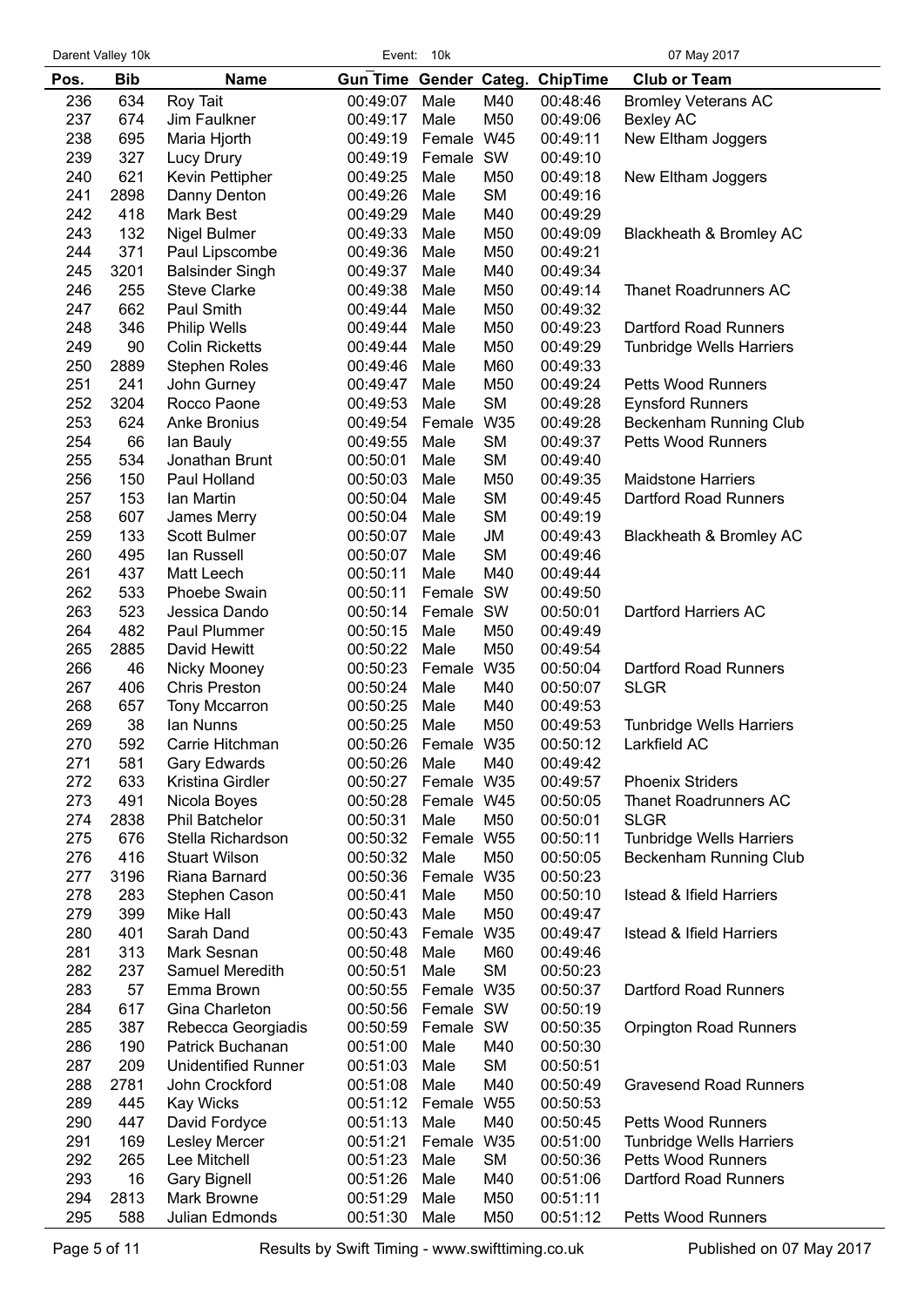Darent Valley 10k **Darent Valley 10k** Event: 10k Event: 10k

| Pos. | <b>Bib</b>     | <b>Name</b>              | Gun Time Gender Categ. ChipTime |            |                 |          | <b>Club or Team</b>           |
|------|----------------|--------------------------|---------------------------------|------------|-----------------|----------|-------------------------------|
| 296  | 659            | David White              | 00:51:33                        | Male       | <b>SM</b>       | 00:50:30 |                               |
| 297  | 26             | Janet Lenton             | 00:51:34                        | Female W55 |                 | 00:51:06 | <b>Orpington Road Runners</b> |
| 298  | 351            | Phil Gray                | 00:51:36                        | Male       | M50             | 00:51:03 | <b>Orpington Road Runners</b> |
| 299  | 2794           | Louise Black             | 00:51:37                        | Female W35 |                 | 00:50:56 | Beckenham Running Club        |
| 300  | 117            | Victoria Murton          | 00:51:41                        | Female SW  |                 | 00:51:29 | Dartford Road Runners         |
| 301  | 542            | Grazia Manzotti          | 00:51:43                        | Female W45 |                 | 00:51:27 | Sevenoaks AC                  |
| 302  | 428            | Craig Peake              | 00:51:45                        | Male       | M50             | 00:51:20 | <b>Maidstone Harriers</b>     |
| 303  | 612            | Paul Dryden              | 00:51:48                        | Male       | M50             | 00:51:15 | <b>Petts Wood Runners</b>     |
| 304  | 2793           | Emma Coakley             | 00:51:49                        | Female     | SW              | 00:51:07 |                               |
| 305  | 214            | <b>Terence Merry</b>     | 00:52:01                        | Male       | M40             | 00:51:17 |                               |
| 306  | 292            | <b>Ruth Roberts</b>      | 00:52:04                        | Female W45 |                 | 00:51:35 | <b>Phoenix Striders</b>       |
| 307  | 216            | <b>Philip Morrow</b>     | 00:52:05                        | Male       | M40             | 00:51:51 |                               |
| 308  | 182            | Kelly Powell             | 00:52:07                        | Female W35 |                 | 00:51:44 |                               |
| 309  | 58             | Simon Perry              | 00:52:07                        | Male       | <b>SM</b>       | 00:51:48 |                               |
| 310  | 164            | Helen Twomey             | 00:52:09                        | Female     | W35             | 00:51:38 | <b>Orpington Road Runners</b> |
| 311  | 28             | <b>Glen Ridout</b>       | 00:52:10                        | Male       | M50             | 00:51:43 | Dartford Road Runners         |
| 312  | 449            | <b>Elizabeth Elms</b>    | 00:52:11                        | Female     | <b>W45</b>      | 00:51:52 |                               |
| 313  | 2827           | <b>Tony Miller</b>       | 00:52:12                        | Male       | M50             | 00:51:17 | <b>SLGR</b>                   |
| 314  | 587            | <b>Hayley Breathwick</b> | 00:52:19                        | Female     | SW              | 00:51:43 |                               |
| 315  | 396            | <b>Richard Grant</b>     | 00:52:23                        | Male       | M40             | 00:51:48 |                               |
| 316  | 454            | Nigel Kent               | 00:52:24                        | Male       | M50             | 00:51:58 | New Eltham Joggers            |
| 317  | $\overline{4}$ | David Smith              | 00:52:27                        | Male       | M50             | 00:51:37 |                               |
| 318  | 238            | David Brooker            | 00:52:31                        | Male       | M50             | 00:52:15 | <b>Maidstone Harriers</b>     |
| 319  | 638            | Christina                | 00:52:31                        | Female     | SW              | 00:52:10 | <b>Gravesend Road Runners</b> |
| 320  | 65             | <b>Kate Custis</b>       | 00:52:34                        | Female W45 |                 | 00:52:00 | <b>Orpington Road Runners</b> |
| 321  | 511            | Matt Louth               | 00:52:34                        | Male       | <b>SM</b>       | 00:52:31 |                               |
| 322  | 614            | Gary Donovan             | 00:52:35                        | Male       | M40             | 00:52:32 |                               |
| 323  | 3195           | Sophie House             | 00:52:37                        | Female     | W35             | 00:52:24 |                               |
| 324  | 394            | <b>Adrian Neaves</b>     | 00:52:43                        | Male       | M40             | 00:52:21 | Thanet Roadrunners AC         |
| 325  | 540            | <b>Terri Baker</b>       | 00:52:43                        | Female     | W45             | 00:52:25 |                               |
| 326  | 604            | Joe Begg                 | 00:52:52                        | Male       | JM              | 00:52:25 |                               |
| 327  | 694            | Mark Jenkinson           | 00:52:55                        | Male       | M40             | 00:52:20 | New Eltham Joggers            |
| 328  | 80             | Paul White               | 00:53:01                        | Male       | <b>SM</b>       | 00:52:39 |                               |
| 329  | 366            | lan Hawes                | 00:53:01                        | Male       | <b>SM</b>       | 00:52:40 | <b>Orpington Road Runners</b> |
| 330  | 244            | Anthony Marcham          | 00:53:04                        | Male       | M50             | 00:52:42 |                               |
| 331  | 53             | Mark Mcmillan            | 00:53:09                        | Male       | M40             | 00:52:34 |                               |
| 332  | 494            | <b>Andrew Cornford</b>   | 00:53:12                        | Male       | M50             | 00:52:52 | <b>SLGR</b>                   |
| 333  | 529            | lan Willmott             | 00:53:14                        | Male       | M50             | 00:52:31 | Dartford Road Runners         |
| 334  | 243            | Sarah Regan              | 00:53:25                        | Female     | W45             | 00:52:43 | <b>Bromley Veterans AC</b>    |
| 335  | 347            | <b>Alan Stables</b>      | 00:53:26                        | Male       | M50             | 00:53:26 | <b>Orpington Road Runners</b> |
| 336  | 565            | Lahcen Ouarbya           | 00:53:27                        | Male       | M50             | 00:53:22 | <b>Orpington Road Runners</b> |
| 337  | 84             | Kier Humphreys           | 00:53:27                        | Male       | <b>SM</b>       | 00:52:51 |                               |
| 338  | 6              | Karen Lucking            | 00:53:29                        | Female     | W45             | 00:52:37 |                               |
| 339  | 549            | <b>Tom Powell</b>        | 00:53:31                        | Male       | M40             | 00:53:06 |                               |
| 340  | 595            | James Bosworth           | 00:53:31                        | Male       | M40             | 00:52:47 |                               |
| 341  | 72             | Janet Cooper             | 00:53:32                        | Female     | W <sub>55</sub> | 00:53:13 | <b>SLGR</b>                   |
| 342  | 664            | Nolan Wilde              | 00:53:37                        | Male       | M40             | 00:53:09 | <b>Maidstone Harriers</b>     |
| 343  | 138            | Renee Young              | 00:53:43                        | Female W45 |                 | 00:53:29 | Dartford Harriers AC          |
| 344  | 221            | <b>Richard Tame</b>      | 00:53:43                        | Male       | <b>SM</b>       | 00:53:11 | <b>Orpington Road Runners</b> |
| 345  | 430            | <b>Katy Munt</b>         | 00:53:54                        | Female W35 |                 | 00:53:26 |                               |
| 346  | 77             | John Annett              | 00:53:56                        | Male       | M50             | 00:53:07 | Swanley & District AC         |
| 347  | 217            | Annalee Morrow           | 00:53:57                        | Female W35 |                 | 00:53:41 |                               |
| 348  | 610            | Liz Delamain             | 00:53:58                        | Female W45 |                 | 00:53:36 | <b>Petts Wood Runners</b>     |
| 349  | 116            | Paul Yetman              | 00:54:01                        | Male       | M50             | 00:53:32 |                               |
| 350  | 353            | <b>Ellie Bowley</b>      | 00:54:03                        | Female SW  |                 | 00:53:40 | <b>Petts Wood Runners</b>     |
| 351  | 435            | Carole Fisher            | 00:54:08                        | Female W45 |                 | 00:53:38 | Larkfield AC                  |
| 352  | 368            | Mark Baker               | 00:54:16                        | Male       | M40             | 00:53:53 | <b>Eynsford Runners</b>       |
| 353  | 670            | Susan Edwards            | 00:54:17                        | Female W55 |                 | 00:53:24 | <b>Cambridge Harriers</b>     |
| 354  | 201            | Nigel Hewson             | 00:54:20                        | Male       | M50             | 00:53:44 | Petts Wood Runners            |
| 355  | 490            | Janet Morgan             | 00:54:28                        | Female W55 |                 | 00:54:05 | Thanet Roadrunners AC         |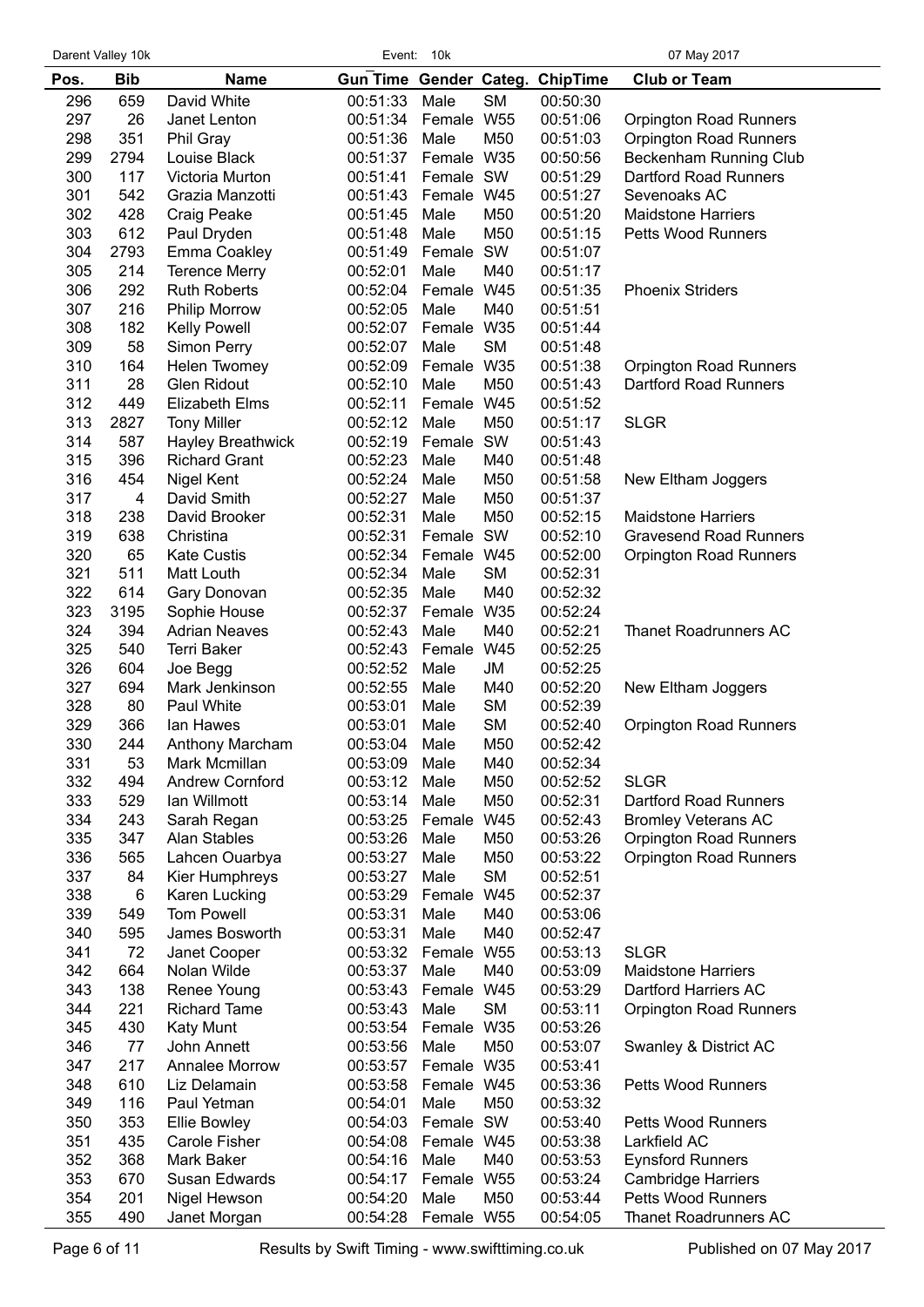Darent Valley 10k **Darent Valley 10k** Event: 10k Event: 10k

| 488<br>M60<br><b>Bromley Veterans AC</b><br>356<br><b>Roger Harris</b><br>00:54:28<br>Male<br>00:53:46<br>357<br>584<br>Female W45<br>Janine Harris<br>00:54:33<br>00:53:56<br><b>Petts Wood Runners</b><br>358<br>78<br>W45<br>Dawn Annett<br>00:54:36<br>00:53:45<br><b>SLGR</b><br>Female<br>359<br>411<br>Simon Page<br>00:54:37<br>Male<br>M40<br>00:53:32<br>360<br>2795<br>Sam Whittaker<br>00:54:38<br>Male<br><b>JM</b><br>00:54:22<br>361<br>M40<br>684<br>Simon Hooper<br>00:54:45<br>Male<br>00:53:57<br>362<br>W35<br>2785<br>Katreena Giovanelli<br>00:54:51<br>Female<br>00:54:23<br>363<br>635<br>M60<br>Jonathan Rickards<br>00:54:56<br>00:54:44<br><b>Tunbridge Wells Harriers</b><br>Male<br>364<br>286<br>M70<br>00:54:57<br>Male<br>00:54:25<br><b>Istead &amp; Ifield Harriers</b><br>Peter Burton<br>365<br>321<br>00:54:58<br>Female<br>W45<br>00:54:27<br><b>Orpington Road Runners</b><br>Anita Dubery<br>366<br>412<br>Mark Stockdale-Hughes<br>M50<br>00:54:29<br>00:55:00<br>Male<br><b>Orpington Road Runners</b><br>367<br>649<br>Anthony Langley<br>00:55:07<br>Male<br>M50<br>00:54:44<br>368<br>282<br>Susan Beecham<br>00:55:09<br>Female W55<br>00:54:38<br><b>Istead &amp; Ifield Harriers</b><br>369<br>304<br><b>Helen Graves</b><br>00:55:10<br>Female SW<br>00:54:49<br><b>Dartford Road Runners</b><br>370<br>426<br>00:55:11<br>Male<br>M60<br>00:54:46<br>Peter Cane<br>New Eltham Joggers<br>371<br>149<br>Female W35<br>00:55:13<br>00:54:34<br>Anna Christy<br>372<br>682<br><b>Dartford Road Runners</b><br>Anne Dellow<br>00:55:15 Female W55<br>00:54:51<br>373<br>181<br>Nicola Mumbray<br>00:55:15<br>Female W45<br>00:54:52<br>374<br>M60<br>421<br><b>Gerald Krause</b><br>00:55:16<br>Male<br><b>Maidstone Harriers</b><br>00:54:48<br>375<br>613<br>00:55:18<br>Female<br>W45<br>00:54:39<br><b>Petts Wood Runners</b><br>Janet Littlejohn<br>376<br>136<br>00:55:19<br>M50<br>00:54:50<br>Jerry Ash<br>Male<br>377<br>620<br><b>SM</b><br>Michael Stankard<br>00:55:22<br>Male<br>00:54:25<br>378<br>126<br>Claire Shanahan<br>00:55:23<br>Female W45<br>00:55:06<br>379<br>506<br>Sevenoaks AC<br>00:55:34<br>Female W35<br>00:55:18<br>Jenny Austin<br>380<br>390<br>Caroline Jeffrey<br>00:55:35<br>Female W45<br>00:55:01<br><b>Orpington Road Runners</b><br>381<br>474<br>M60<br>Sean Mcgranaghan<br>00:55:42<br>Male<br>00:55:16<br>382<br>561<br>Christopher Leighton<br>00:55:43<br>M40<br>00:54:50<br>Male<br>383<br>551<br>M50<br>Nicholas Brick<br>00:55:47<br>Male<br>00:55:13<br><b>Orpington Road Runners</b><br>384<br>629<br>Lewis Humphris<br>00:55:49<br>Male<br>M40<br>00:55:25<br>385<br>157<br>00:55:53<br>Female<br><b>JW</b><br>00:55:34<br><b>Dartford Road Runners</b><br>Megan Davis<br>386<br>344<br>Julie Lile<br>00:56:04<br>Female W45<br>00:55:46<br><b>Orpington Road Runners</b><br>387<br>180<br><b>Richard Dunstan</b><br>00:56:09<br>Male<br>M60<br>00:55:23<br><b>Petts Wood Runners</b><br>388<br>188<br>M60<br>David Sheppard<br>00:56:14<br>Male<br>00:55:14<br><b>Orpington Road Runners</b><br>389<br>580<br>Female W35<br>Jane Knight<br>00:56:16<br>00:55:35<br>390<br>2814<br>Ros Hopgood<br>00:56:17 Female W45<br>00:55:46<br>391<br>382<br><b>Lionel Stielow</b><br>00:56:19<br>Male<br>M60<br>00:56:03<br>Sevenoaks AC<br>392<br>64<br>Julie Travers<br>00:56:19<br>W45<br>00:55:29<br>Petts Wood Runners<br>Female<br>393<br><b>SM</b><br>185<br>Seweryn Lewandowski<br>00:56:23<br>Male<br>00:55:47<br>394<br>187<br>M40<br><b>Vince Killin</b><br>00:56:23<br>Male<br>00:55:48<br><b>Orpington Road Runners</b><br>395<br>101<br><b>SM</b><br>Michael Brockbank<br>00:56:24<br>00:55:40<br>Male<br>396<br><b>SM</b><br>3202<br>Henry Goldsmith<br>00:56:25<br>00:55:12<br>Male<br>397<br><b>SM</b><br>500<br>Mark Goldsmith<br>00:56:26<br>Male<br>00:55:12<br>398<br>M50<br>2816<br>Les Hopgood<br>00:56:27<br>Male<br>00:55:58<br>399<br>87<br>Samantha Goffin<br>00:56:32<br>Female<br>W45<br>00:55:56<br>400<br>377<br>Antony Jeffery<br>00:56:34<br>Male<br>M50<br>00:56:10<br>401<br>256<br>Jason Goodman<br>00:56:36<br>Male<br>M40<br>00:55:55<br>402<br>3033<br>Kim Vinicome<br>00:56:37<br>Male<br>M60<br>00:56:07<br>403<br>213<br>M50<br>00:56:37<br>Male<br>00:56:07<br><b>Istead &amp; Ifield Harriers</b><br>Jason Beaney<br>404<br>360<br>W35<br>Carla Smith<br>00:56:41<br>Female<br>00:55:46<br>405<br>361<br>Sarah Fisher<br>00:56:42<br>Female W35<br>00:55:47<br><b>Striders of Croydon</b><br>406<br>142<br><b>SM</b><br>John Howe<br>00:56:48<br>Male<br>00:56:17<br>407<br>317<br>SW<br><b>Charlotte Sutton</b><br>00:56:50<br>Female<br>00:56:15<br><b>Orpington Road Runners</b><br>408<br><b>SM</b><br>2822<br>00:56:52<br>00:55:57<br><b>Bradley Miller</b><br>Male<br>409<br>578<br>Alan Smith<br><b>SLGR</b><br>00:56:57<br>Male<br>M40<br>00:56:38<br>410<br>173<br>Chris Hudson<br>00:56:58<br>M50<br>00:56:25<br><b>Orpington Road Runners</b><br>Male<br>411<br>535<br>M60<br><b>SLGR</b><br>Colin Honour<br>00:56:59<br>Male<br>00:56:38<br>412<br>37<br>Dartford Road Runners<br>00:57:03<br>Female W35<br>00:56:43<br>Caroline Judge<br>413<br>300<br>Denise Rose<br>00:57:10 Female W45<br>00:56:57<br>Dartford Harriers AC<br>414<br>431<br>Karen Taylor<br>00:57:10<br>Female W35<br>00:56:43<br>13<br>415<br><b>Kelly Perkins</b><br>00:57:14 Female W35<br>00:56:40<br><b>Orpington Road Runners</b> | Pos. | <b>Bib</b> | <b>Name</b> | Gun Time Gender Categ. |  | <b>ChipTime</b> | <b>Club or Team</b> |
|---------------------------------------------------------------------------------------------------------------------------------------------------------------------------------------------------------------------------------------------------------------------------------------------------------------------------------------------------------------------------------------------------------------------------------------------------------------------------------------------------------------------------------------------------------------------------------------------------------------------------------------------------------------------------------------------------------------------------------------------------------------------------------------------------------------------------------------------------------------------------------------------------------------------------------------------------------------------------------------------------------------------------------------------------------------------------------------------------------------------------------------------------------------------------------------------------------------------------------------------------------------------------------------------------------------------------------------------------------------------------------------------------------------------------------------------------------------------------------------------------------------------------------------------------------------------------------------------------------------------------------------------------------------------------------------------------------------------------------------------------------------------------------------------------------------------------------------------------------------------------------------------------------------------------------------------------------------------------------------------------------------------------------------------------------------------------------------------------------------------------------------------------------------------------------------------------------------------------------------------------------------------------------------------------------------------------------------------------------------------------------------------------------------------------------------------------------------------------------------------------------------------------------------------------------------------------------------------------------------------------------------------------------------------------------------------------------------------------------------------------------------------------------------------------------------------------------------------------------------------------------------------------------------------------------------------------------------------------------------------------------------------------------------------------------------------------------------------------------------------------------------------------------------------------------------------------------------------------------------------------------------------------------------------------------------------------------------------------------------------------------------------------------------------------------------------------------------------------------------------------------------------------------------------------------------------------------------------------------------------------------------------------------------------------------------------------------------------------------------------------------------------------------------------------------------------------------------------------------------------------------------------------------------------------------------------------------------------------------------------------------------------------------------------------------------------------------------------------------------------------------------------------------------------------------------------------------------------------------------------------------------------------------------------------------------------------------------------------------------------------------------------------------------------------------------------------------------------------------------------------------------------------------------------------------------------------------------------------------------------------------------------------------------------------------------------------------------------------------------------------------------------------------------------------------------------------------------------------------------------------------------------------------------------------------------------------------------------------------------------------------------------------------------------------------------------------------------------------------------------------------------------------------------------------------------------------------------------------------------------------------------------------------------------------------------------------------------------------------------------------------------------------------------------------------------------------------------|------|------------|-------------|------------------------|--|-----------------|---------------------|
|                                                                                                                                                                                                                                                                                                                                                                                                                                                                                                                                                                                                                                                                                                                                                                                                                                                                                                                                                                                                                                                                                                                                                                                                                                                                                                                                                                                                                                                                                                                                                                                                                                                                                                                                                                                                                                                                                                                                                                                                                                                                                                                                                                                                                                                                                                                                                                                                                                                                                                                                                                                                                                                                                                                                                                                                                                                                                                                                                                                                                                                                                                                                                                                                                                                                                                                                                                                                                                                                                                                                                                                                                                                                                                                                                                                                                                                                                                                                                                                                                                                                                                                                                                                                                                                                                                                                                                                                                                                                                                                                                                                                                                                                                                                                                                                                                                                                                                                                                                                                                                                                                                                                                                                                                                                                                                                                                                                                                                                               |      |            |             |                        |  |                 |                     |
|                                                                                                                                                                                                                                                                                                                                                                                                                                                                                                                                                                                                                                                                                                                                                                                                                                                                                                                                                                                                                                                                                                                                                                                                                                                                                                                                                                                                                                                                                                                                                                                                                                                                                                                                                                                                                                                                                                                                                                                                                                                                                                                                                                                                                                                                                                                                                                                                                                                                                                                                                                                                                                                                                                                                                                                                                                                                                                                                                                                                                                                                                                                                                                                                                                                                                                                                                                                                                                                                                                                                                                                                                                                                                                                                                                                                                                                                                                                                                                                                                                                                                                                                                                                                                                                                                                                                                                                                                                                                                                                                                                                                                                                                                                                                                                                                                                                                                                                                                                                                                                                                                                                                                                                                                                                                                                                                                                                                                                                               |      |            |             |                        |  |                 |                     |
|                                                                                                                                                                                                                                                                                                                                                                                                                                                                                                                                                                                                                                                                                                                                                                                                                                                                                                                                                                                                                                                                                                                                                                                                                                                                                                                                                                                                                                                                                                                                                                                                                                                                                                                                                                                                                                                                                                                                                                                                                                                                                                                                                                                                                                                                                                                                                                                                                                                                                                                                                                                                                                                                                                                                                                                                                                                                                                                                                                                                                                                                                                                                                                                                                                                                                                                                                                                                                                                                                                                                                                                                                                                                                                                                                                                                                                                                                                                                                                                                                                                                                                                                                                                                                                                                                                                                                                                                                                                                                                                                                                                                                                                                                                                                                                                                                                                                                                                                                                                                                                                                                                                                                                                                                                                                                                                                                                                                                                                               |      |            |             |                        |  |                 |                     |
|                                                                                                                                                                                                                                                                                                                                                                                                                                                                                                                                                                                                                                                                                                                                                                                                                                                                                                                                                                                                                                                                                                                                                                                                                                                                                                                                                                                                                                                                                                                                                                                                                                                                                                                                                                                                                                                                                                                                                                                                                                                                                                                                                                                                                                                                                                                                                                                                                                                                                                                                                                                                                                                                                                                                                                                                                                                                                                                                                                                                                                                                                                                                                                                                                                                                                                                                                                                                                                                                                                                                                                                                                                                                                                                                                                                                                                                                                                                                                                                                                                                                                                                                                                                                                                                                                                                                                                                                                                                                                                                                                                                                                                                                                                                                                                                                                                                                                                                                                                                                                                                                                                                                                                                                                                                                                                                                                                                                                                                               |      |            |             |                        |  |                 |                     |
|                                                                                                                                                                                                                                                                                                                                                                                                                                                                                                                                                                                                                                                                                                                                                                                                                                                                                                                                                                                                                                                                                                                                                                                                                                                                                                                                                                                                                                                                                                                                                                                                                                                                                                                                                                                                                                                                                                                                                                                                                                                                                                                                                                                                                                                                                                                                                                                                                                                                                                                                                                                                                                                                                                                                                                                                                                                                                                                                                                                                                                                                                                                                                                                                                                                                                                                                                                                                                                                                                                                                                                                                                                                                                                                                                                                                                                                                                                                                                                                                                                                                                                                                                                                                                                                                                                                                                                                                                                                                                                                                                                                                                                                                                                                                                                                                                                                                                                                                                                                                                                                                                                                                                                                                                                                                                                                                                                                                                                                               |      |            |             |                        |  |                 |                     |
|                                                                                                                                                                                                                                                                                                                                                                                                                                                                                                                                                                                                                                                                                                                                                                                                                                                                                                                                                                                                                                                                                                                                                                                                                                                                                                                                                                                                                                                                                                                                                                                                                                                                                                                                                                                                                                                                                                                                                                                                                                                                                                                                                                                                                                                                                                                                                                                                                                                                                                                                                                                                                                                                                                                                                                                                                                                                                                                                                                                                                                                                                                                                                                                                                                                                                                                                                                                                                                                                                                                                                                                                                                                                                                                                                                                                                                                                                                                                                                                                                                                                                                                                                                                                                                                                                                                                                                                                                                                                                                                                                                                                                                                                                                                                                                                                                                                                                                                                                                                                                                                                                                                                                                                                                                                                                                                                                                                                                                                               |      |            |             |                        |  |                 |                     |
|                                                                                                                                                                                                                                                                                                                                                                                                                                                                                                                                                                                                                                                                                                                                                                                                                                                                                                                                                                                                                                                                                                                                                                                                                                                                                                                                                                                                                                                                                                                                                                                                                                                                                                                                                                                                                                                                                                                                                                                                                                                                                                                                                                                                                                                                                                                                                                                                                                                                                                                                                                                                                                                                                                                                                                                                                                                                                                                                                                                                                                                                                                                                                                                                                                                                                                                                                                                                                                                                                                                                                                                                                                                                                                                                                                                                                                                                                                                                                                                                                                                                                                                                                                                                                                                                                                                                                                                                                                                                                                                                                                                                                                                                                                                                                                                                                                                                                                                                                                                                                                                                                                                                                                                                                                                                                                                                                                                                                                                               |      |            |             |                        |  |                 |                     |
|                                                                                                                                                                                                                                                                                                                                                                                                                                                                                                                                                                                                                                                                                                                                                                                                                                                                                                                                                                                                                                                                                                                                                                                                                                                                                                                                                                                                                                                                                                                                                                                                                                                                                                                                                                                                                                                                                                                                                                                                                                                                                                                                                                                                                                                                                                                                                                                                                                                                                                                                                                                                                                                                                                                                                                                                                                                                                                                                                                                                                                                                                                                                                                                                                                                                                                                                                                                                                                                                                                                                                                                                                                                                                                                                                                                                                                                                                                                                                                                                                                                                                                                                                                                                                                                                                                                                                                                                                                                                                                                                                                                                                                                                                                                                                                                                                                                                                                                                                                                                                                                                                                                                                                                                                                                                                                                                                                                                                                                               |      |            |             |                        |  |                 |                     |
|                                                                                                                                                                                                                                                                                                                                                                                                                                                                                                                                                                                                                                                                                                                                                                                                                                                                                                                                                                                                                                                                                                                                                                                                                                                                                                                                                                                                                                                                                                                                                                                                                                                                                                                                                                                                                                                                                                                                                                                                                                                                                                                                                                                                                                                                                                                                                                                                                                                                                                                                                                                                                                                                                                                                                                                                                                                                                                                                                                                                                                                                                                                                                                                                                                                                                                                                                                                                                                                                                                                                                                                                                                                                                                                                                                                                                                                                                                                                                                                                                                                                                                                                                                                                                                                                                                                                                                                                                                                                                                                                                                                                                                                                                                                                                                                                                                                                                                                                                                                                                                                                                                                                                                                                                                                                                                                                                                                                                                                               |      |            |             |                        |  |                 |                     |
|                                                                                                                                                                                                                                                                                                                                                                                                                                                                                                                                                                                                                                                                                                                                                                                                                                                                                                                                                                                                                                                                                                                                                                                                                                                                                                                                                                                                                                                                                                                                                                                                                                                                                                                                                                                                                                                                                                                                                                                                                                                                                                                                                                                                                                                                                                                                                                                                                                                                                                                                                                                                                                                                                                                                                                                                                                                                                                                                                                                                                                                                                                                                                                                                                                                                                                                                                                                                                                                                                                                                                                                                                                                                                                                                                                                                                                                                                                                                                                                                                                                                                                                                                                                                                                                                                                                                                                                                                                                                                                                                                                                                                                                                                                                                                                                                                                                                                                                                                                                                                                                                                                                                                                                                                                                                                                                                                                                                                                                               |      |            |             |                        |  |                 |                     |
|                                                                                                                                                                                                                                                                                                                                                                                                                                                                                                                                                                                                                                                                                                                                                                                                                                                                                                                                                                                                                                                                                                                                                                                                                                                                                                                                                                                                                                                                                                                                                                                                                                                                                                                                                                                                                                                                                                                                                                                                                                                                                                                                                                                                                                                                                                                                                                                                                                                                                                                                                                                                                                                                                                                                                                                                                                                                                                                                                                                                                                                                                                                                                                                                                                                                                                                                                                                                                                                                                                                                                                                                                                                                                                                                                                                                                                                                                                                                                                                                                                                                                                                                                                                                                                                                                                                                                                                                                                                                                                                                                                                                                                                                                                                                                                                                                                                                                                                                                                                                                                                                                                                                                                                                                                                                                                                                                                                                                                                               |      |            |             |                        |  |                 |                     |
|                                                                                                                                                                                                                                                                                                                                                                                                                                                                                                                                                                                                                                                                                                                                                                                                                                                                                                                                                                                                                                                                                                                                                                                                                                                                                                                                                                                                                                                                                                                                                                                                                                                                                                                                                                                                                                                                                                                                                                                                                                                                                                                                                                                                                                                                                                                                                                                                                                                                                                                                                                                                                                                                                                                                                                                                                                                                                                                                                                                                                                                                                                                                                                                                                                                                                                                                                                                                                                                                                                                                                                                                                                                                                                                                                                                                                                                                                                                                                                                                                                                                                                                                                                                                                                                                                                                                                                                                                                                                                                                                                                                                                                                                                                                                                                                                                                                                                                                                                                                                                                                                                                                                                                                                                                                                                                                                                                                                                                                               |      |            |             |                        |  |                 |                     |
|                                                                                                                                                                                                                                                                                                                                                                                                                                                                                                                                                                                                                                                                                                                                                                                                                                                                                                                                                                                                                                                                                                                                                                                                                                                                                                                                                                                                                                                                                                                                                                                                                                                                                                                                                                                                                                                                                                                                                                                                                                                                                                                                                                                                                                                                                                                                                                                                                                                                                                                                                                                                                                                                                                                                                                                                                                                                                                                                                                                                                                                                                                                                                                                                                                                                                                                                                                                                                                                                                                                                                                                                                                                                                                                                                                                                                                                                                                                                                                                                                                                                                                                                                                                                                                                                                                                                                                                                                                                                                                                                                                                                                                                                                                                                                                                                                                                                                                                                                                                                                                                                                                                                                                                                                                                                                                                                                                                                                                                               |      |            |             |                        |  |                 |                     |
|                                                                                                                                                                                                                                                                                                                                                                                                                                                                                                                                                                                                                                                                                                                                                                                                                                                                                                                                                                                                                                                                                                                                                                                                                                                                                                                                                                                                                                                                                                                                                                                                                                                                                                                                                                                                                                                                                                                                                                                                                                                                                                                                                                                                                                                                                                                                                                                                                                                                                                                                                                                                                                                                                                                                                                                                                                                                                                                                                                                                                                                                                                                                                                                                                                                                                                                                                                                                                                                                                                                                                                                                                                                                                                                                                                                                                                                                                                                                                                                                                                                                                                                                                                                                                                                                                                                                                                                                                                                                                                                                                                                                                                                                                                                                                                                                                                                                                                                                                                                                                                                                                                                                                                                                                                                                                                                                                                                                                                                               |      |            |             |                        |  |                 |                     |
|                                                                                                                                                                                                                                                                                                                                                                                                                                                                                                                                                                                                                                                                                                                                                                                                                                                                                                                                                                                                                                                                                                                                                                                                                                                                                                                                                                                                                                                                                                                                                                                                                                                                                                                                                                                                                                                                                                                                                                                                                                                                                                                                                                                                                                                                                                                                                                                                                                                                                                                                                                                                                                                                                                                                                                                                                                                                                                                                                                                                                                                                                                                                                                                                                                                                                                                                                                                                                                                                                                                                                                                                                                                                                                                                                                                                                                                                                                                                                                                                                                                                                                                                                                                                                                                                                                                                                                                                                                                                                                                                                                                                                                                                                                                                                                                                                                                                                                                                                                                                                                                                                                                                                                                                                                                                                                                                                                                                                                                               |      |            |             |                        |  |                 |                     |
|                                                                                                                                                                                                                                                                                                                                                                                                                                                                                                                                                                                                                                                                                                                                                                                                                                                                                                                                                                                                                                                                                                                                                                                                                                                                                                                                                                                                                                                                                                                                                                                                                                                                                                                                                                                                                                                                                                                                                                                                                                                                                                                                                                                                                                                                                                                                                                                                                                                                                                                                                                                                                                                                                                                                                                                                                                                                                                                                                                                                                                                                                                                                                                                                                                                                                                                                                                                                                                                                                                                                                                                                                                                                                                                                                                                                                                                                                                                                                                                                                                                                                                                                                                                                                                                                                                                                                                                                                                                                                                                                                                                                                                                                                                                                                                                                                                                                                                                                                                                                                                                                                                                                                                                                                                                                                                                                                                                                                                                               |      |            |             |                        |  |                 |                     |
|                                                                                                                                                                                                                                                                                                                                                                                                                                                                                                                                                                                                                                                                                                                                                                                                                                                                                                                                                                                                                                                                                                                                                                                                                                                                                                                                                                                                                                                                                                                                                                                                                                                                                                                                                                                                                                                                                                                                                                                                                                                                                                                                                                                                                                                                                                                                                                                                                                                                                                                                                                                                                                                                                                                                                                                                                                                                                                                                                                                                                                                                                                                                                                                                                                                                                                                                                                                                                                                                                                                                                                                                                                                                                                                                                                                                                                                                                                                                                                                                                                                                                                                                                                                                                                                                                                                                                                                                                                                                                                                                                                                                                                                                                                                                                                                                                                                                                                                                                                                                                                                                                                                                                                                                                                                                                                                                                                                                                                                               |      |            |             |                        |  |                 |                     |
|                                                                                                                                                                                                                                                                                                                                                                                                                                                                                                                                                                                                                                                                                                                                                                                                                                                                                                                                                                                                                                                                                                                                                                                                                                                                                                                                                                                                                                                                                                                                                                                                                                                                                                                                                                                                                                                                                                                                                                                                                                                                                                                                                                                                                                                                                                                                                                                                                                                                                                                                                                                                                                                                                                                                                                                                                                                                                                                                                                                                                                                                                                                                                                                                                                                                                                                                                                                                                                                                                                                                                                                                                                                                                                                                                                                                                                                                                                                                                                                                                                                                                                                                                                                                                                                                                                                                                                                                                                                                                                                                                                                                                                                                                                                                                                                                                                                                                                                                                                                                                                                                                                                                                                                                                                                                                                                                                                                                                                                               |      |            |             |                        |  |                 |                     |
|                                                                                                                                                                                                                                                                                                                                                                                                                                                                                                                                                                                                                                                                                                                                                                                                                                                                                                                                                                                                                                                                                                                                                                                                                                                                                                                                                                                                                                                                                                                                                                                                                                                                                                                                                                                                                                                                                                                                                                                                                                                                                                                                                                                                                                                                                                                                                                                                                                                                                                                                                                                                                                                                                                                                                                                                                                                                                                                                                                                                                                                                                                                                                                                                                                                                                                                                                                                                                                                                                                                                                                                                                                                                                                                                                                                                                                                                                                                                                                                                                                                                                                                                                                                                                                                                                                                                                                                                                                                                                                                                                                                                                                                                                                                                                                                                                                                                                                                                                                                                                                                                                                                                                                                                                                                                                                                                                                                                                                                               |      |            |             |                        |  |                 |                     |
|                                                                                                                                                                                                                                                                                                                                                                                                                                                                                                                                                                                                                                                                                                                                                                                                                                                                                                                                                                                                                                                                                                                                                                                                                                                                                                                                                                                                                                                                                                                                                                                                                                                                                                                                                                                                                                                                                                                                                                                                                                                                                                                                                                                                                                                                                                                                                                                                                                                                                                                                                                                                                                                                                                                                                                                                                                                                                                                                                                                                                                                                                                                                                                                                                                                                                                                                                                                                                                                                                                                                                                                                                                                                                                                                                                                                                                                                                                                                                                                                                                                                                                                                                                                                                                                                                                                                                                                                                                                                                                                                                                                                                                                                                                                                                                                                                                                                                                                                                                                                                                                                                                                                                                                                                                                                                                                                                                                                                                                               |      |            |             |                        |  |                 |                     |
|                                                                                                                                                                                                                                                                                                                                                                                                                                                                                                                                                                                                                                                                                                                                                                                                                                                                                                                                                                                                                                                                                                                                                                                                                                                                                                                                                                                                                                                                                                                                                                                                                                                                                                                                                                                                                                                                                                                                                                                                                                                                                                                                                                                                                                                                                                                                                                                                                                                                                                                                                                                                                                                                                                                                                                                                                                                                                                                                                                                                                                                                                                                                                                                                                                                                                                                                                                                                                                                                                                                                                                                                                                                                                                                                                                                                                                                                                                                                                                                                                                                                                                                                                                                                                                                                                                                                                                                                                                                                                                                                                                                                                                                                                                                                                                                                                                                                                                                                                                                                                                                                                                                                                                                                                                                                                                                                                                                                                                                               |      |            |             |                        |  |                 |                     |
|                                                                                                                                                                                                                                                                                                                                                                                                                                                                                                                                                                                                                                                                                                                                                                                                                                                                                                                                                                                                                                                                                                                                                                                                                                                                                                                                                                                                                                                                                                                                                                                                                                                                                                                                                                                                                                                                                                                                                                                                                                                                                                                                                                                                                                                                                                                                                                                                                                                                                                                                                                                                                                                                                                                                                                                                                                                                                                                                                                                                                                                                                                                                                                                                                                                                                                                                                                                                                                                                                                                                                                                                                                                                                                                                                                                                                                                                                                                                                                                                                                                                                                                                                                                                                                                                                                                                                                                                                                                                                                                                                                                                                                                                                                                                                                                                                                                                                                                                                                                                                                                                                                                                                                                                                                                                                                                                                                                                                                                               |      |            |             |                        |  |                 |                     |
|                                                                                                                                                                                                                                                                                                                                                                                                                                                                                                                                                                                                                                                                                                                                                                                                                                                                                                                                                                                                                                                                                                                                                                                                                                                                                                                                                                                                                                                                                                                                                                                                                                                                                                                                                                                                                                                                                                                                                                                                                                                                                                                                                                                                                                                                                                                                                                                                                                                                                                                                                                                                                                                                                                                                                                                                                                                                                                                                                                                                                                                                                                                                                                                                                                                                                                                                                                                                                                                                                                                                                                                                                                                                                                                                                                                                                                                                                                                                                                                                                                                                                                                                                                                                                                                                                                                                                                                                                                                                                                                                                                                                                                                                                                                                                                                                                                                                                                                                                                                                                                                                                                                                                                                                                                                                                                                                                                                                                                                               |      |            |             |                        |  |                 |                     |
|                                                                                                                                                                                                                                                                                                                                                                                                                                                                                                                                                                                                                                                                                                                                                                                                                                                                                                                                                                                                                                                                                                                                                                                                                                                                                                                                                                                                                                                                                                                                                                                                                                                                                                                                                                                                                                                                                                                                                                                                                                                                                                                                                                                                                                                                                                                                                                                                                                                                                                                                                                                                                                                                                                                                                                                                                                                                                                                                                                                                                                                                                                                                                                                                                                                                                                                                                                                                                                                                                                                                                                                                                                                                                                                                                                                                                                                                                                                                                                                                                                                                                                                                                                                                                                                                                                                                                                                                                                                                                                                                                                                                                                                                                                                                                                                                                                                                                                                                                                                                                                                                                                                                                                                                                                                                                                                                                                                                                                                               |      |            |             |                        |  |                 |                     |
|                                                                                                                                                                                                                                                                                                                                                                                                                                                                                                                                                                                                                                                                                                                                                                                                                                                                                                                                                                                                                                                                                                                                                                                                                                                                                                                                                                                                                                                                                                                                                                                                                                                                                                                                                                                                                                                                                                                                                                                                                                                                                                                                                                                                                                                                                                                                                                                                                                                                                                                                                                                                                                                                                                                                                                                                                                                                                                                                                                                                                                                                                                                                                                                                                                                                                                                                                                                                                                                                                                                                                                                                                                                                                                                                                                                                                                                                                                                                                                                                                                                                                                                                                                                                                                                                                                                                                                                                                                                                                                                                                                                                                                                                                                                                                                                                                                                                                                                                                                                                                                                                                                                                                                                                                                                                                                                                                                                                                                                               |      |            |             |                        |  |                 |                     |
|                                                                                                                                                                                                                                                                                                                                                                                                                                                                                                                                                                                                                                                                                                                                                                                                                                                                                                                                                                                                                                                                                                                                                                                                                                                                                                                                                                                                                                                                                                                                                                                                                                                                                                                                                                                                                                                                                                                                                                                                                                                                                                                                                                                                                                                                                                                                                                                                                                                                                                                                                                                                                                                                                                                                                                                                                                                                                                                                                                                                                                                                                                                                                                                                                                                                                                                                                                                                                                                                                                                                                                                                                                                                                                                                                                                                                                                                                                                                                                                                                                                                                                                                                                                                                                                                                                                                                                                                                                                                                                                                                                                                                                                                                                                                                                                                                                                                                                                                                                                                                                                                                                                                                                                                                                                                                                                                                                                                                                                               |      |            |             |                        |  |                 |                     |
|                                                                                                                                                                                                                                                                                                                                                                                                                                                                                                                                                                                                                                                                                                                                                                                                                                                                                                                                                                                                                                                                                                                                                                                                                                                                                                                                                                                                                                                                                                                                                                                                                                                                                                                                                                                                                                                                                                                                                                                                                                                                                                                                                                                                                                                                                                                                                                                                                                                                                                                                                                                                                                                                                                                                                                                                                                                                                                                                                                                                                                                                                                                                                                                                                                                                                                                                                                                                                                                                                                                                                                                                                                                                                                                                                                                                                                                                                                                                                                                                                                                                                                                                                                                                                                                                                                                                                                                                                                                                                                                                                                                                                                                                                                                                                                                                                                                                                                                                                                                                                                                                                                                                                                                                                                                                                                                                                                                                                                                               |      |            |             |                        |  |                 |                     |
|                                                                                                                                                                                                                                                                                                                                                                                                                                                                                                                                                                                                                                                                                                                                                                                                                                                                                                                                                                                                                                                                                                                                                                                                                                                                                                                                                                                                                                                                                                                                                                                                                                                                                                                                                                                                                                                                                                                                                                                                                                                                                                                                                                                                                                                                                                                                                                                                                                                                                                                                                                                                                                                                                                                                                                                                                                                                                                                                                                                                                                                                                                                                                                                                                                                                                                                                                                                                                                                                                                                                                                                                                                                                                                                                                                                                                                                                                                                                                                                                                                                                                                                                                                                                                                                                                                                                                                                                                                                                                                                                                                                                                                                                                                                                                                                                                                                                                                                                                                                                                                                                                                                                                                                                                                                                                                                                                                                                                                                               |      |            |             |                        |  |                 |                     |
|                                                                                                                                                                                                                                                                                                                                                                                                                                                                                                                                                                                                                                                                                                                                                                                                                                                                                                                                                                                                                                                                                                                                                                                                                                                                                                                                                                                                                                                                                                                                                                                                                                                                                                                                                                                                                                                                                                                                                                                                                                                                                                                                                                                                                                                                                                                                                                                                                                                                                                                                                                                                                                                                                                                                                                                                                                                                                                                                                                                                                                                                                                                                                                                                                                                                                                                                                                                                                                                                                                                                                                                                                                                                                                                                                                                                                                                                                                                                                                                                                                                                                                                                                                                                                                                                                                                                                                                                                                                                                                                                                                                                                                                                                                                                                                                                                                                                                                                                                                                                                                                                                                                                                                                                                                                                                                                                                                                                                                                               |      |            |             |                        |  |                 |                     |
|                                                                                                                                                                                                                                                                                                                                                                                                                                                                                                                                                                                                                                                                                                                                                                                                                                                                                                                                                                                                                                                                                                                                                                                                                                                                                                                                                                                                                                                                                                                                                                                                                                                                                                                                                                                                                                                                                                                                                                                                                                                                                                                                                                                                                                                                                                                                                                                                                                                                                                                                                                                                                                                                                                                                                                                                                                                                                                                                                                                                                                                                                                                                                                                                                                                                                                                                                                                                                                                                                                                                                                                                                                                                                                                                                                                                                                                                                                                                                                                                                                                                                                                                                                                                                                                                                                                                                                                                                                                                                                                                                                                                                                                                                                                                                                                                                                                                                                                                                                                                                                                                                                                                                                                                                                                                                                                                                                                                                                                               |      |            |             |                        |  |                 |                     |
|                                                                                                                                                                                                                                                                                                                                                                                                                                                                                                                                                                                                                                                                                                                                                                                                                                                                                                                                                                                                                                                                                                                                                                                                                                                                                                                                                                                                                                                                                                                                                                                                                                                                                                                                                                                                                                                                                                                                                                                                                                                                                                                                                                                                                                                                                                                                                                                                                                                                                                                                                                                                                                                                                                                                                                                                                                                                                                                                                                                                                                                                                                                                                                                                                                                                                                                                                                                                                                                                                                                                                                                                                                                                                                                                                                                                                                                                                                                                                                                                                                                                                                                                                                                                                                                                                                                                                                                                                                                                                                                                                                                                                                                                                                                                                                                                                                                                                                                                                                                                                                                                                                                                                                                                                                                                                                                                                                                                                                                               |      |            |             |                        |  |                 |                     |
|                                                                                                                                                                                                                                                                                                                                                                                                                                                                                                                                                                                                                                                                                                                                                                                                                                                                                                                                                                                                                                                                                                                                                                                                                                                                                                                                                                                                                                                                                                                                                                                                                                                                                                                                                                                                                                                                                                                                                                                                                                                                                                                                                                                                                                                                                                                                                                                                                                                                                                                                                                                                                                                                                                                                                                                                                                                                                                                                                                                                                                                                                                                                                                                                                                                                                                                                                                                                                                                                                                                                                                                                                                                                                                                                                                                                                                                                                                                                                                                                                                                                                                                                                                                                                                                                                                                                                                                                                                                                                                                                                                                                                                                                                                                                                                                                                                                                                                                                                                                                                                                                                                                                                                                                                                                                                                                                                                                                                                                               |      |            |             |                        |  |                 |                     |
|                                                                                                                                                                                                                                                                                                                                                                                                                                                                                                                                                                                                                                                                                                                                                                                                                                                                                                                                                                                                                                                                                                                                                                                                                                                                                                                                                                                                                                                                                                                                                                                                                                                                                                                                                                                                                                                                                                                                                                                                                                                                                                                                                                                                                                                                                                                                                                                                                                                                                                                                                                                                                                                                                                                                                                                                                                                                                                                                                                                                                                                                                                                                                                                                                                                                                                                                                                                                                                                                                                                                                                                                                                                                                                                                                                                                                                                                                                                                                                                                                                                                                                                                                                                                                                                                                                                                                                                                                                                                                                                                                                                                                                                                                                                                                                                                                                                                                                                                                                                                                                                                                                                                                                                                                                                                                                                                                                                                                                                               |      |            |             |                        |  |                 |                     |
|                                                                                                                                                                                                                                                                                                                                                                                                                                                                                                                                                                                                                                                                                                                                                                                                                                                                                                                                                                                                                                                                                                                                                                                                                                                                                                                                                                                                                                                                                                                                                                                                                                                                                                                                                                                                                                                                                                                                                                                                                                                                                                                                                                                                                                                                                                                                                                                                                                                                                                                                                                                                                                                                                                                                                                                                                                                                                                                                                                                                                                                                                                                                                                                                                                                                                                                                                                                                                                                                                                                                                                                                                                                                                                                                                                                                                                                                                                                                                                                                                                                                                                                                                                                                                                                                                                                                                                                                                                                                                                                                                                                                                                                                                                                                                                                                                                                                                                                                                                                                                                                                                                                                                                                                                                                                                                                                                                                                                                                               |      |            |             |                        |  |                 |                     |
|                                                                                                                                                                                                                                                                                                                                                                                                                                                                                                                                                                                                                                                                                                                                                                                                                                                                                                                                                                                                                                                                                                                                                                                                                                                                                                                                                                                                                                                                                                                                                                                                                                                                                                                                                                                                                                                                                                                                                                                                                                                                                                                                                                                                                                                                                                                                                                                                                                                                                                                                                                                                                                                                                                                                                                                                                                                                                                                                                                                                                                                                                                                                                                                                                                                                                                                                                                                                                                                                                                                                                                                                                                                                                                                                                                                                                                                                                                                                                                                                                                                                                                                                                                                                                                                                                                                                                                                                                                                                                                                                                                                                                                                                                                                                                                                                                                                                                                                                                                                                                                                                                                                                                                                                                                                                                                                                                                                                                                                               |      |            |             |                        |  |                 |                     |
|                                                                                                                                                                                                                                                                                                                                                                                                                                                                                                                                                                                                                                                                                                                                                                                                                                                                                                                                                                                                                                                                                                                                                                                                                                                                                                                                                                                                                                                                                                                                                                                                                                                                                                                                                                                                                                                                                                                                                                                                                                                                                                                                                                                                                                                                                                                                                                                                                                                                                                                                                                                                                                                                                                                                                                                                                                                                                                                                                                                                                                                                                                                                                                                                                                                                                                                                                                                                                                                                                                                                                                                                                                                                                                                                                                                                                                                                                                                                                                                                                                                                                                                                                                                                                                                                                                                                                                                                                                                                                                                                                                                                                                                                                                                                                                                                                                                                                                                                                                                                                                                                                                                                                                                                                                                                                                                                                                                                                                                               |      |            |             |                        |  |                 |                     |
|                                                                                                                                                                                                                                                                                                                                                                                                                                                                                                                                                                                                                                                                                                                                                                                                                                                                                                                                                                                                                                                                                                                                                                                                                                                                                                                                                                                                                                                                                                                                                                                                                                                                                                                                                                                                                                                                                                                                                                                                                                                                                                                                                                                                                                                                                                                                                                                                                                                                                                                                                                                                                                                                                                                                                                                                                                                                                                                                                                                                                                                                                                                                                                                                                                                                                                                                                                                                                                                                                                                                                                                                                                                                                                                                                                                                                                                                                                                                                                                                                                                                                                                                                                                                                                                                                                                                                                                                                                                                                                                                                                                                                                                                                                                                                                                                                                                                                                                                                                                                                                                                                                                                                                                                                                                                                                                                                                                                                                                               |      |            |             |                        |  |                 |                     |
|                                                                                                                                                                                                                                                                                                                                                                                                                                                                                                                                                                                                                                                                                                                                                                                                                                                                                                                                                                                                                                                                                                                                                                                                                                                                                                                                                                                                                                                                                                                                                                                                                                                                                                                                                                                                                                                                                                                                                                                                                                                                                                                                                                                                                                                                                                                                                                                                                                                                                                                                                                                                                                                                                                                                                                                                                                                                                                                                                                                                                                                                                                                                                                                                                                                                                                                                                                                                                                                                                                                                                                                                                                                                                                                                                                                                                                                                                                                                                                                                                                                                                                                                                                                                                                                                                                                                                                                                                                                                                                                                                                                                                                                                                                                                                                                                                                                                                                                                                                                                                                                                                                                                                                                                                                                                                                                                                                                                                                                               |      |            |             |                        |  |                 |                     |
|                                                                                                                                                                                                                                                                                                                                                                                                                                                                                                                                                                                                                                                                                                                                                                                                                                                                                                                                                                                                                                                                                                                                                                                                                                                                                                                                                                                                                                                                                                                                                                                                                                                                                                                                                                                                                                                                                                                                                                                                                                                                                                                                                                                                                                                                                                                                                                                                                                                                                                                                                                                                                                                                                                                                                                                                                                                                                                                                                                                                                                                                                                                                                                                                                                                                                                                                                                                                                                                                                                                                                                                                                                                                                                                                                                                                                                                                                                                                                                                                                                                                                                                                                                                                                                                                                                                                                                                                                                                                                                                                                                                                                                                                                                                                                                                                                                                                                                                                                                                                                                                                                                                                                                                                                                                                                                                                                                                                                                                               |      |            |             |                        |  |                 |                     |
|                                                                                                                                                                                                                                                                                                                                                                                                                                                                                                                                                                                                                                                                                                                                                                                                                                                                                                                                                                                                                                                                                                                                                                                                                                                                                                                                                                                                                                                                                                                                                                                                                                                                                                                                                                                                                                                                                                                                                                                                                                                                                                                                                                                                                                                                                                                                                                                                                                                                                                                                                                                                                                                                                                                                                                                                                                                                                                                                                                                                                                                                                                                                                                                                                                                                                                                                                                                                                                                                                                                                                                                                                                                                                                                                                                                                                                                                                                                                                                                                                                                                                                                                                                                                                                                                                                                                                                                                                                                                                                                                                                                                                                                                                                                                                                                                                                                                                                                                                                                                                                                                                                                                                                                                                                                                                                                                                                                                                                                               |      |            |             |                        |  |                 |                     |
|                                                                                                                                                                                                                                                                                                                                                                                                                                                                                                                                                                                                                                                                                                                                                                                                                                                                                                                                                                                                                                                                                                                                                                                                                                                                                                                                                                                                                                                                                                                                                                                                                                                                                                                                                                                                                                                                                                                                                                                                                                                                                                                                                                                                                                                                                                                                                                                                                                                                                                                                                                                                                                                                                                                                                                                                                                                                                                                                                                                                                                                                                                                                                                                                                                                                                                                                                                                                                                                                                                                                                                                                                                                                                                                                                                                                                                                                                                                                                                                                                                                                                                                                                                                                                                                                                                                                                                                                                                                                                                                                                                                                                                                                                                                                                                                                                                                                                                                                                                                                                                                                                                                                                                                                                                                                                                                                                                                                                                                               |      |            |             |                        |  |                 |                     |
|                                                                                                                                                                                                                                                                                                                                                                                                                                                                                                                                                                                                                                                                                                                                                                                                                                                                                                                                                                                                                                                                                                                                                                                                                                                                                                                                                                                                                                                                                                                                                                                                                                                                                                                                                                                                                                                                                                                                                                                                                                                                                                                                                                                                                                                                                                                                                                                                                                                                                                                                                                                                                                                                                                                                                                                                                                                                                                                                                                                                                                                                                                                                                                                                                                                                                                                                                                                                                                                                                                                                                                                                                                                                                                                                                                                                                                                                                                                                                                                                                                                                                                                                                                                                                                                                                                                                                                                                                                                                                                                                                                                                                                                                                                                                                                                                                                                                                                                                                                                                                                                                                                                                                                                                                                                                                                                                                                                                                                                               |      |            |             |                        |  |                 |                     |
|                                                                                                                                                                                                                                                                                                                                                                                                                                                                                                                                                                                                                                                                                                                                                                                                                                                                                                                                                                                                                                                                                                                                                                                                                                                                                                                                                                                                                                                                                                                                                                                                                                                                                                                                                                                                                                                                                                                                                                                                                                                                                                                                                                                                                                                                                                                                                                                                                                                                                                                                                                                                                                                                                                                                                                                                                                                                                                                                                                                                                                                                                                                                                                                                                                                                                                                                                                                                                                                                                                                                                                                                                                                                                                                                                                                                                                                                                                                                                                                                                                                                                                                                                                                                                                                                                                                                                                                                                                                                                                                                                                                                                                                                                                                                                                                                                                                                                                                                                                                                                                                                                                                                                                                                                                                                                                                                                                                                                                                               |      |            |             |                        |  |                 |                     |
|                                                                                                                                                                                                                                                                                                                                                                                                                                                                                                                                                                                                                                                                                                                                                                                                                                                                                                                                                                                                                                                                                                                                                                                                                                                                                                                                                                                                                                                                                                                                                                                                                                                                                                                                                                                                                                                                                                                                                                                                                                                                                                                                                                                                                                                                                                                                                                                                                                                                                                                                                                                                                                                                                                                                                                                                                                                                                                                                                                                                                                                                                                                                                                                                                                                                                                                                                                                                                                                                                                                                                                                                                                                                                                                                                                                                                                                                                                                                                                                                                                                                                                                                                                                                                                                                                                                                                                                                                                                                                                                                                                                                                                                                                                                                                                                                                                                                                                                                                                                                                                                                                                                                                                                                                                                                                                                                                                                                                                                               |      |            |             |                        |  |                 |                     |
|                                                                                                                                                                                                                                                                                                                                                                                                                                                                                                                                                                                                                                                                                                                                                                                                                                                                                                                                                                                                                                                                                                                                                                                                                                                                                                                                                                                                                                                                                                                                                                                                                                                                                                                                                                                                                                                                                                                                                                                                                                                                                                                                                                                                                                                                                                                                                                                                                                                                                                                                                                                                                                                                                                                                                                                                                                                                                                                                                                                                                                                                                                                                                                                                                                                                                                                                                                                                                                                                                                                                                                                                                                                                                                                                                                                                                                                                                                                                                                                                                                                                                                                                                                                                                                                                                                                                                                                                                                                                                                                                                                                                                                                                                                                                                                                                                                                                                                                                                                                                                                                                                                                                                                                                                                                                                                                                                                                                                                                               |      |            |             |                        |  |                 |                     |
|                                                                                                                                                                                                                                                                                                                                                                                                                                                                                                                                                                                                                                                                                                                                                                                                                                                                                                                                                                                                                                                                                                                                                                                                                                                                                                                                                                                                                                                                                                                                                                                                                                                                                                                                                                                                                                                                                                                                                                                                                                                                                                                                                                                                                                                                                                                                                                                                                                                                                                                                                                                                                                                                                                                                                                                                                                                                                                                                                                                                                                                                                                                                                                                                                                                                                                                                                                                                                                                                                                                                                                                                                                                                                                                                                                                                                                                                                                                                                                                                                                                                                                                                                                                                                                                                                                                                                                                                                                                                                                                                                                                                                                                                                                                                                                                                                                                                                                                                                                                                                                                                                                                                                                                                                                                                                                                                                                                                                                                               |      |            |             |                        |  |                 |                     |
|                                                                                                                                                                                                                                                                                                                                                                                                                                                                                                                                                                                                                                                                                                                                                                                                                                                                                                                                                                                                                                                                                                                                                                                                                                                                                                                                                                                                                                                                                                                                                                                                                                                                                                                                                                                                                                                                                                                                                                                                                                                                                                                                                                                                                                                                                                                                                                                                                                                                                                                                                                                                                                                                                                                                                                                                                                                                                                                                                                                                                                                                                                                                                                                                                                                                                                                                                                                                                                                                                                                                                                                                                                                                                                                                                                                                                                                                                                                                                                                                                                                                                                                                                                                                                                                                                                                                                                                                                                                                                                                                                                                                                                                                                                                                                                                                                                                                                                                                                                                                                                                                                                                                                                                                                                                                                                                                                                                                                                                               |      |            |             |                        |  |                 |                     |
|                                                                                                                                                                                                                                                                                                                                                                                                                                                                                                                                                                                                                                                                                                                                                                                                                                                                                                                                                                                                                                                                                                                                                                                                                                                                                                                                                                                                                                                                                                                                                                                                                                                                                                                                                                                                                                                                                                                                                                                                                                                                                                                                                                                                                                                                                                                                                                                                                                                                                                                                                                                                                                                                                                                                                                                                                                                                                                                                                                                                                                                                                                                                                                                                                                                                                                                                                                                                                                                                                                                                                                                                                                                                                                                                                                                                                                                                                                                                                                                                                                                                                                                                                                                                                                                                                                                                                                                                                                                                                                                                                                                                                                                                                                                                                                                                                                                                                                                                                                                                                                                                                                                                                                                                                                                                                                                                                                                                                                                               |      |            |             |                        |  |                 |                     |
|                                                                                                                                                                                                                                                                                                                                                                                                                                                                                                                                                                                                                                                                                                                                                                                                                                                                                                                                                                                                                                                                                                                                                                                                                                                                                                                                                                                                                                                                                                                                                                                                                                                                                                                                                                                                                                                                                                                                                                                                                                                                                                                                                                                                                                                                                                                                                                                                                                                                                                                                                                                                                                                                                                                                                                                                                                                                                                                                                                                                                                                                                                                                                                                                                                                                                                                                                                                                                                                                                                                                                                                                                                                                                                                                                                                                                                                                                                                                                                                                                                                                                                                                                                                                                                                                                                                                                                                                                                                                                                                                                                                                                                                                                                                                                                                                                                                                                                                                                                                                                                                                                                                                                                                                                                                                                                                                                                                                                                                               |      |            |             |                        |  |                 |                     |
|                                                                                                                                                                                                                                                                                                                                                                                                                                                                                                                                                                                                                                                                                                                                                                                                                                                                                                                                                                                                                                                                                                                                                                                                                                                                                                                                                                                                                                                                                                                                                                                                                                                                                                                                                                                                                                                                                                                                                                                                                                                                                                                                                                                                                                                                                                                                                                                                                                                                                                                                                                                                                                                                                                                                                                                                                                                                                                                                                                                                                                                                                                                                                                                                                                                                                                                                                                                                                                                                                                                                                                                                                                                                                                                                                                                                                                                                                                                                                                                                                                                                                                                                                                                                                                                                                                                                                                                                                                                                                                                                                                                                                                                                                                                                                                                                                                                                                                                                                                                                                                                                                                                                                                                                                                                                                                                                                                                                                                                               |      |            |             |                        |  |                 |                     |
|                                                                                                                                                                                                                                                                                                                                                                                                                                                                                                                                                                                                                                                                                                                                                                                                                                                                                                                                                                                                                                                                                                                                                                                                                                                                                                                                                                                                                                                                                                                                                                                                                                                                                                                                                                                                                                                                                                                                                                                                                                                                                                                                                                                                                                                                                                                                                                                                                                                                                                                                                                                                                                                                                                                                                                                                                                                                                                                                                                                                                                                                                                                                                                                                                                                                                                                                                                                                                                                                                                                                                                                                                                                                                                                                                                                                                                                                                                                                                                                                                                                                                                                                                                                                                                                                                                                                                                                                                                                                                                                                                                                                                                                                                                                                                                                                                                                                                                                                                                                                                                                                                                                                                                                                                                                                                                                                                                                                                                                               |      |            |             |                        |  |                 |                     |
|                                                                                                                                                                                                                                                                                                                                                                                                                                                                                                                                                                                                                                                                                                                                                                                                                                                                                                                                                                                                                                                                                                                                                                                                                                                                                                                                                                                                                                                                                                                                                                                                                                                                                                                                                                                                                                                                                                                                                                                                                                                                                                                                                                                                                                                                                                                                                                                                                                                                                                                                                                                                                                                                                                                                                                                                                                                                                                                                                                                                                                                                                                                                                                                                                                                                                                                                                                                                                                                                                                                                                                                                                                                                                                                                                                                                                                                                                                                                                                                                                                                                                                                                                                                                                                                                                                                                                                                                                                                                                                                                                                                                                                                                                                                                                                                                                                                                                                                                                                                                                                                                                                                                                                                                                                                                                                                                                                                                                                                               |      |            |             |                        |  |                 |                     |
|                                                                                                                                                                                                                                                                                                                                                                                                                                                                                                                                                                                                                                                                                                                                                                                                                                                                                                                                                                                                                                                                                                                                                                                                                                                                                                                                                                                                                                                                                                                                                                                                                                                                                                                                                                                                                                                                                                                                                                                                                                                                                                                                                                                                                                                                                                                                                                                                                                                                                                                                                                                                                                                                                                                                                                                                                                                                                                                                                                                                                                                                                                                                                                                                                                                                                                                                                                                                                                                                                                                                                                                                                                                                                                                                                                                                                                                                                                                                                                                                                                                                                                                                                                                                                                                                                                                                                                                                                                                                                                                                                                                                                                                                                                                                                                                                                                                                                                                                                                                                                                                                                                                                                                                                                                                                                                                                                                                                                                                               |      |            |             |                        |  |                 |                     |
|                                                                                                                                                                                                                                                                                                                                                                                                                                                                                                                                                                                                                                                                                                                                                                                                                                                                                                                                                                                                                                                                                                                                                                                                                                                                                                                                                                                                                                                                                                                                                                                                                                                                                                                                                                                                                                                                                                                                                                                                                                                                                                                                                                                                                                                                                                                                                                                                                                                                                                                                                                                                                                                                                                                                                                                                                                                                                                                                                                                                                                                                                                                                                                                                                                                                                                                                                                                                                                                                                                                                                                                                                                                                                                                                                                                                                                                                                                                                                                                                                                                                                                                                                                                                                                                                                                                                                                                                                                                                                                                                                                                                                                                                                                                                                                                                                                                                                                                                                                                                                                                                                                                                                                                                                                                                                                                                                                                                                                                               |      |            |             |                        |  |                 |                     |
|                                                                                                                                                                                                                                                                                                                                                                                                                                                                                                                                                                                                                                                                                                                                                                                                                                                                                                                                                                                                                                                                                                                                                                                                                                                                                                                                                                                                                                                                                                                                                                                                                                                                                                                                                                                                                                                                                                                                                                                                                                                                                                                                                                                                                                                                                                                                                                                                                                                                                                                                                                                                                                                                                                                                                                                                                                                                                                                                                                                                                                                                                                                                                                                                                                                                                                                                                                                                                                                                                                                                                                                                                                                                                                                                                                                                                                                                                                                                                                                                                                                                                                                                                                                                                                                                                                                                                                                                                                                                                                                                                                                                                                                                                                                                                                                                                                                                                                                                                                                                                                                                                                                                                                                                                                                                                                                                                                                                                                                               |      |            |             |                        |  |                 |                     |
|                                                                                                                                                                                                                                                                                                                                                                                                                                                                                                                                                                                                                                                                                                                                                                                                                                                                                                                                                                                                                                                                                                                                                                                                                                                                                                                                                                                                                                                                                                                                                                                                                                                                                                                                                                                                                                                                                                                                                                                                                                                                                                                                                                                                                                                                                                                                                                                                                                                                                                                                                                                                                                                                                                                                                                                                                                                                                                                                                                                                                                                                                                                                                                                                                                                                                                                                                                                                                                                                                                                                                                                                                                                                                                                                                                                                                                                                                                                                                                                                                                                                                                                                                                                                                                                                                                                                                                                                                                                                                                                                                                                                                                                                                                                                                                                                                                                                                                                                                                                                                                                                                                                                                                                                                                                                                                                                                                                                                                                               |      |            |             |                        |  |                 |                     |
|                                                                                                                                                                                                                                                                                                                                                                                                                                                                                                                                                                                                                                                                                                                                                                                                                                                                                                                                                                                                                                                                                                                                                                                                                                                                                                                                                                                                                                                                                                                                                                                                                                                                                                                                                                                                                                                                                                                                                                                                                                                                                                                                                                                                                                                                                                                                                                                                                                                                                                                                                                                                                                                                                                                                                                                                                                                                                                                                                                                                                                                                                                                                                                                                                                                                                                                                                                                                                                                                                                                                                                                                                                                                                                                                                                                                                                                                                                                                                                                                                                                                                                                                                                                                                                                                                                                                                                                                                                                                                                                                                                                                                                                                                                                                                                                                                                                                                                                                                                                                                                                                                                                                                                                                                                                                                                                                                                                                                                                               |      |            |             |                        |  |                 |                     |
|                                                                                                                                                                                                                                                                                                                                                                                                                                                                                                                                                                                                                                                                                                                                                                                                                                                                                                                                                                                                                                                                                                                                                                                                                                                                                                                                                                                                                                                                                                                                                                                                                                                                                                                                                                                                                                                                                                                                                                                                                                                                                                                                                                                                                                                                                                                                                                                                                                                                                                                                                                                                                                                                                                                                                                                                                                                                                                                                                                                                                                                                                                                                                                                                                                                                                                                                                                                                                                                                                                                                                                                                                                                                                                                                                                                                                                                                                                                                                                                                                                                                                                                                                                                                                                                                                                                                                                                                                                                                                                                                                                                                                                                                                                                                                                                                                                                                                                                                                                                                                                                                                                                                                                                                                                                                                                                                                                                                                                                               |      |            |             |                        |  |                 |                     |
|                                                                                                                                                                                                                                                                                                                                                                                                                                                                                                                                                                                                                                                                                                                                                                                                                                                                                                                                                                                                                                                                                                                                                                                                                                                                                                                                                                                                                                                                                                                                                                                                                                                                                                                                                                                                                                                                                                                                                                                                                                                                                                                                                                                                                                                                                                                                                                                                                                                                                                                                                                                                                                                                                                                                                                                                                                                                                                                                                                                                                                                                                                                                                                                                                                                                                                                                                                                                                                                                                                                                                                                                                                                                                                                                                                                                                                                                                                                                                                                                                                                                                                                                                                                                                                                                                                                                                                                                                                                                                                                                                                                                                                                                                                                                                                                                                                                                                                                                                                                                                                                                                                                                                                                                                                                                                                                                                                                                                                                               |      |            |             |                        |  |                 |                     |
|                                                                                                                                                                                                                                                                                                                                                                                                                                                                                                                                                                                                                                                                                                                                                                                                                                                                                                                                                                                                                                                                                                                                                                                                                                                                                                                                                                                                                                                                                                                                                                                                                                                                                                                                                                                                                                                                                                                                                                                                                                                                                                                                                                                                                                                                                                                                                                                                                                                                                                                                                                                                                                                                                                                                                                                                                                                                                                                                                                                                                                                                                                                                                                                                                                                                                                                                                                                                                                                                                                                                                                                                                                                                                                                                                                                                                                                                                                                                                                                                                                                                                                                                                                                                                                                                                                                                                                                                                                                                                                                                                                                                                                                                                                                                                                                                                                                                                                                                                                                                                                                                                                                                                                                                                                                                                                                                                                                                                                                               |      |            |             |                        |  |                 |                     |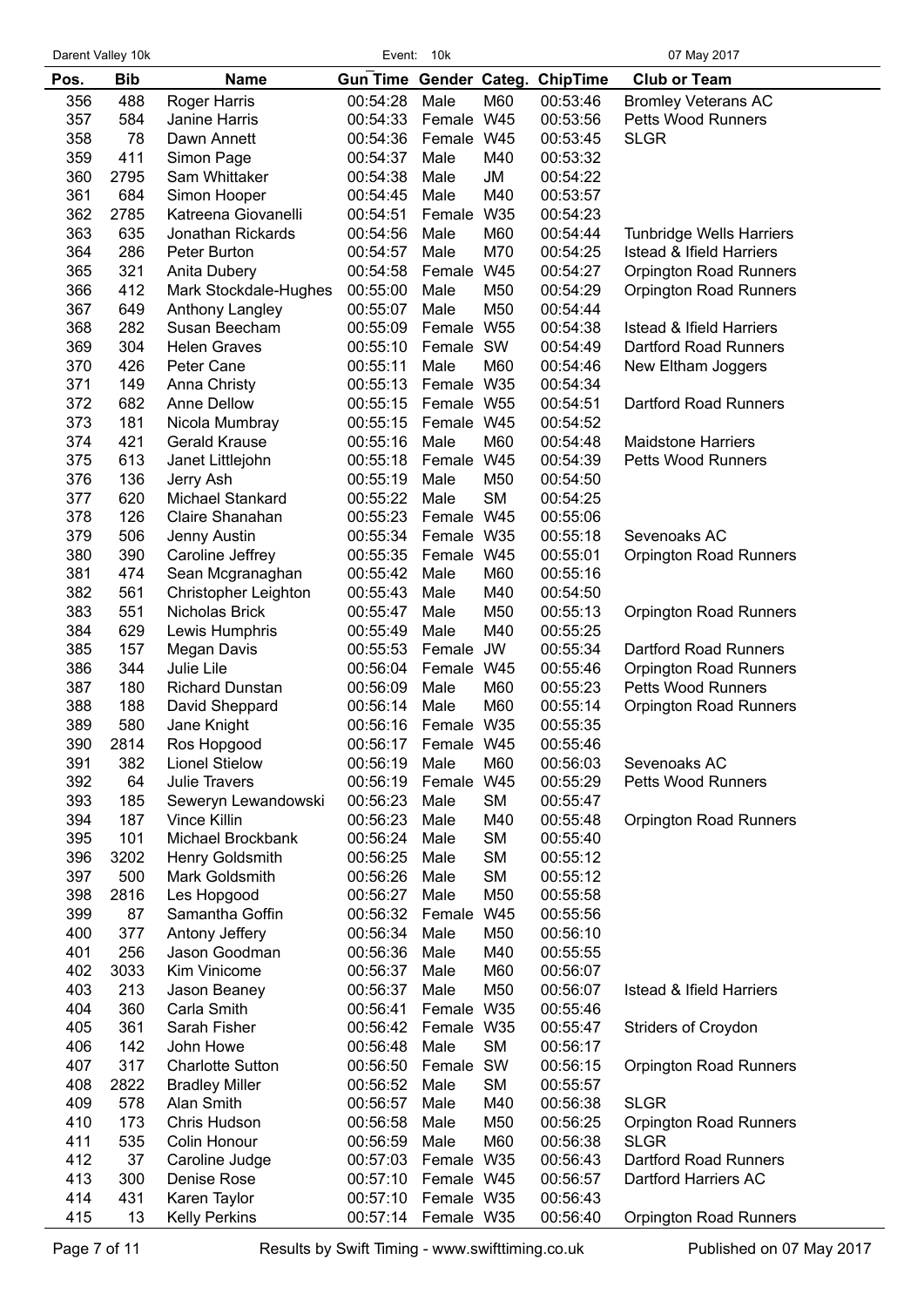| Darent Valley 10k |  |  |
|-------------------|--|--|
|-------------------|--|--|

Event: 10k 07 May 2017

| <b>Gun Time Gender Categ. ChipTime</b><br>Laura Finch<br>00:57:14<br>416<br>174<br>Female W35<br>00:56:40<br><b>Orpington Road Runners</b><br>417<br>342<br>M40<br>Damian Gibbs<br>00:57:14<br>Male<br>00:56:38<br>418<br>Female SW<br>484<br>Rachel Robb<br>00:57:15<br>00:56:30<br>419<br>12<br>Samantha Rumens<br>00:57:17<br>Female W35<br>00:56:52<br>420<br>161<br>Donna Hamshare<br>00:57:22<br>Female W35<br>00:56:58<br>421<br>162<br>James Hamshare<br>00:57:23<br>Male<br>M40<br>00:56:58<br>422<br>532<br>M50<br>00:57:26<br>Male<br>00:56:29<br><b>Barry Hall</b><br>423<br>295<br>Female W45<br>Nicola Maslen<br>00:57:27<br>00:56:57<br><b>Phoenix Striders</b><br>424<br>429<br>Emma Jones<br>00:57:29<br>Female W45<br>00:56:55<br><b>Orpington Road Runners</b><br>425<br>2779<br>00:57:37<br>Rob Burnand<br>Male<br>M50<br>00:56:58<br>426<br>374<br><b>SM</b><br><b>SLGR</b><br>00:57:39<br>Male<br>00:56:52<br>Andrew Langdon<br>427<br>692<br>00:57:45 Female W35<br>Emma Duffy<br>00:57:18<br>428<br>196<br>Julie Medhurst<br>00:57:46 Female W35<br>00:57:07<br>Petts Wood Runners<br>429<br>00:57:16<br>681<br>Janet Smith<br>00:57:47 Female W55<br>New Eltham Joggers<br>430<br>24<br>00:57:48<br>Male<br>M40<br>00:57:04<br>Dartford Road Runners<br>Jon Langford<br>431<br>688<br>Les Taylor<br>00:57:49<br>Male<br>M40<br>00:57:12<br>432<br>200<br>David Allison<br>00:57:51<br>Male<br>M50<br>00:56:16<br>Petts Wood Runners<br>433<br>M50<br>2797<br>Les Gallagher<br>00:57:51<br>Male<br>00:57:29<br>434<br>397<br>Female SW<br>Sarah Strachan<br>00:57:57<br>00:56:56<br>435<br>358<br>00:58:02<br>M40<br>Jason Down<br>Male<br>00:57:30<br><b>Eynsford Runners</b><br>436<br>518<br>M60<br>Malcolm Hooper<br>00:58:08<br>Male<br>00:57:56<br>437<br>312<br>M40<br><b>Alistair Sutherland</b><br>00:58:08<br>Male<br>00:57:28<br>438<br>19<br>Female W35<br>Sarah Stonard<br>00:58:08<br>00:57:29<br><b>Petts Wood Runners</b><br>439<br>00:57:30<br><b>Bishops Stortford RC</b><br>452<br>Fiona Sutherland<br>00:58:11<br>Female W55<br>440<br>123<br>Phillipa Veitch<br>00:58:13<br>Female W35<br>00:57:35<br>Dartford Road Runners<br>441<br>178<br>Angela Evans<br>00:58:22<br>Female SW<br>00:57:48<br>442<br>2788<br>Danielle Dickenson<br>00:58:38<br>Female W45<br>00:57:59<br>Vegan Runners UK<br>443<br>285<br>Vince Mills<br>00:58:45<br>Male<br>M50<br>00:58:16<br>444<br>73<br>Female SW<br><b>Emily Middleton</b><br>00:58:47<br>00:57:46<br>Sittingbourne Striders<br>445<br>204<br>Mike Balcombe<br>00:58:52<br>Male<br>M40<br>00:58:08<br>446<br>479<br>00:58:52<br>Male<br>M40<br>00:58:46<br>Darren Gregory<br>447<br>576<br>Alan Jackaman<br>00:58:58<br>Male<br>M60<br>00:58:25<br>New Eltham Joggers<br>448<br>543<br>00:58:59<br>Female W45<br>00:58:24<br>Larkfield AC<br>Zoe Kent<br>449<br>2783<br><b>Terry Wightwick</b><br>00:59:04<br>Male<br>M60<br>00:58:37<br>450<br>648<br>Adele Tudor<br>00:59:07 Female W35<br>00:58:03<br>451<br>590<br>Jonathan Crowle<br>00:59:09<br>Male<br>M40<br>00:58:13<br><b>Istead &amp; Ifield Harriers</b><br>452<br>68<br>W <sub>55</sub><br>00:58:18<br><b>SLGR</b><br><b>Hilary Jones</b><br>00:59:09<br>Female<br>453<br>34<br>Martyn Brown<br>00:59:15<br>M40<br>00:59:05<br><b>Petts Wood Runners</b><br>Male<br>71<br>M60<br>454<br>David Cooper<br>Male<br><b>SLGR</b><br>00:59:17<br>00:58:57<br>455<br>168<br>Julianna Jenkins<br>00:59:18<br>Female<br>W35<br>00:58:25<br><b>Petts Wood Runners</b><br>456<br>591<br><b>Anthony Phipps</b><br>M40<br>00:58:23<br>00:59:18<br>Male<br>457<br>458<br>Frank Mayne<br>00:59:20<br>Male<br>M50<br>00:58:48<br>458<br>671<br>Maria Macdonald<br>00:59:22<br>Female<br>W65<br>00:58:29<br><b>Cambridge Harriers</b><br><b>SM</b><br>459<br>273<br><b>Terry Malone</b><br>00:59:25<br>Male<br>00:58:50<br>336<br>460<br>00:59:26<br>Male<br>M40<br><b>Rebel Runners Medway</b><br>Alan Byron<br>00:59:03<br>111<br>Jay Walker<br>461<br>00:59:33<br>Female W35<br>00:58:31<br>462<br>414<br>Kevin Denny<br>M40<br><b>Istead &amp; Ifield Harriers</b><br>00:59:34<br>Male<br>00:58:37<br>463<br>141<br><b>Trevor Rushbrook</b><br>00:59:35<br>Male<br>M60<br>00:58:53<br>464<br>140<br>Jennie Donovan<br>00:59:36<br>Female W35<br>00:58:53<br>465<br>30<br>Amanda Graham<br>00:59:37<br>Female W45<br>00:58:40<br><b>Istead &amp; Ifield Harriers</b><br>466<br>43<br>00:59:41<br>Female W55<br>00:59:09<br><b>Gill Lawrence</b><br><b>Orpington Road Runners</b><br>467<br>210<br>Su Whiting<br>Female W45<br>00:59:03<br>00:59:45<br>468<br>15<br>Female W45<br>00:59:22<br>Dartford Road Runners<br>Rachel Bignell<br>00:59:46<br>469<br>348<br>Karen Bardrick<br>00:59:53<br>Female W45<br>00:59:07<br><b>Eynsford Runners</b><br>470<br>199<br>Male<br>M40<br>00:59:30<br><b>Petts Wood Runners</b><br><b>Spencer Davis</b><br>00:59:54<br>471<br>9<br>Keith Harvey<br>00:59:54<br>Male<br>M40<br>00:59:11<br>Dartford Road Runners<br>472<br>152<br>Barbara Baker<br>W65<br>00:59:09<br>00:59:55<br>Female<br><b>Bromley Veterans AC</b><br>473<br>668<br><b>Molly Stewart</b><br>00:59:55<br>Female SW<br>00:59:04<br>Medway Tri<br>474<br>275<br>Joshua Mitchell<br>00:59:56<br>Male<br>JM<br>00:58:54<br><b>Petts Wood Runners</b><br>475<br>277<br>Alison Hobbs<br>00:59:56<br>Female W35<br>00:59:21<br>Orpington Road Runners | Pos. | <b>Bib</b> | <b>Name</b> |  |  | <b>Club or Team</b> |
|-------------------------------------------------------------------------------------------------------------------------------------------------------------------------------------------------------------------------------------------------------------------------------------------------------------------------------------------------------------------------------------------------------------------------------------------------------------------------------------------------------------------------------------------------------------------------------------------------------------------------------------------------------------------------------------------------------------------------------------------------------------------------------------------------------------------------------------------------------------------------------------------------------------------------------------------------------------------------------------------------------------------------------------------------------------------------------------------------------------------------------------------------------------------------------------------------------------------------------------------------------------------------------------------------------------------------------------------------------------------------------------------------------------------------------------------------------------------------------------------------------------------------------------------------------------------------------------------------------------------------------------------------------------------------------------------------------------------------------------------------------------------------------------------------------------------------------------------------------------------------------------------------------------------------------------------------------------------------------------------------------------------------------------------------------------------------------------------------------------------------------------------------------------------------------------------------------------------------------------------------------------------------------------------------------------------------------------------------------------------------------------------------------------------------------------------------------------------------------------------------------------------------------------------------------------------------------------------------------------------------------------------------------------------------------------------------------------------------------------------------------------------------------------------------------------------------------------------------------------------------------------------------------------------------------------------------------------------------------------------------------------------------------------------------------------------------------------------------------------------------------------------------------------------------------------------------------------------------------------------------------------------------------------------------------------------------------------------------------------------------------------------------------------------------------------------------------------------------------------------------------------------------------------------------------------------------------------------------------------------------------------------------------------------------------------------------------------------------------------------------------------------------------------------------------------------------------------------------------------------------------------------------------------------------------------------------------------------------------------------------------------------------------------------------------------------------------------------------------------------------------------------------------------------------------------------------------------------------------------------------------------------------------------------------------------------------------------------------------------------------------------------------------------------------------------------------------------------------------------------------------------------------------------------------------------------------------------------------------------------------------------------------------------------------------------------------------------------------------------------------------------------------------------------------------------------------------------------------------------------------------------------------------------------------------------------------------------------------------------------------------------------------------------------------------------------------------------------------------------------------------------------------------------------------------------------------------------------------------------------------------------------------------------------------------------------------------------------------------------------------------------------------|------|------------|-------------|--|--|---------------------|
|                                                                                                                                                                                                                                                                                                                                                                                                                                                                                                                                                                                                                                                                                                                                                                                                                                                                                                                                                                                                                                                                                                                                                                                                                                                                                                                                                                                                                                                                                                                                                                                                                                                                                                                                                                                                                                                                                                                                                                                                                                                                                                                                                                                                                                                                                                                                                                                                                                                                                                                                                                                                                                                                                                                                                                                                                                                                                                                                                                                                                                                                                                                                                                                                                                                                                                                                                                                                                                                                                                                                                                                                                                                                                                                                                                                                                                                                                                                                                                                                                                                                                                                                                                                                                                                                                                                                                                                                                                                                                                                                                                                                                                                                                                                                                                                                                                                                                                                                                                                                                                                                                                                                                                                                                                                                                                                                                                                                 |      |            |             |  |  |                     |
|                                                                                                                                                                                                                                                                                                                                                                                                                                                                                                                                                                                                                                                                                                                                                                                                                                                                                                                                                                                                                                                                                                                                                                                                                                                                                                                                                                                                                                                                                                                                                                                                                                                                                                                                                                                                                                                                                                                                                                                                                                                                                                                                                                                                                                                                                                                                                                                                                                                                                                                                                                                                                                                                                                                                                                                                                                                                                                                                                                                                                                                                                                                                                                                                                                                                                                                                                                                                                                                                                                                                                                                                                                                                                                                                                                                                                                                                                                                                                                                                                                                                                                                                                                                                                                                                                                                                                                                                                                                                                                                                                                                                                                                                                                                                                                                                                                                                                                                                                                                                                                                                                                                                                                                                                                                                                                                                                                                                 |      |            |             |  |  |                     |
|                                                                                                                                                                                                                                                                                                                                                                                                                                                                                                                                                                                                                                                                                                                                                                                                                                                                                                                                                                                                                                                                                                                                                                                                                                                                                                                                                                                                                                                                                                                                                                                                                                                                                                                                                                                                                                                                                                                                                                                                                                                                                                                                                                                                                                                                                                                                                                                                                                                                                                                                                                                                                                                                                                                                                                                                                                                                                                                                                                                                                                                                                                                                                                                                                                                                                                                                                                                                                                                                                                                                                                                                                                                                                                                                                                                                                                                                                                                                                                                                                                                                                                                                                                                                                                                                                                                                                                                                                                                                                                                                                                                                                                                                                                                                                                                                                                                                                                                                                                                                                                                                                                                                                                                                                                                                                                                                                                                                 |      |            |             |  |  |                     |
|                                                                                                                                                                                                                                                                                                                                                                                                                                                                                                                                                                                                                                                                                                                                                                                                                                                                                                                                                                                                                                                                                                                                                                                                                                                                                                                                                                                                                                                                                                                                                                                                                                                                                                                                                                                                                                                                                                                                                                                                                                                                                                                                                                                                                                                                                                                                                                                                                                                                                                                                                                                                                                                                                                                                                                                                                                                                                                                                                                                                                                                                                                                                                                                                                                                                                                                                                                                                                                                                                                                                                                                                                                                                                                                                                                                                                                                                                                                                                                                                                                                                                                                                                                                                                                                                                                                                                                                                                                                                                                                                                                                                                                                                                                                                                                                                                                                                                                                                                                                                                                                                                                                                                                                                                                                                                                                                                                                                 |      |            |             |  |  |                     |
|                                                                                                                                                                                                                                                                                                                                                                                                                                                                                                                                                                                                                                                                                                                                                                                                                                                                                                                                                                                                                                                                                                                                                                                                                                                                                                                                                                                                                                                                                                                                                                                                                                                                                                                                                                                                                                                                                                                                                                                                                                                                                                                                                                                                                                                                                                                                                                                                                                                                                                                                                                                                                                                                                                                                                                                                                                                                                                                                                                                                                                                                                                                                                                                                                                                                                                                                                                                                                                                                                                                                                                                                                                                                                                                                                                                                                                                                                                                                                                                                                                                                                                                                                                                                                                                                                                                                                                                                                                                                                                                                                                                                                                                                                                                                                                                                                                                                                                                                                                                                                                                                                                                                                                                                                                                                                                                                                                                                 |      |            |             |  |  |                     |
|                                                                                                                                                                                                                                                                                                                                                                                                                                                                                                                                                                                                                                                                                                                                                                                                                                                                                                                                                                                                                                                                                                                                                                                                                                                                                                                                                                                                                                                                                                                                                                                                                                                                                                                                                                                                                                                                                                                                                                                                                                                                                                                                                                                                                                                                                                                                                                                                                                                                                                                                                                                                                                                                                                                                                                                                                                                                                                                                                                                                                                                                                                                                                                                                                                                                                                                                                                                                                                                                                                                                                                                                                                                                                                                                                                                                                                                                                                                                                                                                                                                                                                                                                                                                                                                                                                                                                                                                                                                                                                                                                                                                                                                                                                                                                                                                                                                                                                                                                                                                                                                                                                                                                                                                                                                                                                                                                                                                 |      |            |             |  |  |                     |
|                                                                                                                                                                                                                                                                                                                                                                                                                                                                                                                                                                                                                                                                                                                                                                                                                                                                                                                                                                                                                                                                                                                                                                                                                                                                                                                                                                                                                                                                                                                                                                                                                                                                                                                                                                                                                                                                                                                                                                                                                                                                                                                                                                                                                                                                                                                                                                                                                                                                                                                                                                                                                                                                                                                                                                                                                                                                                                                                                                                                                                                                                                                                                                                                                                                                                                                                                                                                                                                                                                                                                                                                                                                                                                                                                                                                                                                                                                                                                                                                                                                                                                                                                                                                                                                                                                                                                                                                                                                                                                                                                                                                                                                                                                                                                                                                                                                                                                                                                                                                                                                                                                                                                                                                                                                                                                                                                                                                 |      |            |             |  |  |                     |
|                                                                                                                                                                                                                                                                                                                                                                                                                                                                                                                                                                                                                                                                                                                                                                                                                                                                                                                                                                                                                                                                                                                                                                                                                                                                                                                                                                                                                                                                                                                                                                                                                                                                                                                                                                                                                                                                                                                                                                                                                                                                                                                                                                                                                                                                                                                                                                                                                                                                                                                                                                                                                                                                                                                                                                                                                                                                                                                                                                                                                                                                                                                                                                                                                                                                                                                                                                                                                                                                                                                                                                                                                                                                                                                                                                                                                                                                                                                                                                                                                                                                                                                                                                                                                                                                                                                                                                                                                                                                                                                                                                                                                                                                                                                                                                                                                                                                                                                                                                                                                                                                                                                                                                                                                                                                                                                                                                                                 |      |            |             |  |  |                     |
|                                                                                                                                                                                                                                                                                                                                                                                                                                                                                                                                                                                                                                                                                                                                                                                                                                                                                                                                                                                                                                                                                                                                                                                                                                                                                                                                                                                                                                                                                                                                                                                                                                                                                                                                                                                                                                                                                                                                                                                                                                                                                                                                                                                                                                                                                                                                                                                                                                                                                                                                                                                                                                                                                                                                                                                                                                                                                                                                                                                                                                                                                                                                                                                                                                                                                                                                                                                                                                                                                                                                                                                                                                                                                                                                                                                                                                                                                                                                                                                                                                                                                                                                                                                                                                                                                                                                                                                                                                                                                                                                                                                                                                                                                                                                                                                                                                                                                                                                                                                                                                                                                                                                                                                                                                                                                                                                                                                                 |      |            |             |  |  |                     |
|                                                                                                                                                                                                                                                                                                                                                                                                                                                                                                                                                                                                                                                                                                                                                                                                                                                                                                                                                                                                                                                                                                                                                                                                                                                                                                                                                                                                                                                                                                                                                                                                                                                                                                                                                                                                                                                                                                                                                                                                                                                                                                                                                                                                                                                                                                                                                                                                                                                                                                                                                                                                                                                                                                                                                                                                                                                                                                                                                                                                                                                                                                                                                                                                                                                                                                                                                                                                                                                                                                                                                                                                                                                                                                                                                                                                                                                                                                                                                                                                                                                                                                                                                                                                                                                                                                                                                                                                                                                                                                                                                                                                                                                                                                                                                                                                                                                                                                                                                                                                                                                                                                                                                                                                                                                                                                                                                                                                 |      |            |             |  |  |                     |
|                                                                                                                                                                                                                                                                                                                                                                                                                                                                                                                                                                                                                                                                                                                                                                                                                                                                                                                                                                                                                                                                                                                                                                                                                                                                                                                                                                                                                                                                                                                                                                                                                                                                                                                                                                                                                                                                                                                                                                                                                                                                                                                                                                                                                                                                                                                                                                                                                                                                                                                                                                                                                                                                                                                                                                                                                                                                                                                                                                                                                                                                                                                                                                                                                                                                                                                                                                                                                                                                                                                                                                                                                                                                                                                                                                                                                                                                                                                                                                                                                                                                                                                                                                                                                                                                                                                                                                                                                                                                                                                                                                                                                                                                                                                                                                                                                                                                                                                                                                                                                                                                                                                                                                                                                                                                                                                                                                                                 |      |            |             |  |  |                     |
|                                                                                                                                                                                                                                                                                                                                                                                                                                                                                                                                                                                                                                                                                                                                                                                                                                                                                                                                                                                                                                                                                                                                                                                                                                                                                                                                                                                                                                                                                                                                                                                                                                                                                                                                                                                                                                                                                                                                                                                                                                                                                                                                                                                                                                                                                                                                                                                                                                                                                                                                                                                                                                                                                                                                                                                                                                                                                                                                                                                                                                                                                                                                                                                                                                                                                                                                                                                                                                                                                                                                                                                                                                                                                                                                                                                                                                                                                                                                                                                                                                                                                                                                                                                                                                                                                                                                                                                                                                                                                                                                                                                                                                                                                                                                                                                                                                                                                                                                                                                                                                                                                                                                                                                                                                                                                                                                                                                                 |      |            |             |  |  |                     |
|                                                                                                                                                                                                                                                                                                                                                                                                                                                                                                                                                                                                                                                                                                                                                                                                                                                                                                                                                                                                                                                                                                                                                                                                                                                                                                                                                                                                                                                                                                                                                                                                                                                                                                                                                                                                                                                                                                                                                                                                                                                                                                                                                                                                                                                                                                                                                                                                                                                                                                                                                                                                                                                                                                                                                                                                                                                                                                                                                                                                                                                                                                                                                                                                                                                                                                                                                                                                                                                                                                                                                                                                                                                                                                                                                                                                                                                                                                                                                                                                                                                                                                                                                                                                                                                                                                                                                                                                                                                                                                                                                                                                                                                                                                                                                                                                                                                                                                                                                                                                                                                                                                                                                                                                                                                                                                                                                                                                 |      |            |             |  |  |                     |
|                                                                                                                                                                                                                                                                                                                                                                                                                                                                                                                                                                                                                                                                                                                                                                                                                                                                                                                                                                                                                                                                                                                                                                                                                                                                                                                                                                                                                                                                                                                                                                                                                                                                                                                                                                                                                                                                                                                                                                                                                                                                                                                                                                                                                                                                                                                                                                                                                                                                                                                                                                                                                                                                                                                                                                                                                                                                                                                                                                                                                                                                                                                                                                                                                                                                                                                                                                                                                                                                                                                                                                                                                                                                                                                                                                                                                                                                                                                                                                                                                                                                                                                                                                                                                                                                                                                                                                                                                                                                                                                                                                                                                                                                                                                                                                                                                                                                                                                                                                                                                                                                                                                                                                                                                                                                                                                                                                                                 |      |            |             |  |  |                     |
|                                                                                                                                                                                                                                                                                                                                                                                                                                                                                                                                                                                                                                                                                                                                                                                                                                                                                                                                                                                                                                                                                                                                                                                                                                                                                                                                                                                                                                                                                                                                                                                                                                                                                                                                                                                                                                                                                                                                                                                                                                                                                                                                                                                                                                                                                                                                                                                                                                                                                                                                                                                                                                                                                                                                                                                                                                                                                                                                                                                                                                                                                                                                                                                                                                                                                                                                                                                                                                                                                                                                                                                                                                                                                                                                                                                                                                                                                                                                                                                                                                                                                                                                                                                                                                                                                                                                                                                                                                                                                                                                                                                                                                                                                                                                                                                                                                                                                                                                                                                                                                                                                                                                                                                                                                                                                                                                                                                                 |      |            |             |  |  |                     |
|                                                                                                                                                                                                                                                                                                                                                                                                                                                                                                                                                                                                                                                                                                                                                                                                                                                                                                                                                                                                                                                                                                                                                                                                                                                                                                                                                                                                                                                                                                                                                                                                                                                                                                                                                                                                                                                                                                                                                                                                                                                                                                                                                                                                                                                                                                                                                                                                                                                                                                                                                                                                                                                                                                                                                                                                                                                                                                                                                                                                                                                                                                                                                                                                                                                                                                                                                                                                                                                                                                                                                                                                                                                                                                                                                                                                                                                                                                                                                                                                                                                                                                                                                                                                                                                                                                                                                                                                                                                                                                                                                                                                                                                                                                                                                                                                                                                                                                                                                                                                                                                                                                                                                                                                                                                                                                                                                                                                 |      |            |             |  |  |                     |
|                                                                                                                                                                                                                                                                                                                                                                                                                                                                                                                                                                                                                                                                                                                                                                                                                                                                                                                                                                                                                                                                                                                                                                                                                                                                                                                                                                                                                                                                                                                                                                                                                                                                                                                                                                                                                                                                                                                                                                                                                                                                                                                                                                                                                                                                                                                                                                                                                                                                                                                                                                                                                                                                                                                                                                                                                                                                                                                                                                                                                                                                                                                                                                                                                                                                                                                                                                                                                                                                                                                                                                                                                                                                                                                                                                                                                                                                                                                                                                                                                                                                                                                                                                                                                                                                                                                                                                                                                                                                                                                                                                                                                                                                                                                                                                                                                                                                                                                                                                                                                                                                                                                                                                                                                                                                                                                                                                                                 |      |            |             |  |  |                     |
|                                                                                                                                                                                                                                                                                                                                                                                                                                                                                                                                                                                                                                                                                                                                                                                                                                                                                                                                                                                                                                                                                                                                                                                                                                                                                                                                                                                                                                                                                                                                                                                                                                                                                                                                                                                                                                                                                                                                                                                                                                                                                                                                                                                                                                                                                                                                                                                                                                                                                                                                                                                                                                                                                                                                                                                                                                                                                                                                                                                                                                                                                                                                                                                                                                                                                                                                                                                                                                                                                                                                                                                                                                                                                                                                                                                                                                                                                                                                                                                                                                                                                                                                                                                                                                                                                                                                                                                                                                                                                                                                                                                                                                                                                                                                                                                                                                                                                                                                                                                                                                                                                                                                                                                                                                                                                                                                                                                                 |      |            |             |  |  |                     |
|                                                                                                                                                                                                                                                                                                                                                                                                                                                                                                                                                                                                                                                                                                                                                                                                                                                                                                                                                                                                                                                                                                                                                                                                                                                                                                                                                                                                                                                                                                                                                                                                                                                                                                                                                                                                                                                                                                                                                                                                                                                                                                                                                                                                                                                                                                                                                                                                                                                                                                                                                                                                                                                                                                                                                                                                                                                                                                                                                                                                                                                                                                                                                                                                                                                                                                                                                                                                                                                                                                                                                                                                                                                                                                                                                                                                                                                                                                                                                                                                                                                                                                                                                                                                                                                                                                                                                                                                                                                                                                                                                                                                                                                                                                                                                                                                                                                                                                                                                                                                                                                                                                                                                                                                                                                                                                                                                                                                 |      |            |             |  |  |                     |
|                                                                                                                                                                                                                                                                                                                                                                                                                                                                                                                                                                                                                                                                                                                                                                                                                                                                                                                                                                                                                                                                                                                                                                                                                                                                                                                                                                                                                                                                                                                                                                                                                                                                                                                                                                                                                                                                                                                                                                                                                                                                                                                                                                                                                                                                                                                                                                                                                                                                                                                                                                                                                                                                                                                                                                                                                                                                                                                                                                                                                                                                                                                                                                                                                                                                                                                                                                                                                                                                                                                                                                                                                                                                                                                                                                                                                                                                                                                                                                                                                                                                                                                                                                                                                                                                                                                                                                                                                                                                                                                                                                                                                                                                                                                                                                                                                                                                                                                                                                                                                                                                                                                                                                                                                                                                                                                                                                                                 |      |            |             |  |  |                     |
|                                                                                                                                                                                                                                                                                                                                                                                                                                                                                                                                                                                                                                                                                                                                                                                                                                                                                                                                                                                                                                                                                                                                                                                                                                                                                                                                                                                                                                                                                                                                                                                                                                                                                                                                                                                                                                                                                                                                                                                                                                                                                                                                                                                                                                                                                                                                                                                                                                                                                                                                                                                                                                                                                                                                                                                                                                                                                                                                                                                                                                                                                                                                                                                                                                                                                                                                                                                                                                                                                                                                                                                                                                                                                                                                                                                                                                                                                                                                                                                                                                                                                                                                                                                                                                                                                                                                                                                                                                                                                                                                                                                                                                                                                                                                                                                                                                                                                                                                                                                                                                                                                                                                                                                                                                                                                                                                                                                                 |      |            |             |  |  |                     |
|                                                                                                                                                                                                                                                                                                                                                                                                                                                                                                                                                                                                                                                                                                                                                                                                                                                                                                                                                                                                                                                                                                                                                                                                                                                                                                                                                                                                                                                                                                                                                                                                                                                                                                                                                                                                                                                                                                                                                                                                                                                                                                                                                                                                                                                                                                                                                                                                                                                                                                                                                                                                                                                                                                                                                                                                                                                                                                                                                                                                                                                                                                                                                                                                                                                                                                                                                                                                                                                                                                                                                                                                                                                                                                                                                                                                                                                                                                                                                                                                                                                                                                                                                                                                                                                                                                                                                                                                                                                                                                                                                                                                                                                                                                                                                                                                                                                                                                                                                                                                                                                                                                                                                                                                                                                                                                                                                                                                 |      |            |             |  |  |                     |
|                                                                                                                                                                                                                                                                                                                                                                                                                                                                                                                                                                                                                                                                                                                                                                                                                                                                                                                                                                                                                                                                                                                                                                                                                                                                                                                                                                                                                                                                                                                                                                                                                                                                                                                                                                                                                                                                                                                                                                                                                                                                                                                                                                                                                                                                                                                                                                                                                                                                                                                                                                                                                                                                                                                                                                                                                                                                                                                                                                                                                                                                                                                                                                                                                                                                                                                                                                                                                                                                                                                                                                                                                                                                                                                                                                                                                                                                                                                                                                                                                                                                                                                                                                                                                                                                                                                                                                                                                                                                                                                                                                                                                                                                                                                                                                                                                                                                                                                                                                                                                                                                                                                                                                                                                                                                                                                                                                                                 |      |            |             |  |  |                     |
|                                                                                                                                                                                                                                                                                                                                                                                                                                                                                                                                                                                                                                                                                                                                                                                                                                                                                                                                                                                                                                                                                                                                                                                                                                                                                                                                                                                                                                                                                                                                                                                                                                                                                                                                                                                                                                                                                                                                                                                                                                                                                                                                                                                                                                                                                                                                                                                                                                                                                                                                                                                                                                                                                                                                                                                                                                                                                                                                                                                                                                                                                                                                                                                                                                                                                                                                                                                                                                                                                                                                                                                                                                                                                                                                                                                                                                                                                                                                                                                                                                                                                                                                                                                                                                                                                                                                                                                                                                                                                                                                                                                                                                                                                                                                                                                                                                                                                                                                                                                                                                                                                                                                                                                                                                                                                                                                                                                                 |      |            |             |  |  |                     |
|                                                                                                                                                                                                                                                                                                                                                                                                                                                                                                                                                                                                                                                                                                                                                                                                                                                                                                                                                                                                                                                                                                                                                                                                                                                                                                                                                                                                                                                                                                                                                                                                                                                                                                                                                                                                                                                                                                                                                                                                                                                                                                                                                                                                                                                                                                                                                                                                                                                                                                                                                                                                                                                                                                                                                                                                                                                                                                                                                                                                                                                                                                                                                                                                                                                                                                                                                                                                                                                                                                                                                                                                                                                                                                                                                                                                                                                                                                                                                                                                                                                                                                                                                                                                                                                                                                                                                                                                                                                                                                                                                                                                                                                                                                                                                                                                                                                                                                                                                                                                                                                                                                                                                                                                                                                                                                                                                                                                 |      |            |             |  |  |                     |
|                                                                                                                                                                                                                                                                                                                                                                                                                                                                                                                                                                                                                                                                                                                                                                                                                                                                                                                                                                                                                                                                                                                                                                                                                                                                                                                                                                                                                                                                                                                                                                                                                                                                                                                                                                                                                                                                                                                                                                                                                                                                                                                                                                                                                                                                                                                                                                                                                                                                                                                                                                                                                                                                                                                                                                                                                                                                                                                                                                                                                                                                                                                                                                                                                                                                                                                                                                                                                                                                                                                                                                                                                                                                                                                                                                                                                                                                                                                                                                                                                                                                                                                                                                                                                                                                                                                                                                                                                                                                                                                                                                                                                                                                                                                                                                                                                                                                                                                                                                                                                                                                                                                                                                                                                                                                                                                                                                                                 |      |            |             |  |  |                     |
|                                                                                                                                                                                                                                                                                                                                                                                                                                                                                                                                                                                                                                                                                                                                                                                                                                                                                                                                                                                                                                                                                                                                                                                                                                                                                                                                                                                                                                                                                                                                                                                                                                                                                                                                                                                                                                                                                                                                                                                                                                                                                                                                                                                                                                                                                                                                                                                                                                                                                                                                                                                                                                                                                                                                                                                                                                                                                                                                                                                                                                                                                                                                                                                                                                                                                                                                                                                                                                                                                                                                                                                                                                                                                                                                                                                                                                                                                                                                                                                                                                                                                                                                                                                                                                                                                                                                                                                                                                                                                                                                                                                                                                                                                                                                                                                                                                                                                                                                                                                                                                                                                                                                                                                                                                                                                                                                                                                                 |      |            |             |  |  |                     |
|                                                                                                                                                                                                                                                                                                                                                                                                                                                                                                                                                                                                                                                                                                                                                                                                                                                                                                                                                                                                                                                                                                                                                                                                                                                                                                                                                                                                                                                                                                                                                                                                                                                                                                                                                                                                                                                                                                                                                                                                                                                                                                                                                                                                                                                                                                                                                                                                                                                                                                                                                                                                                                                                                                                                                                                                                                                                                                                                                                                                                                                                                                                                                                                                                                                                                                                                                                                                                                                                                                                                                                                                                                                                                                                                                                                                                                                                                                                                                                                                                                                                                                                                                                                                                                                                                                                                                                                                                                                                                                                                                                                                                                                                                                                                                                                                                                                                                                                                                                                                                                                                                                                                                                                                                                                                                                                                                                                                 |      |            |             |  |  |                     |
|                                                                                                                                                                                                                                                                                                                                                                                                                                                                                                                                                                                                                                                                                                                                                                                                                                                                                                                                                                                                                                                                                                                                                                                                                                                                                                                                                                                                                                                                                                                                                                                                                                                                                                                                                                                                                                                                                                                                                                                                                                                                                                                                                                                                                                                                                                                                                                                                                                                                                                                                                                                                                                                                                                                                                                                                                                                                                                                                                                                                                                                                                                                                                                                                                                                                                                                                                                                                                                                                                                                                                                                                                                                                                                                                                                                                                                                                                                                                                                                                                                                                                                                                                                                                                                                                                                                                                                                                                                                                                                                                                                                                                                                                                                                                                                                                                                                                                                                                                                                                                                                                                                                                                                                                                                                                                                                                                                                                 |      |            |             |  |  |                     |
|                                                                                                                                                                                                                                                                                                                                                                                                                                                                                                                                                                                                                                                                                                                                                                                                                                                                                                                                                                                                                                                                                                                                                                                                                                                                                                                                                                                                                                                                                                                                                                                                                                                                                                                                                                                                                                                                                                                                                                                                                                                                                                                                                                                                                                                                                                                                                                                                                                                                                                                                                                                                                                                                                                                                                                                                                                                                                                                                                                                                                                                                                                                                                                                                                                                                                                                                                                                                                                                                                                                                                                                                                                                                                                                                                                                                                                                                                                                                                                                                                                                                                                                                                                                                                                                                                                                                                                                                                                                                                                                                                                                                                                                                                                                                                                                                                                                                                                                                                                                                                                                                                                                                                                                                                                                                                                                                                                                                 |      |            |             |  |  |                     |
|                                                                                                                                                                                                                                                                                                                                                                                                                                                                                                                                                                                                                                                                                                                                                                                                                                                                                                                                                                                                                                                                                                                                                                                                                                                                                                                                                                                                                                                                                                                                                                                                                                                                                                                                                                                                                                                                                                                                                                                                                                                                                                                                                                                                                                                                                                                                                                                                                                                                                                                                                                                                                                                                                                                                                                                                                                                                                                                                                                                                                                                                                                                                                                                                                                                                                                                                                                                                                                                                                                                                                                                                                                                                                                                                                                                                                                                                                                                                                                                                                                                                                                                                                                                                                                                                                                                                                                                                                                                                                                                                                                                                                                                                                                                                                                                                                                                                                                                                                                                                                                                                                                                                                                                                                                                                                                                                                                                                 |      |            |             |  |  |                     |
|                                                                                                                                                                                                                                                                                                                                                                                                                                                                                                                                                                                                                                                                                                                                                                                                                                                                                                                                                                                                                                                                                                                                                                                                                                                                                                                                                                                                                                                                                                                                                                                                                                                                                                                                                                                                                                                                                                                                                                                                                                                                                                                                                                                                                                                                                                                                                                                                                                                                                                                                                                                                                                                                                                                                                                                                                                                                                                                                                                                                                                                                                                                                                                                                                                                                                                                                                                                                                                                                                                                                                                                                                                                                                                                                                                                                                                                                                                                                                                                                                                                                                                                                                                                                                                                                                                                                                                                                                                                                                                                                                                                                                                                                                                                                                                                                                                                                                                                                                                                                                                                                                                                                                                                                                                                                                                                                                                                                 |      |            |             |  |  |                     |
|                                                                                                                                                                                                                                                                                                                                                                                                                                                                                                                                                                                                                                                                                                                                                                                                                                                                                                                                                                                                                                                                                                                                                                                                                                                                                                                                                                                                                                                                                                                                                                                                                                                                                                                                                                                                                                                                                                                                                                                                                                                                                                                                                                                                                                                                                                                                                                                                                                                                                                                                                                                                                                                                                                                                                                                                                                                                                                                                                                                                                                                                                                                                                                                                                                                                                                                                                                                                                                                                                                                                                                                                                                                                                                                                                                                                                                                                                                                                                                                                                                                                                                                                                                                                                                                                                                                                                                                                                                                                                                                                                                                                                                                                                                                                                                                                                                                                                                                                                                                                                                                                                                                                                                                                                                                                                                                                                                                                 |      |            |             |  |  |                     |
|                                                                                                                                                                                                                                                                                                                                                                                                                                                                                                                                                                                                                                                                                                                                                                                                                                                                                                                                                                                                                                                                                                                                                                                                                                                                                                                                                                                                                                                                                                                                                                                                                                                                                                                                                                                                                                                                                                                                                                                                                                                                                                                                                                                                                                                                                                                                                                                                                                                                                                                                                                                                                                                                                                                                                                                                                                                                                                                                                                                                                                                                                                                                                                                                                                                                                                                                                                                                                                                                                                                                                                                                                                                                                                                                                                                                                                                                                                                                                                                                                                                                                                                                                                                                                                                                                                                                                                                                                                                                                                                                                                                                                                                                                                                                                                                                                                                                                                                                                                                                                                                                                                                                                                                                                                                                                                                                                                                                 |      |            |             |  |  |                     |
|                                                                                                                                                                                                                                                                                                                                                                                                                                                                                                                                                                                                                                                                                                                                                                                                                                                                                                                                                                                                                                                                                                                                                                                                                                                                                                                                                                                                                                                                                                                                                                                                                                                                                                                                                                                                                                                                                                                                                                                                                                                                                                                                                                                                                                                                                                                                                                                                                                                                                                                                                                                                                                                                                                                                                                                                                                                                                                                                                                                                                                                                                                                                                                                                                                                                                                                                                                                                                                                                                                                                                                                                                                                                                                                                                                                                                                                                                                                                                                                                                                                                                                                                                                                                                                                                                                                                                                                                                                                                                                                                                                                                                                                                                                                                                                                                                                                                                                                                                                                                                                                                                                                                                                                                                                                                                                                                                                                                 |      |            |             |  |  |                     |
|                                                                                                                                                                                                                                                                                                                                                                                                                                                                                                                                                                                                                                                                                                                                                                                                                                                                                                                                                                                                                                                                                                                                                                                                                                                                                                                                                                                                                                                                                                                                                                                                                                                                                                                                                                                                                                                                                                                                                                                                                                                                                                                                                                                                                                                                                                                                                                                                                                                                                                                                                                                                                                                                                                                                                                                                                                                                                                                                                                                                                                                                                                                                                                                                                                                                                                                                                                                                                                                                                                                                                                                                                                                                                                                                                                                                                                                                                                                                                                                                                                                                                                                                                                                                                                                                                                                                                                                                                                                                                                                                                                                                                                                                                                                                                                                                                                                                                                                                                                                                                                                                                                                                                                                                                                                                                                                                                                                                 |      |            |             |  |  |                     |
|                                                                                                                                                                                                                                                                                                                                                                                                                                                                                                                                                                                                                                                                                                                                                                                                                                                                                                                                                                                                                                                                                                                                                                                                                                                                                                                                                                                                                                                                                                                                                                                                                                                                                                                                                                                                                                                                                                                                                                                                                                                                                                                                                                                                                                                                                                                                                                                                                                                                                                                                                                                                                                                                                                                                                                                                                                                                                                                                                                                                                                                                                                                                                                                                                                                                                                                                                                                                                                                                                                                                                                                                                                                                                                                                                                                                                                                                                                                                                                                                                                                                                                                                                                                                                                                                                                                                                                                                                                                                                                                                                                                                                                                                                                                                                                                                                                                                                                                                                                                                                                                                                                                                                                                                                                                                                                                                                                                                 |      |            |             |  |  |                     |
|                                                                                                                                                                                                                                                                                                                                                                                                                                                                                                                                                                                                                                                                                                                                                                                                                                                                                                                                                                                                                                                                                                                                                                                                                                                                                                                                                                                                                                                                                                                                                                                                                                                                                                                                                                                                                                                                                                                                                                                                                                                                                                                                                                                                                                                                                                                                                                                                                                                                                                                                                                                                                                                                                                                                                                                                                                                                                                                                                                                                                                                                                                                                                                                                                                                                                                                                                                                                                                                                                                                                                                                                                                                                                                                                                                                                                                                                                                                                                                                                                                                                                                                                                                                                                                                                                                                                                                                                                                                                                                                                                                                                                                                                                                                                                                                                                                                                                                                                                                                                                                                                                                                                                                                                                                                                                                                                                                                                 |      |            |             |  |  |                     |
|                                                                                                                                                                                                                                                                                                                                                                                                                                                                                                                                                                                                                                                                                                                                                                                                                                                                                                                                                                                                                                                                                                                                                                                                                                                                                                                                                                                                                                                                                                                                                                                                                                                                                                                                                                                                                                                                                                                                                                                                                                                                                                                                                                                                                                                                                                                                                                                                                                                                                                                                                                                                                                                                                                                                                                                                                                                                                                                                                                                                                                                                                                                                                                                                                                                                                                                                                                                                                                                                                                                                                                                                                                                                                                                                                                                                                                                                                                                                                                                                                                                                                                                                                                                                                                                                                                                                                                                                                                                                                                                                                                                                                                                                                                                                                                                                                                                                                                                                                                                                                                                                                                                                                                                                                                                                                                                                                                                                 |      |            |             |  |  |                     |
|                                                                                                                                                                                                                                                                                                                                                                                                                                                                                                                                                                                                                                                                                                                                                                                                                                                                                                                                                                                                                                                                                                                                                                                                                                                                                                                                                                                                                                                                                                                                                                                                                                                                                                                                                                                                                                                                                                                                                                                                                                                                                                                                                                                                                                                                                                                                                                                                                                                                                                                                                                                                                                                                                                                                                                                                                                                                                                                                                                                                                                                                                                                                                                                                                                                                                                                                                                                                                                                                                                                                                                                                                                                                                                                                                                                                                                                                                                                                                                                                                                                                                                                                                                                                                                                                                                                                                                                                                                                                                                                                                                                                                                                                                                                                                                                                                                                                                                                                                                                                                                                                                                                                                                                                                                                                                                                                                                                                 |      |            |             |  |  |                     |
|                                                                                                                                                                                                                                                                                                                                                                                                                                                                                                                                                                                                                                                                                                                                                                                                                                                                                                                                                                                                                                                                                                                                                                                                                                                                                                                                                                                                                                                                                                                                                                                                                                                                                                                                                                                                                                                                                                                                                                                                                                                                                                                                                                                                                                                                                                                                                                                                                                                                                                                                                                                                                                                                                                                                                                                                                                                                                                                                                                                                                                                                                                                                                                                                                                                                                                                                                                                                                                                                                                                                                                                                                                                                                                                                                                                                                                                                                                                                                                                                                                                                                                                                                                                                                                                                                                                                                                                                                                                                                                                                                                                                                                                                                                                                                                                                                                                                                                                                                                                                                                                                                                                                                                                                                                                                                                                                                                                                 |      |            |             |  |  |                     |
|                                                                                                                                                                                                                                                                                                                                                                                                                                                                                                                                                                                                                                                                                                                                                                                                                                                                                                                                                                                                                                                                                                                                                                                                                                                                                                                                                                                                                                                                                                                                                                                                                                                                                                                                                                                                                                                                                                                                                                                                                                                                                                                                                                                                                                                                                                                                                                                                                                                                                                                                                                                                                                                                                                                                                                                                                                                                                                                                                                                                                                                                                                                                                                                                                                                                                                                                                                                                                                                                                                                                                                                                                                                                                                                                                                                                                                                                                                                                                                                                                                                                                                                                                                                                                                                                                                                                                                                                                                                                                                                                                                                                                                                                                                                                                                                                                                                                                                                                                                                                                                                                                                                                                                                                                                                                                                                                                                                                 |      |            |             |  |  |                     |
|                                                                                                                                                                                                                                                                                                                                                                                                                                                                                                                                                                                                                                                                                                                                                                                                                                                                                                                                                                                                                                                                                                                                                                                                                                                                                                                                                                                                                                                                                                                                                                                                                                                                                                                                                                                                                                                                                                                                                                                                                                                                                                                                                                                                                                                                                                                                                                                                                                                                                                                                                                                                                                                                                                                                                                                                                                                                                                                                                                                                                                                                                                                                                                                                                                                                                                                                                                                                                                                                                                                                                                                                                                                                                                                                                                                                                                                                                                                                                                                                                                                                                                                                                                                                                                                                                                                                                                                                                                                                                                                                                                                                                                                                                                                                                                                                                                                                                                                                                                                                                                                                                                                                                                                                                                                                                                                                                                                                 |      |            |             |  |  |                     |
|                                                                                                                                                                                                                                                                                                                                                                                                                                                                                                                                                                                                                                                                                                                                                                                                                                                                                                                                                                                                                                                                                                                                                                                                                                                                                                                                                                                                                                                                                                                                                                                                                                                                                                                                                                                                                                                                                                                                                                                                                                                                                                                                                                                                                                                                                                                                                                                                                                                                                                                                                                                                                                                                                                                                                                                                                                                                                                                                                                                                                                                                                                                                                                                                                                                                                                                                                                                                                                                                                                                                                                                                                                                                                                                                                                                                                                                                                                                                                                                                                                                                                                                                                                                                                                                                                                                                                                                                                                                                                                                                                                                                                                                                                                                                                                                                                                                                                                                                                                                                                                                                                                                                                                                                                                                                                                                                                                                                 |      |            |             |  |  |                     |
|                                                                                                                                                                                                                                                                                                                                                                                                                                                                                                                                                                                                                                                                                                                                                                                                                                                                                                                                                                                                                                                                                                                                                                                                                                                                                                                                                                                                                                                                                                                                                                                                                                                                                                                                                                                                                                                                                                                                                                                                                                                                                                                                                                                                                                                                                                                                                                                                                                                                                                                                                                                                                                                                                                                                                                                                                                                                                                                                                                                                                                                                                                                                                                                                                                                                                                                                                                                                                                                                                                                                                                                                                                                                                                                                                                                                                                                                                                                                                                                                                                                                                                                                                                                                                                                                                                                                                                                                                                                                                                                                                                                                                                                                                                                                                                                                                                                                                                                                                                                                                                                                                                                                                                                                                                                                                                                                                                                                 |      |            |             |  |  |                     |
|                                                                                                                                                                                                                                                                                                                                                                                                                                                                                                                                                                                                                                                                                                                                                                                                                                                                                                                                                                                                                                                                                                                                                                                                                                                                                                                                                                                                                                                                                                                                                                                                                                                                                                                                                                                                                                                                                                                                                                                                                                                                                                                                                                                                                                                                                                                                                                                                                                                                                                                                                                                                                                                                                                                                                                                                                                                                                                                                                                                                                                                                                                                                                                                                                                                                                                                                                                                                                                                                                                                                                                                                                                                                                                                                                                                                                                                                                                                                                                                                                                                                                                                                                                                                                                                                                                                                                                                                                                                                                                                                                                                                                                                                                                                                                                                                                                                                                                                                                                                                                                                                                                                                                                                                                                                                                                                                                                                                 |      |            |             |  |  |                     |
|                                                                                                                                                                                                                                                                                                                                                                                                                                                                                                                                                                                                                                                                                                                                                                                                                                                                                                                                                                                                                                                                                                                                                                                                                                                                                                                                                                                                                                                                                                                                                                                                                                                                                                                                                                                                                                                                                                                                                                                                                                                                                                                                                                                                                                                                                                                                                                                                                                                                                                                                                                                                                                                                                                                                                                                                                                                                                                                                                                                                                                                                                                                                                                                                                                                                                                                                                                                                                                                                                                                                                                                                                                                                                                                                                                                                                                                                                                                                                                                                                                                                                                                                                                                                                                                                                                                                                                                                                                                                                                                                                                                                                                                                                                                                                                                                                                                                                                                                                                                                                                                                                                                                                                                                                                                                                                                                                                                                 |      |            |             |  |  |                     |
|                                                                                                                                                                                                                                                                                                                                                                                                                                                                                                                                                                                                                                                                                                                                                                                                                                                                                                                                                                                                                                                                                                                                                                                                                                                                                                                                                                                                                                                                                                                                                                                                                                                                                                                                                                                                                                                                                                                                                                                                                                                                                                                                                                                                                                                                                                                                                                                                                                                                                                                                                                                                                                                                                                                                                                                                                                                                                                                                                                                                                                                                                                                                                                                                                                                                                                                                                                                                                                                                                                                                                                                                                                                                                                                                                                                                                                                                                                                                                                                                                                                                                                                                                                                                                                                                                                                                                                                                                                                                                                                                                                                                                                                                                                                                                                                                                                                                                                                                                                                                                                                                                                                                                                                                                                                                                                                                                                                                 |      |            |             |  |  |                     |
|                                                                                                                                                                                                                                                                                                                                                                                                                                                                                                                                                                                                                                                                                                                                                                                                                                                                                                                                                                                                                                                                                                                                                                                                                                                                                                                                                                                                                                                                                                                                                                                                                                                                                                                                                                                                                                                                                                                                                                                                                                                                                                                                                                                                                                                                                                                                                                                                                                                                                                                                                                                                                                                                                                                                                                                                                                                                                                                                                                                                                                                                                                                                                                                                                                                                                                                                                                                                                                                                                                                                                                                                                                                                                                                                                                                                                                                                                                                                                                                                                                                                                                                                                                                                                                                                                                                                                                                                                                                                                                                                                                                                                                                                                                                                                                                                                                                                                                                                                                                                                                                                                                                                                                                                                                                                                                                                                                                                 |      |            |             |  |  |                     |
|                                                                                                                                                                                                                                                                                                                                                                                                                                                                                                                                                                                                                                                                                                                                                                                                                                                                                                                                                                                                                                                                                                                                                                                                                                                                                                                                                                                                                                                                                                                                                                                                                                                                                                                                                                                                                                                                                                                                                                                                                                                                                                                                                                                                                                                                                                                                                                                                                                                                                                                                                                                                                                                                                                                                                                                                                                                                                                                                                                                                                                                                                                                                                                                                                                                                                                                                                                                                                                                                                                                                                                                                                                                                                                                                                                                                                                                                                                                                                                                                                                                                                                                                                                                                                                                                                                                                                                                                                                                                                                                                                                                                                                                                                                                                                                                                                                                                                                                                                                                                                                                                                                                                                                                                                                                                                                                                                                                                 |      |            |             |  |  |                     |
|                                                                                                                                                                                                                                                                                                                                                                                                                                                                                                                                                                                                                                                                                                                                                                                                                                                                                                                                                                                                                                                                                                                                                                                                                                                                                                                                                                                                                                                                                                                                                                                                                                                                                                                                                                                                                                                                                                                                                                                                                                                                                                                                                                                                                                                                                                                                                                                                                                                                                                                                                                                                                                                                                                                                                                                                                                                                                                                                                                                                                                                                                                                                                                                                                                                                                                                                                                                                                                                                                                                                                                                                                                                                                                                                                                                                                                                                                                                                                                                                                                                                                                                                                                                                                                                                                                                                                                                                                                                                                                                                                                                                                                                                                                                                                                                                                                                                                                                                                                                                                                                                                                                                                                                                                                                                                                                                                                                                 |      |            |             |  |  |                     |
|                                                                                                                                                                                                                                                                                                                                                                                                                                                                                                                                                                                                                                                                                                                                                                                                                                                                                                                                                                                                                                                                                                                                                                                                                                                                                                                                                                                                                                                                                                                                                                                                                                                                                                                                                                                                                                                                                                                                                                                                                                                                                                                                                                                                                                                                                                                                                                                                                                                                                                                                                                                                                                                                                                                                                                                                                                                                                                                                                                                                                                                                                                                                                                                                                                                                                                                                                                                                                                                                                                                                                                                                                                                                                                                                                                                                                                                                                                                                                                                                                                                                                                                                                                                                                                                                                                                                                                                                                                                                                                                                                                                                                                                                                                                                                                                                                                                                                                                                                                                                                                                                                                                                                                                                                                                                                                                                                                                                 |      |            |             |  |  |                     |
|                                                                                                                                                                                                                                                                                                                                                                                                                                                                                                                                                                                                                                                                                                                                                                                                                                                                                                                                                                                                                                                                                                                                                                                                                                                                                                                                                                                                                                                                                                                                                                                                                                                                                                                                                                                                                                                                                                                                                                                                                                                                                                                                                                                                                                                                                                                                                                                                                                                                                                                                                                                                                                                                                                                                                                                                                                                                                                                                                                                                                                                                                                                                                                                                                                                                                                                                                                                                                                                                                                                                                                                                                                                                                                                                                                                                                                                                                                                                                                                                                                                                                                                                                                                                                                                                                                                                                                                                                                                                                                                                                                                                                                                                                                                                                                                                                                                                                                                                                                                                                                                                                                                                                                                                                                                                                                                                                                                                 |      |            |             |  |  |                     |
|                                                                                                                                                                                                                                                                                                                                                                                                                                                                                                                                                                                                                                                                                                                                                                                                                                                                                                                                                                                                                                                                                                                                                                                                                                                                                                                                                                                                                                                                                                                                                                                                                                                                                                                                                                                                                                                                                                                                                                                                                                                                                                                                                                                                                                                                                                                                                                                                                                                                                                                                                                                                                                                                                                                                                                                                                                                                                                                                                                                                                                                                                                                                                                                                                                                                                                                                                                                                                                                                                                                                                                                                                                                                                                                                                                                                                                                                                                                                                                                                                                                                                                                                                                                                                                                                                                                                                                                                                                                                                                                                                                                                                                                                                                                                                                                                                                                                                                                                                                                                                                                                                                                                                                                                                                                                                                                                                                                                 |      |            |             |  |  |                     |
|                                                                                                                                                                                                                                                                                                                                                                                                                                                                                                                                                                                                                                                                                                                                                                                                                                                                                                                                                                                                                                                                                                                                                                                                                                                                                                                                                                                                                                                                                                                                                                                                                                                                                                                                                                                                                                                                                                                                                                                                                                                                                                                                                                                                                                                                                                                                                                                                                                                                                                                                                                                                                                                                                                                                                                                                                                                                                                                                                                                                                                                                                                                                                                                                                                                                                                                                                                                                                                                                                                                                                                                                                                                                                                                                                                                                                                                                                                                                                                                                                                                                                                                                                                                                                                                                                                                                                                                                                                                                                                                                                                                                                                                                                                                                                                                                                                                                                                                                                                                                                                                                                                                                                                                                                                                                                                                                                                                                 |      |            |             |  |  |                     |
|                                                                                                                                                                                                                                                                                                                                                                                                                                                                                                                                                                                                                                                                                                                                                                                                                                                                                                                                                                                                                                                                                                                                                                                                                                                                                                                                                                                                                                                                                                                                                                                                                                                                                                                                                                                                                                                                                                                                                                                                                                                                                                                                                                                                                                                                                                                                                                                                                                                                                                                                                                                                                                                                                                                                                                                                                                                                                                                                                                                                                                                                                                                                                                                                                                                                                                                                                                                                                                                                                                                                                                                                                                                                                                                                                                                                                                                                                                                                                                                                                                                                                                                                                                                                                                                                                                                                                                                                                                                                                                                                                                                                                                                                                                                                                                                                                                                                                                                                                                                                                                                                                                                                                                                                                                                                                                                                                                                                 |      |            |             |  |  |                     |
|                                                                                                                                                                                                                                                                                                                                                                                                                                                                                                                                                                                                                                                                                                                                                                                                                                                                                                                                                                                                                                                                                                                                                                                                                                                                                                                                                                                                                                                                                                                                                                                                                                                                                                                                                                                                                                                                                                                                                                                                                                                                                                                                                                                                                                                                                                                                                                                                                                                                                                                                                                                                                                                                                                                                                                                                                                                                                                                                                                                                                                                                                                                                                                                                                                                                                                                                                                                                                                                                                                                                                                                                                                                                                                                                                                                                                                                                                                                                                                                                                                                                                                                                                                                                                                                                                                                                                                                                                                                                                                                                                                                                                                                                                                                                                                                                                                                                                                                                                                                                                                                                                                                                                                                                                                                                                                                                                                                                 |      |            |             |  |  |                     |
|                                                                                                                                                                                                                                                                                                                                                                                                                                                                                                                                                                                                                                                                                                                                                                                                                                                                                                                                                                                                                                                                                                                                                                                                                                                                                                                                                                                                                                                                                                                                                                                                                                                                                                                                                                                                                                                                                                                                                                                                                                                                                                                                                                                                                                                                                                                                                                                                                                                                                                                                                                                                                                                                                                                                                                                                                                                                                                                                                                                                                                                                                                                                                                                                                                                                                                                                                                                                                                                                                                                                                                                                                                                                                                                                                                                                                                                                                                                                                                                                                                                                                                                                                                                                                                                                                                                                                                                                                                                                                                                                                                                                                                                                                                                                                                                                                                                                                                                                                                                                                                                                                                                                                                                                                                                                                                                                                                                                 |      |            |             |  |  |                     |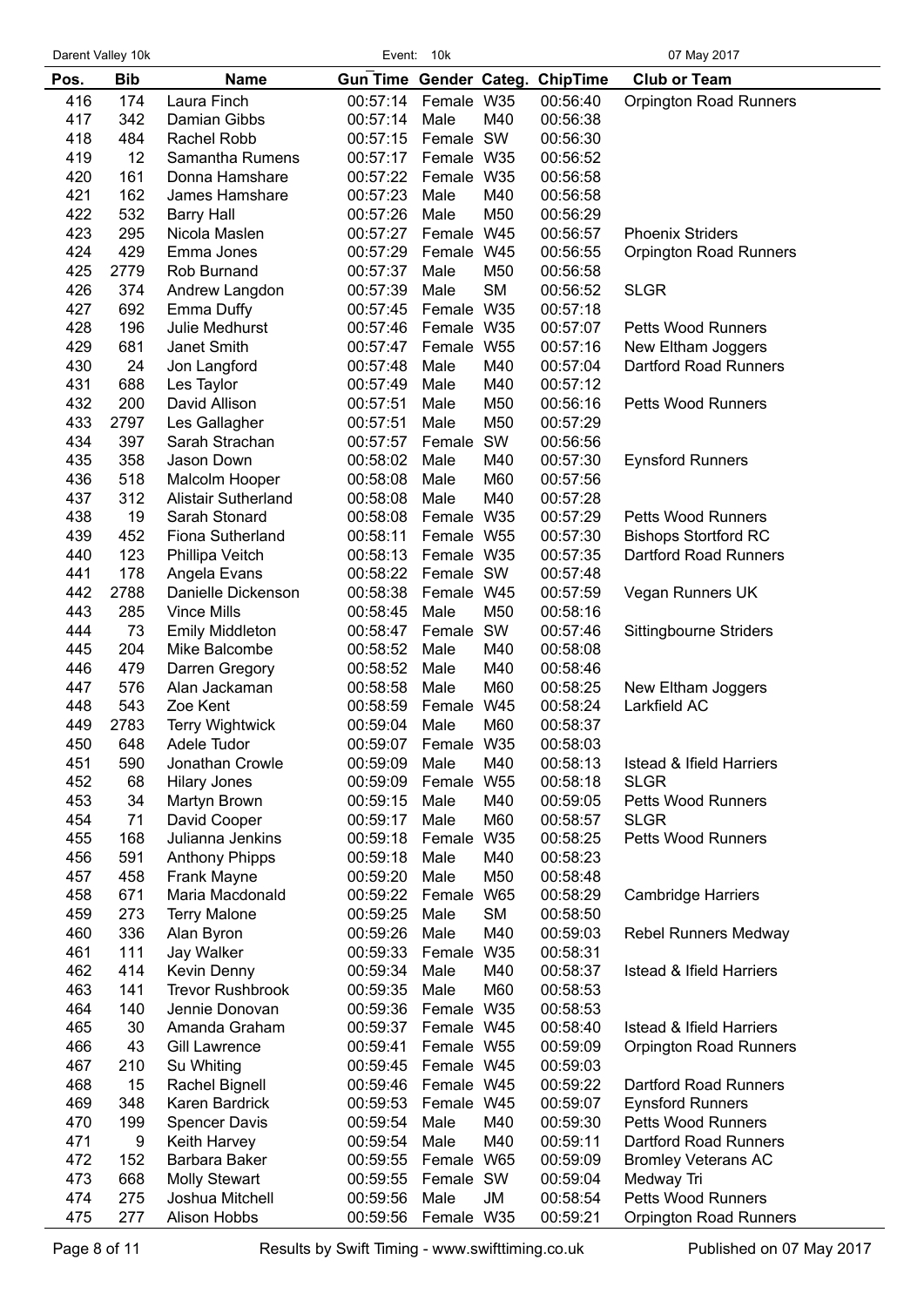|      | Darent Valley 10k | Event:<br>10k           |                        |            | 07 May 2017 |                 |                                     |
|------|-------------------|-------------------------|------------------------|------------|-------------|-----------------|-------------------------------------|
| Pos. | <b>Bib</b>        | <b>Name</b>             | Gun Time Gender Categ. |            |             | <b>ChipTime</b> | <b>Club or Team</b>                 |
| 476  | 444               | Kayley Loft             | 01:00:04               | Female SW  |             | 00:59:29        |                                     |
| 477  | 606               | Joy Leader              | 01:00:05               | Female W45 |             | 00:59:32        | <b>Phoenix Striders</b>             |
| 478  | 100               | Sue Haywood             | 01:00:07               | Female W55 |             | 00:59:22        |                                     |
| 479  | 156               | Claire Young            | 01:00:09               | Female W45 |             | 00:59:24        |                                     |
| 480  | 106               | Nathalie Mitchell       | 01:00:09               | Female SW  |             | 00:59:08        | <b>Petts Wood Runners</b>           |
| 481  | 105               | Sandra Barbuti          | 01:00:11               | Female W45 |             | 00:59:13        | <b>Istead &amp; Ifield Harriers</b> |
| 482  | 55                | <b>Tracy Daniels</b>    | 01:00:13               | Female W45 |             | 00:59:34        | Dartford Road Runners               |
| 483  | 470               |                         | 01:00:14               | Female SW  |             | 00:59:49        | Dartford Road Runners               |
| 484  | 222               | Kyrrie Rostek           | 01:00:16               | Female SW  |             |                 |                                     |
|      |                   | Sarah Botting           |                        |            |             | 00:59:17        | Sevenoaks AC                        |
| 485  | 660               | Adam Westbrooke         | 01:00:18               | Male       | M40         | 00:59:35        |                                     |
| 486  | 160               | <b>Claire Twidell</b>   | 01:00:24               | Female W35 |             | 00:59:40        | Rochford Running Club               |
| 487  | 656               | <b>Mark Devine</b>      | 01:00:25               | Male       | M40         | 00:59:43        |                                     |
| 488  | 555               | Melissa Ferns           | 01:00:28 Female W45    |            |             | 00:59:36        | Paddock Wood AC                     |
| 489  | 32                | Jane Copeman            | 01:00:29 Female W45    |            |             | 00:59:32        | <b>Istead &amp; Ifield Harriers</b> |
| 490  | 522               | Keeley Hoad             | 01:00:31               | Female W35 |             | 00:59:38        | Paddock Wood AC                     |
| 491  | 700               | Laura Jeavons           | 01:00:33 Female SW     |            |             | 00:59:44        |                                     |
| 492  | 2777              | Laura Dale              | 01:00:34 Female SW     |            |             | 00:59:53        |                                     |
| 493  | 297               | Anne-Marie Garraway     | 01:00:36 Female W45    |            |             | 01:00:00        |                                     |
| 494  | 257               | Paula Higgins           | 01:00:37 Female W35    |            |             | 00:59:58        | <b>Bexley AC</b>                    |
| 495  | 423               | <b>Steve Wehrle</b>     | 01:00:45               | Male       | M60         | 01:00:10        | <b>Orpington Road Runners</b>       |
| 496  | 27                | Jacqueline Ridout       | 01:00:46               | Female W55 |             | 01:00:20        | Dartford Road Runners               |
| 497  | 119               | Sarah Lawrence          | 01:00:50               | Female W35 |             | 00:59:50        |                                     |
| 498  | 644               | <b>Stuart Nicholls</b>  | 01:00:56               | Male       | M40         | 01:00:08        |                                     |
| 499  | 3019              | Michael Smith           | 01:00:58               | Male       | M50         | 01:00:14        |                                     |
| 500  | 328               | Sarah Rice              | 01:01:01               | Female W45 |             | 01:00:50        |                                     |
| 501  | 520               | Maria Duffy             | 01:01:06               | Female W35 |             | 01:00:05        |                                     |
| 502  | 2892              | Clare Fullagard         | 01:01:16               | Female W35 |             | 01:00:33        | Dragons                             |
| 503  | 85                | Andrea Humphreys        | 01:01:16               | Female SW  |             | 01:00:34        |                                     |
| 504  | 507               | <b>Christopher Avis</b> | 01:01:16               | Male       | M50         | 01:00:36        | <b>Tunbridge Wells Harriers</b>     |
| 505  | 145               | Sarah Gates             | 01:01:17               | Female W35 |             | 01:00:34        |                                     |
| 506  | 226               | Eadaoin Boyle           | 01:01:18               | Female W35 |             | 01:00:39        | <b>Petts Wood Runners</b>           |
| 507  | 516               | Sally Callaghan         | 01:01:20               | Female W55 |             | 01:00:22        | <b>Istead &amp; Ifield Harriers</b> |
| 508  | 215               | Louise Baker            | 01:01:24               | Female W45 |             | 01:00:51        | Orpington Road Runners              |
| 509  | 626               | <b>Trevor Tierney</b>   | 01:01:26               | Male       | M70         | 01:00:55        |                                     |
| 510  | 97                | Maria Beard             | 01:01:28 Female W45    |            |             | 01:00:45        |                                     |
| 511  | 538               | Susan Harrod            | 01:01:28               | Female W55 |             | 01:00:27        |                                     |
| 512  | 52                | Chris Jenson            | 01:01:29               | Male       | M40         | 01:01:09        |                                     |
| 513  | 472               | Kerry Hayward           | 01:01:31               | Female W35 |             | 01:00:31        |                                     |
| 514  | 122               | Sonia Puttock           | 01:01:31               | Female SW  |             | 01:00:57        | <b>Petts Wood Runners</b>           |
| 515  | 471               | Carl Hayward            | 01:01:34               | Male       | M50         | 01:00:34        |                                     |
| 516  | 583               | Jacqueline Lister       | 01:01:35               | Female W55 |             | 01:00:34        |                                     |
| 517  | 547               | Lisa Brown              | 01:01:40               | Female W45 |             | 01:01:07        |                                     |
| 518  | 365               | Samantha Darby          | 01:01:51               | Female W45 |             | 01:00:54        |                                     |
| 519  | 508               | Harish Kukreja          | 01:02:05               | Male       | M40         | 01:01:51        |                                     |
| 520  | 499               | <b>Russell Martin</b>   | 01:02:06               | Male       | M40         | 01:01:17        |                                     |
| 521  | 125               | Alison Ward             | 01:02:06               | Female W45 |             | 01:01:19        | <b>Orpington Road Runners</b>       |
| 522  | 316               | Sue Woodhead            | 01:02:06               | Female W45 |             | 01:01:34        | <b>Orpington Road Runners</b>       |
| 523  | 175               | Peter Magee             | 01:02:08               | Male       | M50         | 01:01:32        | <b>Orpington Road Runners</b>       |
| 524  | 654               | Olivia Senbanjo         | 01:02:09               | Female W35 |             | 01:01:18        | <b>Petts Wood Runners</b>           |
| 525  | 550               | Sarah Hampshire         | 01:02:21               | Female W45 |             | 01:01:46        | <b>Maidstone Harriers</b>           |
| 526  | 515               | Joan Allen              | 01:02:22               | Female W45 |             | 01:01:33        | <b>Bromley Veterans AC</b>          |
| 527  | 113               | Jonathan Daniells       | 01:02:25               | Male       | M50         | 01:01:47        |                                     |
| 528  | 527               | James Callow            | 01:02:27               | Male       | M40         | 01:01:28        |                                     |
| 529  | 362               | Neil Broom              | 01:02:28               | Male       | M60         | 01:01:50        |                                     |
| 530  | 5                 | David Morris            | 01:02:36               | Male       | M50         | 01:01:42        |                                     |
| 531  | 147               | <b>Robert Myers</b>     | 01:02:43               | Male       | M50         | 01:01:40        |                                     |
| 532  | 525               | Amanda Callow           | 01:02:43               | Female W45 |             | 01:01:45        |                                     |
| 533  | 17                | Christina Arnold        | 01:02:44               | Female W35 |             | 01:01:42        | Swanley & District AC               |
| 534  | 630               | Martin Harman           | 01:02:46               | Male       | M40         | 01:02:09        |                                     |
| 535  | 457               | Duncan Lightfoot        | 01:02:47               | Male       | M60         | 01:02:00        | Derwent AC Cockermouth              |
|      |                   |                         |                        |            |             |                 |                                     |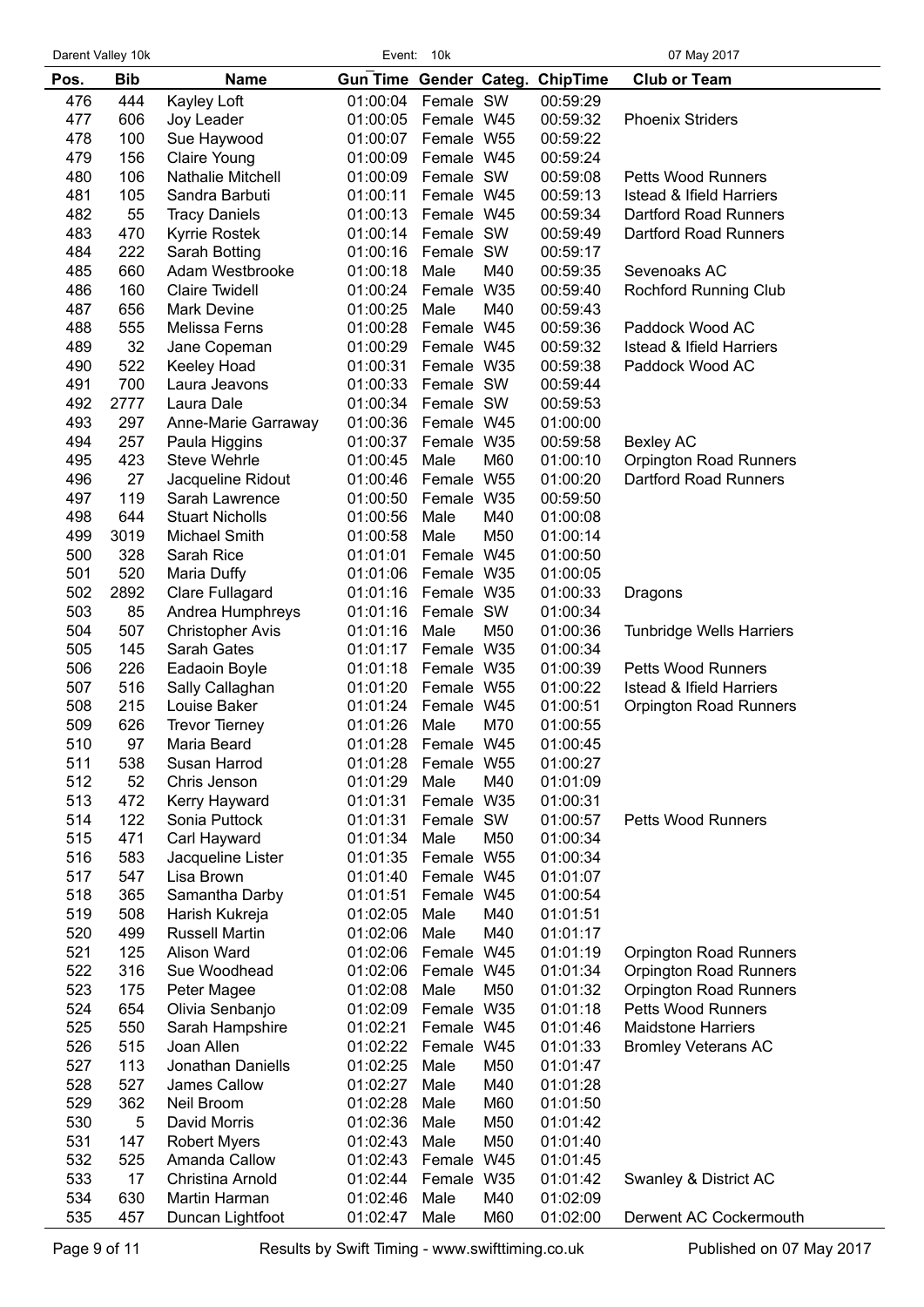|      | Darent Valley 10k<br>Event:<br>10k |                        |                                 |            |           | 07 May 2017 |                                     |
|------|------------------------------------|------------------------|---------------------------------|------------|-----------|-------------|-------------------------------------|
| Pos. | <b>Bib</b>                         | <b>Name</b>            | Gun Time Gender Categ. ChipTime |            |           |             | <b>Club or Team</b>                 |
| 536  | 473                                | Robin Mahadeo          | 01:02:47                        | Male       | M40       | 01:02:00    |                                     |
| 537  | 42                                 | Rob Lawrence           | 01:02:48                        | Male       | M50       | 01:02:16    | <b>Orpington Road Runners</b>       |
| 538  | 326                                | Joanne Gower           | 01:03:05                        | Female SW  |           | 01:02:24    |                                     |
| 539  | 151                                | David Eddie Mills      | 01:03:09                        | Male       | M50       | 01:02:04    | <b>Phoenix Striders</b>             |
| 540  | 653                                |                        | 01:03:17                        | Female SW  |           | 01:02:17    |                                     |
|      |                                    | Alison Pledge          |                                 |            |           |             |                                     |
| 541  | 183                                | Moy Mcgowan            | 01:03:26                        | Female W55 |           | 01:02:46    | <b>Petts Wood Runners</b>           |
| 542  | 307                                | Damien Varoquier       | 01:03:28                        | Male       | M40       | 01:03:02    |                                     |
| 543  | 63                                 | Sian Thomas            | 01:03:39                        | Female W35 |           | 01:02:43    |                                     |
| 544  | 110                                | Leonie Parker-Hann     | 01:03:42                        | Female W45 |           | 01:03:01    |                                     |
| 545  | 128                                | Suz-Anne Kingdon       | 01:03:43                        | Female W35 |           | 01:03:01    |                                     |
| 546  | 2839                               | Sylvia Lewis           | 01:03:48                        | Female W55 |           | 01:02:55    | Sevenoaks AC                        |
| 547  | 54                                 | Michaela Mcmillan      | 01:03:51                        | Female W45 |           | 01:03:01    |                                     |
| 548  | 693                                | lan Walker             | 01:03:55                        | Male       | M50       | 01:03:03    |                                     |
| 549  | 2841                               | Robert Ian Smith       | 01:03:57                        | Male       | M40       | 01:03:18    |                                     |
| 550  | 389                                | Alice Hubbard          | 01:04:00                        | Female SW  |           | 01:03:23    |                                     |
| 551  | 513                                | Sarah Smith            | 01:04:06                        | Female W35 |           | 01:03:12    | Larkfield AC                        |
| 552  | 531                                | Nicola Hall            | 01:04:19                        | Female W35 |           | 01:03:33    |                                     |
| 553  | 370                                | Michael Hudson         | 01:04:19                        | Male       | M40       | 01:03:44    | <b>Orpington Road Runners</b>       |
| 554  | 603                                | Gemma Sampson          | 01:04:21                        | Female SW  |           | 01:03:30    | <b>Petts Wood Runners</b>           |
| 555  | 22                                 | <b>Richard Furze</b>   | 01:04:22                        | Male       | M40       | 01:03:43    | Dartford Road Runners               |
| 556  |                                    |                        |                                 |            |           | 01:03:35    | Dartford Road Runners               |
|      | 331                                | Lesley Hamer           | 01:04:38                        | Female W55 |           |             |                                     |
| 557  | 330                                | David Hamer            | 01:04:39                        | Male       | M60       | 01:03:37    | Dartford Road Runners               |
| 558  | 340                                | Sarah Gilby            | 01:04:41                        | Female W35 |           | 01:03:47    |                                     |
| 559  | 194                                | Ann Nugent             | 01:04:49                        | Female W45 |           | 01:04:09    | Dartford Road Runners               |
| 560  | 206                                | Maggie O'shaughnessy   | 01:04:51                        | Female W55 |           | 01:04:12    | Dartford Road Runners               |
| 561  | 261                                | Helena Jarvis          | 01:04:53                        | Female W35 |           | 01:04:10    |                                     |
| 562  | 262                                | <b>Claire Barker</b>   | 01:04:53                        | Female W45 |           | 01:04:09    |                                     |
| 563  | 556                                | Sarah Honour           | 01:04:57                        | Female SW  |           | 01:04:09    | <b>SLGR</b>                         |
| 564  | 622                                | Lauren Wellbeloved     | 01:05:04                        | Female SW  |           | 01:04:15    |                                     |
| 565  | 665                                | Keith Allchurch        | 01:05:17                        | Male       | <b>SM</b> | 01:04:28    | <b>SLGR</b>                         |
| 566  | 2799                               | <b>Marion Browne</b>   | 01:05:20                        | Female W45 |           | 01:04:33    |                                     |
| 567  | 220                                | Susan Hanney           | 01:05:24                        | Female W45 |           | 01:04:31    | <b>Petts Wood Runners</b>           |
| 568  | 108                                | Janice Mitchell        | 01:05:24                        | Female W55 |           | 01:04:22    | <b>Petts Wood Runners</b>           |
| 569  | 339                                | Victoria Gilson        | 01:05:27                        | Female W35 |           | 01:04:32    |                                     |
| 570  | 627                                | Debbie Mckenzie        | 01:05:28 Female W45             |            |           | 01:04:37    | Petts Wood Runners                  |
| 571  | 231                                | Nicola Hawkins         | 01:05:45                        | Female W45 |           | 01:05:14    |                                     |
| 572  | 343                                | Victoria Gibbs         | 01:05:48                        | Female W35 |           | 01:04:58    |                                     |
| 573  | 31                                 | Fay Oram               | 01:05:54                        | Female W45 |           | 01:04:56    | <b>Istead &amp; Ifield Harriers</b> |
| 574  | 267                                |                        | 01:06:03                        | Female W35 |           | 01:05:23    | <b>Petts Wood Runners</b>           |
|      |                                    | Amy Smit               |                                 |            |           |             |                                     |
| 575  | 577                                | Michelle Smith         | 01:06:13                        | Female W45 |           | 01:05:12    | <b>SLGR</b>                         |
| 576  | 448                                | Emma Killick           | 01:06:23                        | Female W45 |           | 01:05:29    |                                     |
| 577  | 546                                | Joanne Conway          | 01:06:52                        | Female W35 |           | 01:06:03    |                                     |
| 578  | 98                                 | Jon Beard              | 01:07:01                        | Male       | M60       | 01:06:17    |                                     |
| 579  | 615                                | Martin Dixon           | 01:07:03                        | Male       | M50       | 01:06:13    |                                     |
| 580  | 616                                | Stephen Mcewan         | 01:07:15                        | Male       | M40       | 01:06:17    |                                     |
| 581  | 354                                | Linda Bowley           | 01:07:17                        | Female W45 |           | 01:06:25    | <b>Petts Wood Runners</b>           |
| 582  | 184                                | Karen Nicholls         | 01:07:20                        | Female W45 |           | 01:06:42    | Dartford Road Runners               |
| 583  | 468                                | Michelle Pye           | 01:07:24                        | Female SW  |           | 01:06:58    | Dartford Road Runners               |
| 584  | 600                                | Sarah Taylor           | 01:07:56                        | Female SW  |           | 01:07:05    | Larkfield AC                        |
| 585  | 509                                | Sarah Baxter           | 01:08:05                        | Female W45 |           | 01:07:03    |                                     |
| 586  | 696                                | <b>Tracey Herriett</b> | 01:08:15                        | Female W45 |           | 01:07:19    |                                     |
| 587  | 134                                | Emma Sillitoe          | 01:08:16                        | Female W35 |           | 01:07:17    | <b>Orpington Road Runners</b>       |
| 588  | 93                                 | Lee Sharpe             | 01:08:16                        | Male       | M50       | 01:07:24    |                                     |
| 589  | 92                                 | Toni Sharpe            | 01:08:16                        | Female W45 |           | 01:07:24    |                                     |
| 590  | 278                                | Michael Sillitoe       | 01:08:17                        | Male       | M70       | 01:07:18    | <b>Orpington Road Runners</b>       |
| 591  | 118                                | Leah Storr             | 01:08:20                        | Female W45 |           | 01:07:21    |                                     |
| 592  |                                    |                        |                                 | Female W45 |           |             |                                     |
|      | 564                                | Martine Ingram         | 01:08:22                        |            |           | 01:07:20    |                                     |
| 593  | 420                                | Karen Longley          | 01:08:22                        | Female W45 |           | 01:07:20    | Sittingbourne Striders              |
| 594  | 2886                               | Paul Marchi            | 01:08:30                        | Male       | M50       | 01:07:50    |                                     |
| 595  | 167                                | Fiona Hemsley          | 01:08:37                        | Female W55 |           | 01:07:48    | <b>Bromley Veterans AC</b>          |